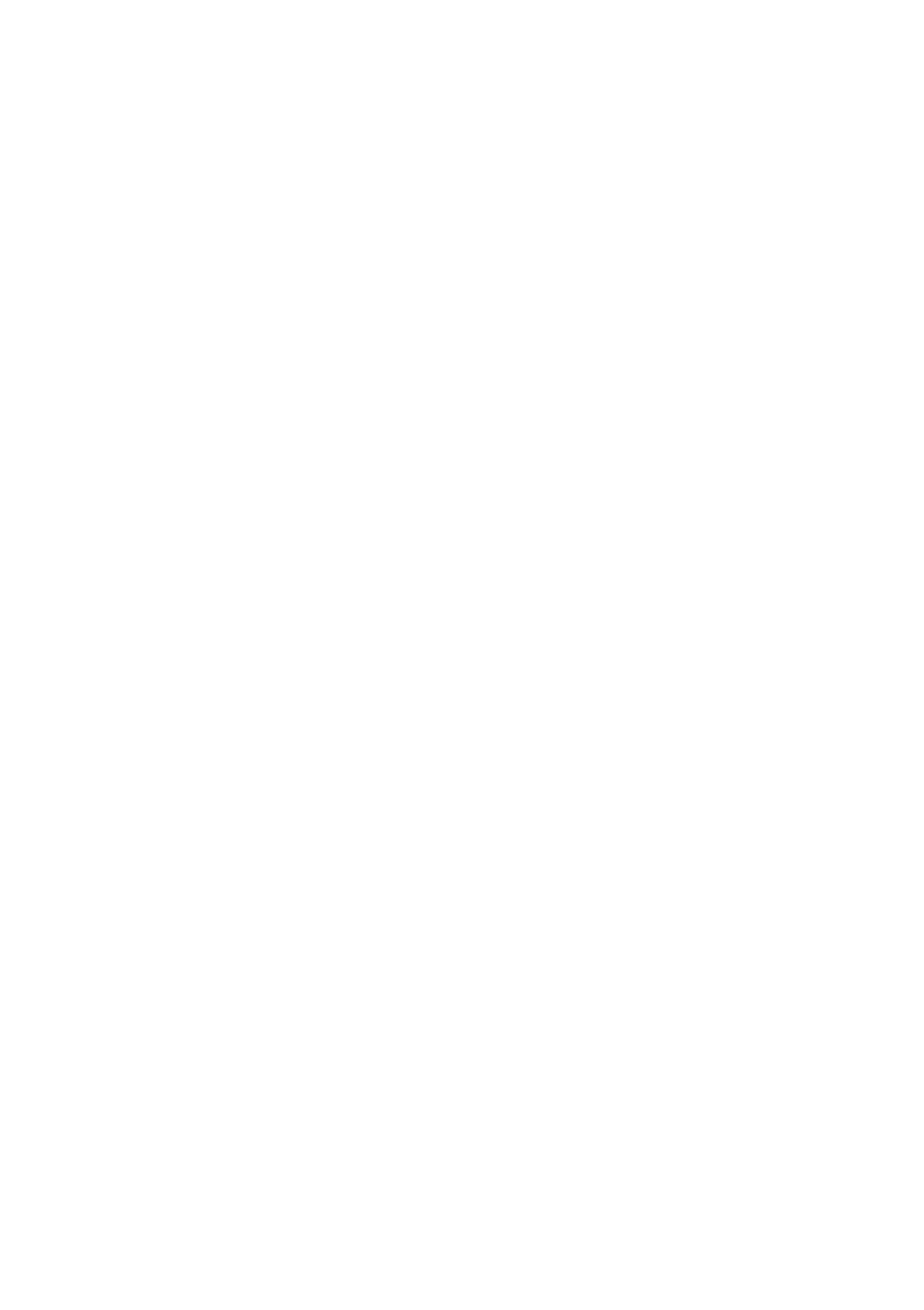# Sarah Yde Junge

# Administrative Grouping in Public Service Agencies

PhD Dissertation

Politica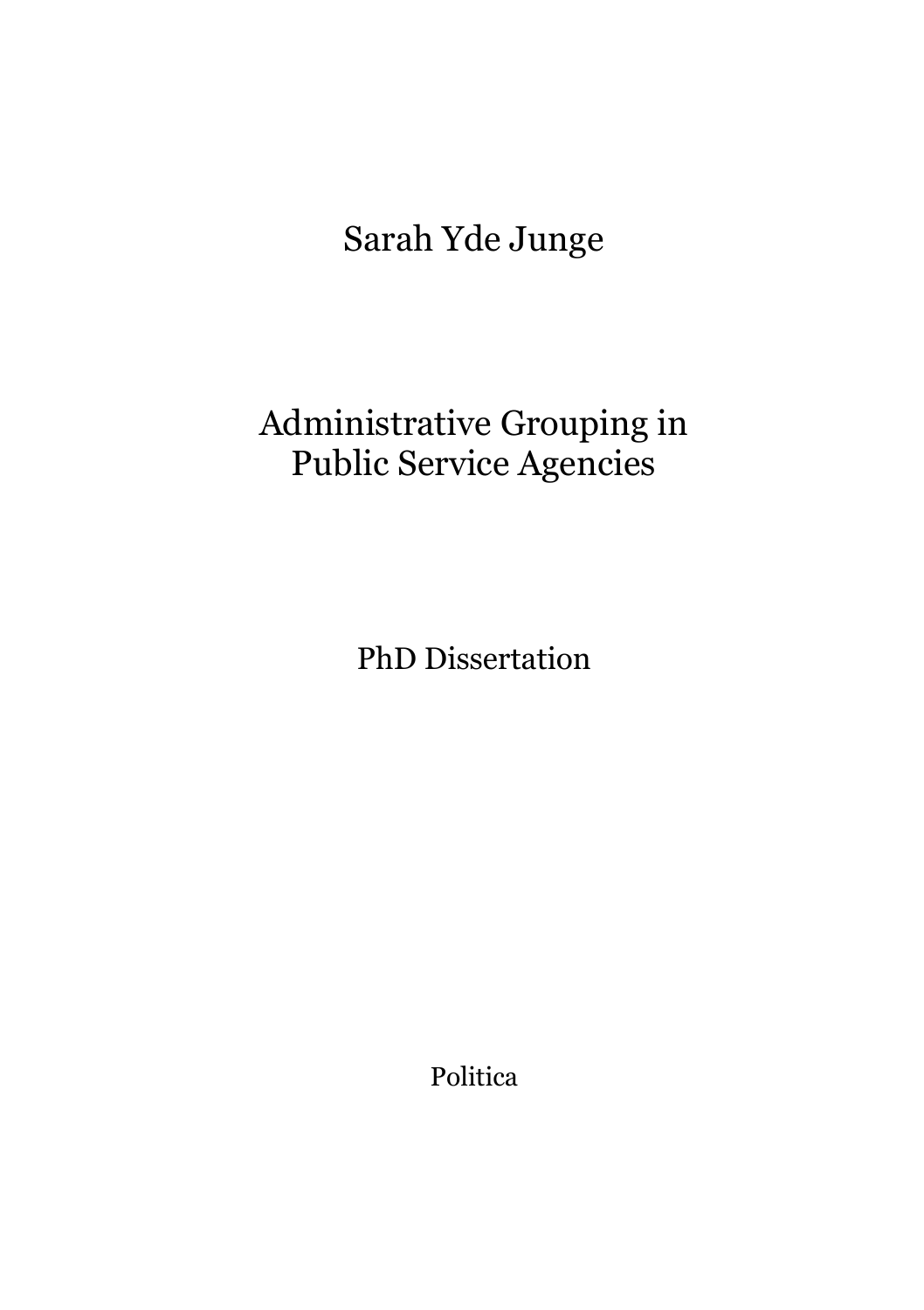© Forlaget Politica and the author 2022

ISBN: 978-87-7335-289-2

Cover: Svend Siune Print: Fællestrykkeriet, Aarhus University Layout: Annette Bruun Andersen

Submitted November 29, 2021 The public defense takes place March 4, 2022 Published March 2022

Forlaget Politica c/o Department of Political Science Aarhus BSS, Aarhus University Bartholins Allé 7 DK-8000 Aarhus C Denmark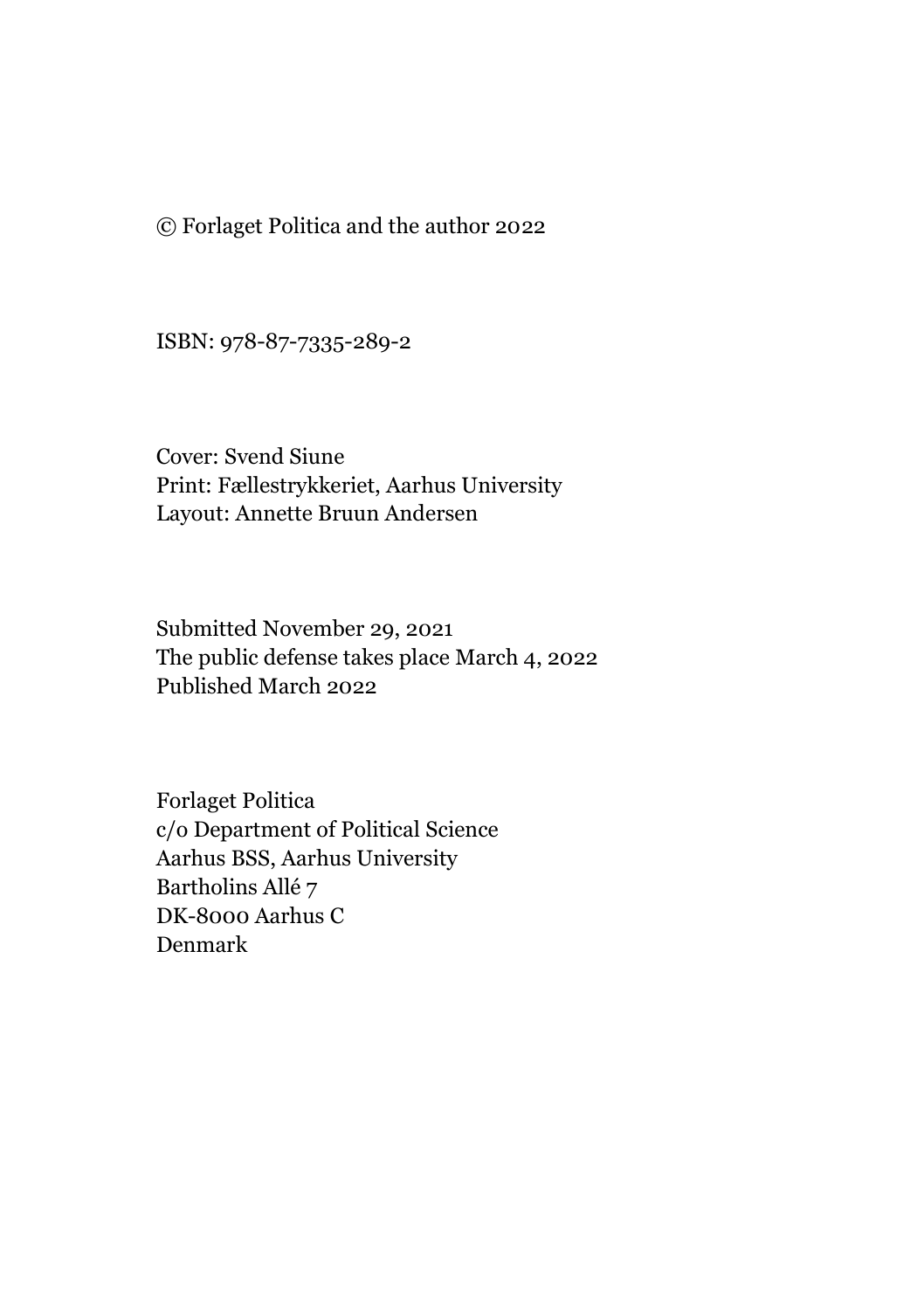## **Table of Contents**

| Acknowledgement<br>7       |                                  |                                             |    |
|----------------------------|----------------------------------|---------------------------------------------|----|
| <b>Preface</b>             |                                  |                                             | 9  |
| 1.                         |                                  | <b>Introduction</b>                         | 11 |
| $\mathbf{2}$               |                                  | <b>Theoretical Framework</b>                | 15 |
|                            | 2.1                              |                                             |    |
|                            | 2.2                              |                                             |    |
|                            | 2.3                              |                                             |    |
|                            |                                  |                                             |    |
| 3                          | <b>Research Designs and Data</b> |                                             | 35 |
|                            | 3.1                              |                                             |    |
|                            | 3.2                              |                                             |    |
|                            | 3.3 <sub>1</sub>                 |                                             |    |
|                            |                                  |                                             |    |
| $\boldsymbol{\mathcal{A}}$ | <b>Results</b>                   |                                             | 47 |
|                            | 4.1                              | Grouping Effects on Assessments             | 47 |
|                            |                                  |                                             |    |
| 5                          | <b>Discussion</b>                |                                             | 57 |
|                            | 5.1                              | Limitations and Avenues for Future Research | 57 |
|                            | 5.2                              |                                             | 60 |
|                            | 5.3                              |                                             | 64 |
| <b>Bibliography</b>        |                                  |                                             | 67 |
|                            | <b>English summary</b>           |                                             |    |
| <b>Dansk Resume</b>        |                                  |                                             | 79 |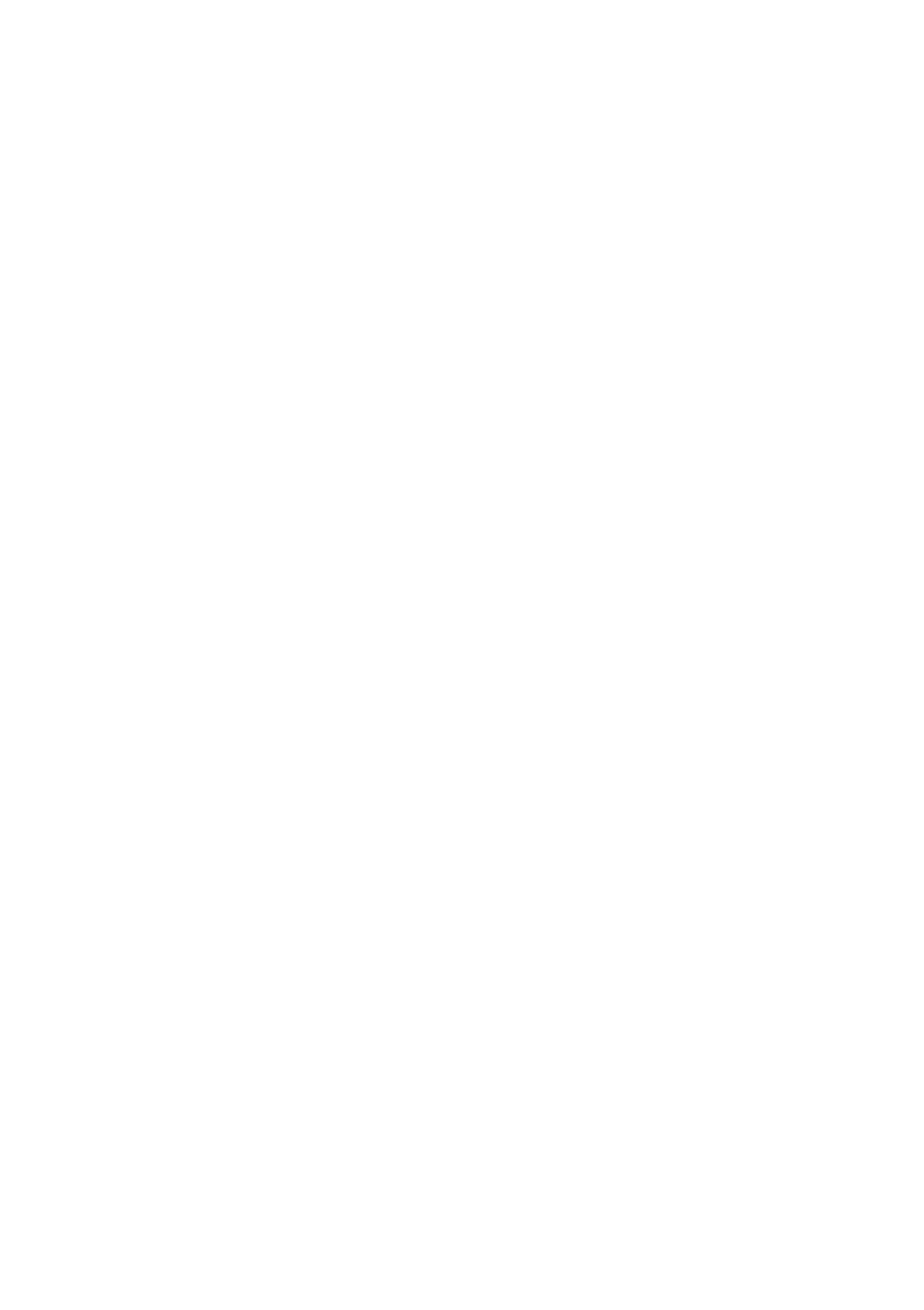## **Acknowledgement**

<span id="page-6-0"></span>While we tend to define research as a systematic process of uncovering unknown territory, I must admit that I often felt like I was groping my way forward, stumbling into it. I have many people to thank for keeping me standing and helping me pave my way into the unknown. First, I want to thank my two supervisors, Simon Calmar Andersen and Morten Jakobsen. You have patiently read and commented on ideas and drafts over and over again. You have provided me with valuable insights about doing research and communicating my findings to an academic audience. I learned a lot from your supervision. Simon, in your busy schedule, you always had time for me, to discuss obstacles, to invite me into research projects, and to listen and engage in my frustrations about the value of my work and science in general. I really appreciate that.

Additionally, I am especially grateful to have shared my PhD time with Amalie Trangbæk, Rebecca Risbjerg Nørgaard, Karoline Larsen Kolstad and Emily Rose Tangsgaard. You have been extremely helpful, inspiring, and such a lovely company. Thank you very much for all the insights, suggestions, support, and distractions. They have been invaluable.

The department has a vivid academic life and in particular, I want to acknowledge the public administration section for the academic discussions, competent feedback, and the sincere interest, you take in your colleagues' work. I also want to thank Helena Skyt Nielsen for inviting me into her network and Eric Bettinger for inviting me to Stanford University, even though, unfortunately, Covid-19 made it impossible to go. The Ph.D. group deserves special thanks for ensuring that there was more than work to Ph.D. life at the department. I have appreciated and benefitted from the company of many more junior scholars than I can list here, but a special thanks go to Clara Neupert-Wentz, Dani May, Didde Boisen Andersen, Emil Bargmann Madsen, Jens Jørund Tyssedal, Julian Christensen, Lauritz Munk, Mathilde Albertsen Winsløw, Nanna Ahrensberg, Søren Albeck Nielsen and Thomas Artman Kristensen. Furthermore, it has been a true pleasure to share an office with Louise Ladegaard Bro,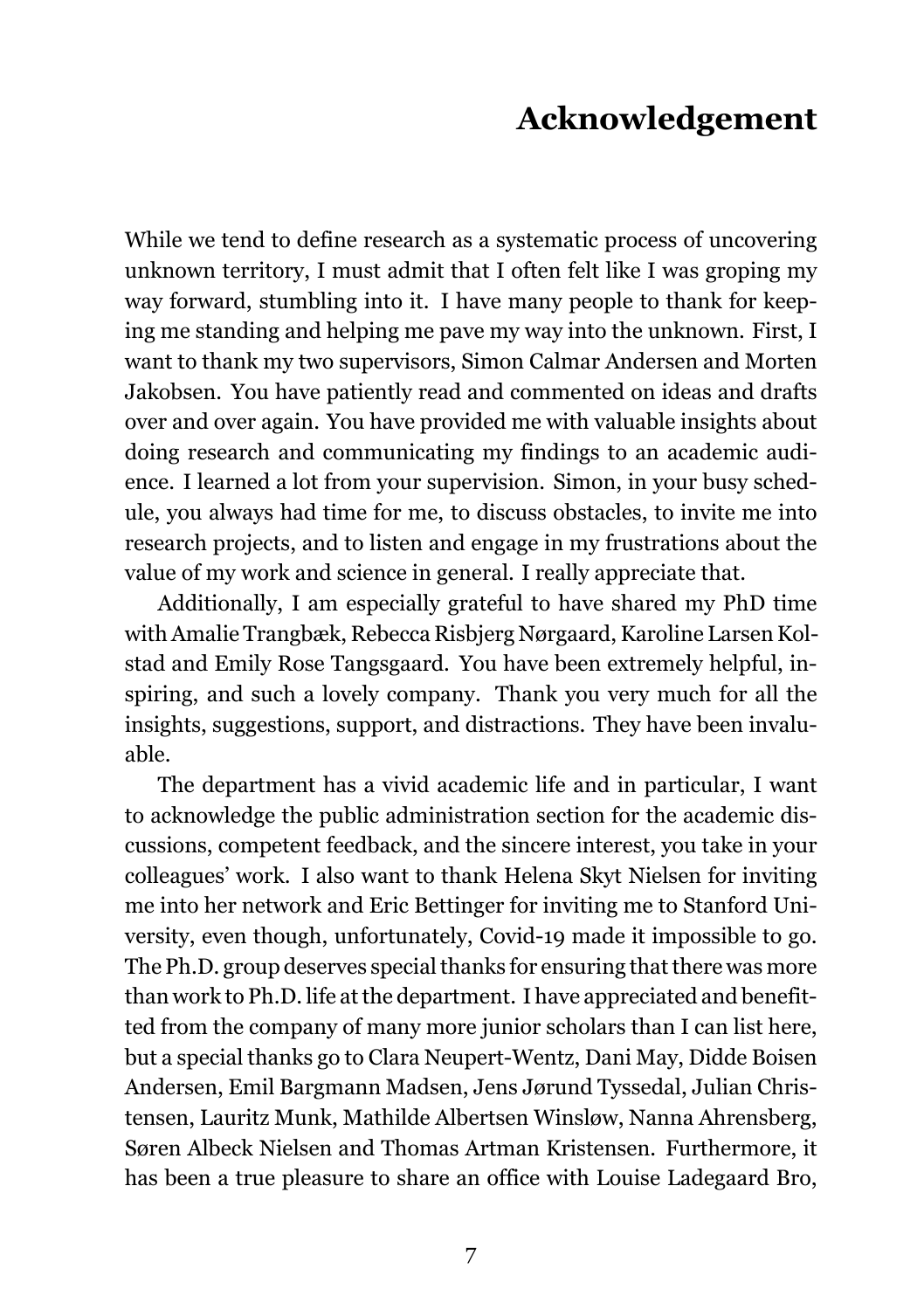Trine Høj Fjendbo, and Edoardo Vigano. I have enjoyed our daily backand-forth very much.

I also want to thank the administrative staff at the department. You have been extremely efficient and accommodating, ensuring that I could focus on my key tasks. Additionally, I want to express my praise to Lau Meldgaard Andreassen and Morten Bruntse at Trygfonden's Centre for Child Research for their excellent research assistance and technical guidance.

Another indispensable part of this dissertation is the boarding school students, school leaders, and researchers who participated in my research and enabled me to investigate my research questions. I am very grateful you trusted me with your data.

Last, but definitely not least, I want to thank my husband, Jonas. You have been so supportive, encouraging, and patient. Not only have you willingly engaged in academic discussions about my research, public administration, and data issues, you have also borne with me, when I had long days at the office and when my frustrations and need for progress was transferred to renovation projects in our home.

Nora, Arthur, and Oskar doing a Ph.D. is a challenging endeavor, and I know you sometimes felt that too. Nora, you once said "No more hypotheses, mom", and while I guarantee you there will be many more hypotheses, I promise that I will not do a Ph.D. again.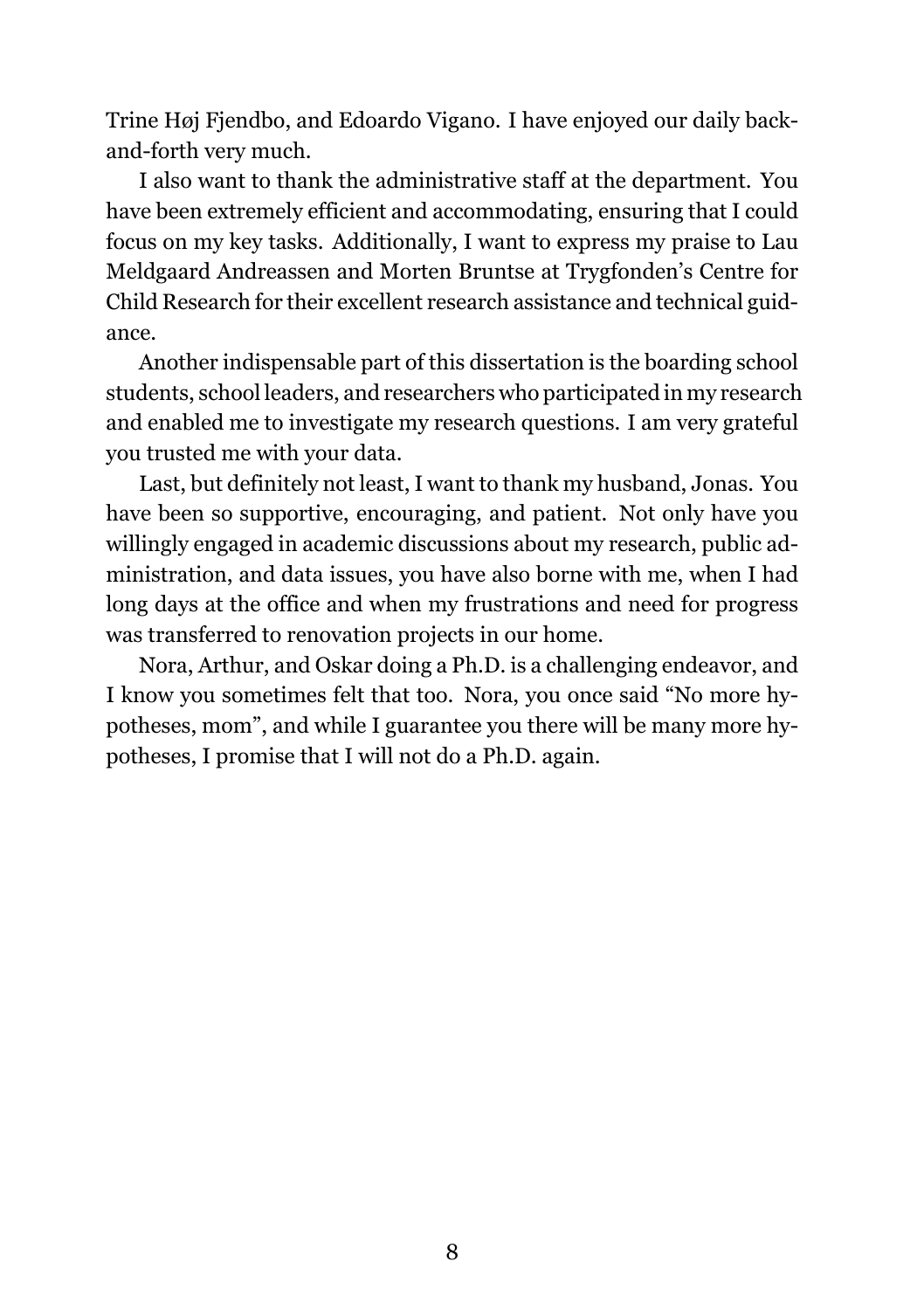## **Preface**

<span id="page-8-0"></span>This is a summary of my dissertation, "Administrative Grouping in Public Service Agencies." The dissertation consists of this summary and the three single-authored articles below. The purpose of this summary is to provide an overview of the theoretical arguments, the research designs and the findings of the papers and to relate these to each other in a theoretical framework about the influence of administrative grouping. Specific details on the samples, designs and robustness of the findings are available in the individual papers. Throughout the summary, I will refer to the articles by their short titles, in parentheses, or their letter.

While the foundation of this dissertation is the study of individual behavior the purpose is not to point out flaws in individual street-level bureaucrats' work, but to identify patterns in public service provision, which may help us increase fairness and reduce inequality.

- Paper A (Special Education) Administrative Grouping and Equality in Public Service Provision, e-pub ahead of print *Journal of Public Administration Research and Theory*
- Paper B (Grading) Grouping Bias and Noise in Street-Level Bureaucracy, *Working paper*
- Paper C (Boarding Schools) Peer Effects in Administrative Grouping, *Working paper*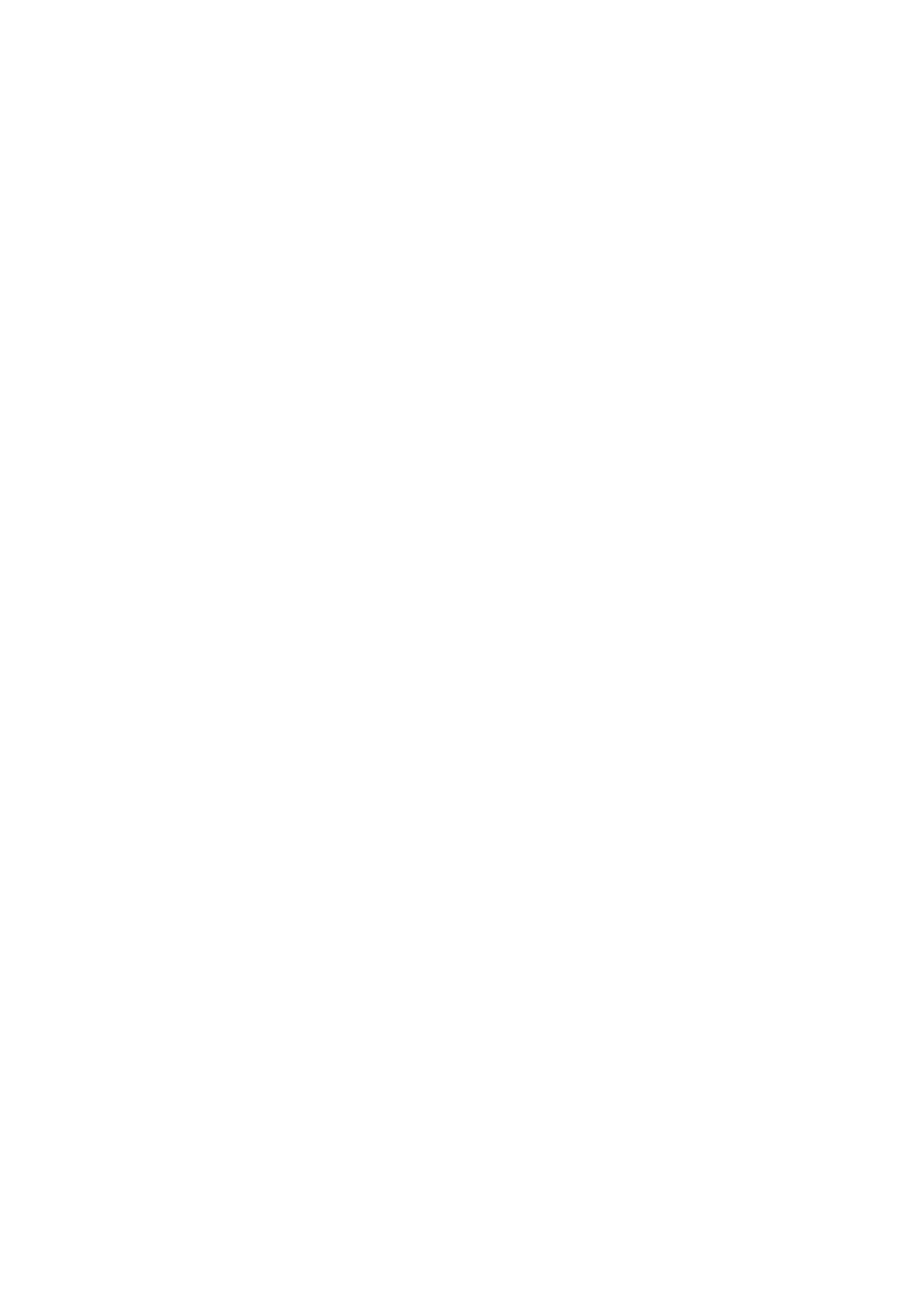## **Chapter 1 Introduction**

<span id="page-10-0"></span>Public service provision usually entails some kind of delegation of cases to individual street-level bureaucrats or a smaller group of street-level bureaucrats. This delegation creates administrative groupings of cases, like the group of patients assigned to the same general practitioner, the group of students in a classroom, the group of unemployed people referred to the same case worker or the division of neighborhoods into patrol districts. Administrative groupings are everywhere, and often they are a prerequisite for the provision of public services. Legal regulation as well as the bureaucratic organization of public service agencies ought to secure equal treatment of citizens (Weber, [1947\)](#page-74-0), but the underlying question of this dissertation is whether and how administrative groupings matter to the distribution of public service outcomes in practice.

There is substantial research on street-level bureaucracy that illustrates that empirically similar cases are not always treated equally (e.g. Carlana, [2019](#page-67-0); Guul, Pedersen, & Petersen, [2021;](#page-69-0) Olsen, Kyhse-Andersen, & Moynihan, [2021](#page-72-0); Olson, [2016\)](#page-72-1). Most research on differential treatment identifies discrimination in relation to characteristics of the citizen or the street-level bureaucrat, but this dissertation addresses how differential treatment may also be rooted in organizational design. This argument builds on insights from various literatures. Leading scholars in public administration research have argued that the organization of a bureaucracy shapes the behavior of individual bureaucrats within it, because the organization fosters specific expertise and limits the available set of options as well as the available comparative standards (Hammond, [1993;](#page-69-1) Simon, [1945](#page-73-0)). Psychological research on human processing of information points to the need for comparison when making judgements (Canguilhem et al., [1978](#page-67-1); Helson, [1948;](#page-69-2) Tversky & Kahneman, [1974\)](#page-74-1), and in the street-level bureaucracy literature it is furthermore an underlying assumption that street-level bureaucrats compare their clients to each other to figure out whom to prioritize when resources are scarce (Lipsky, [1980](#page-70-0); Tummers et al., [2015\)](#page-73-1). Lastly, economists have pointed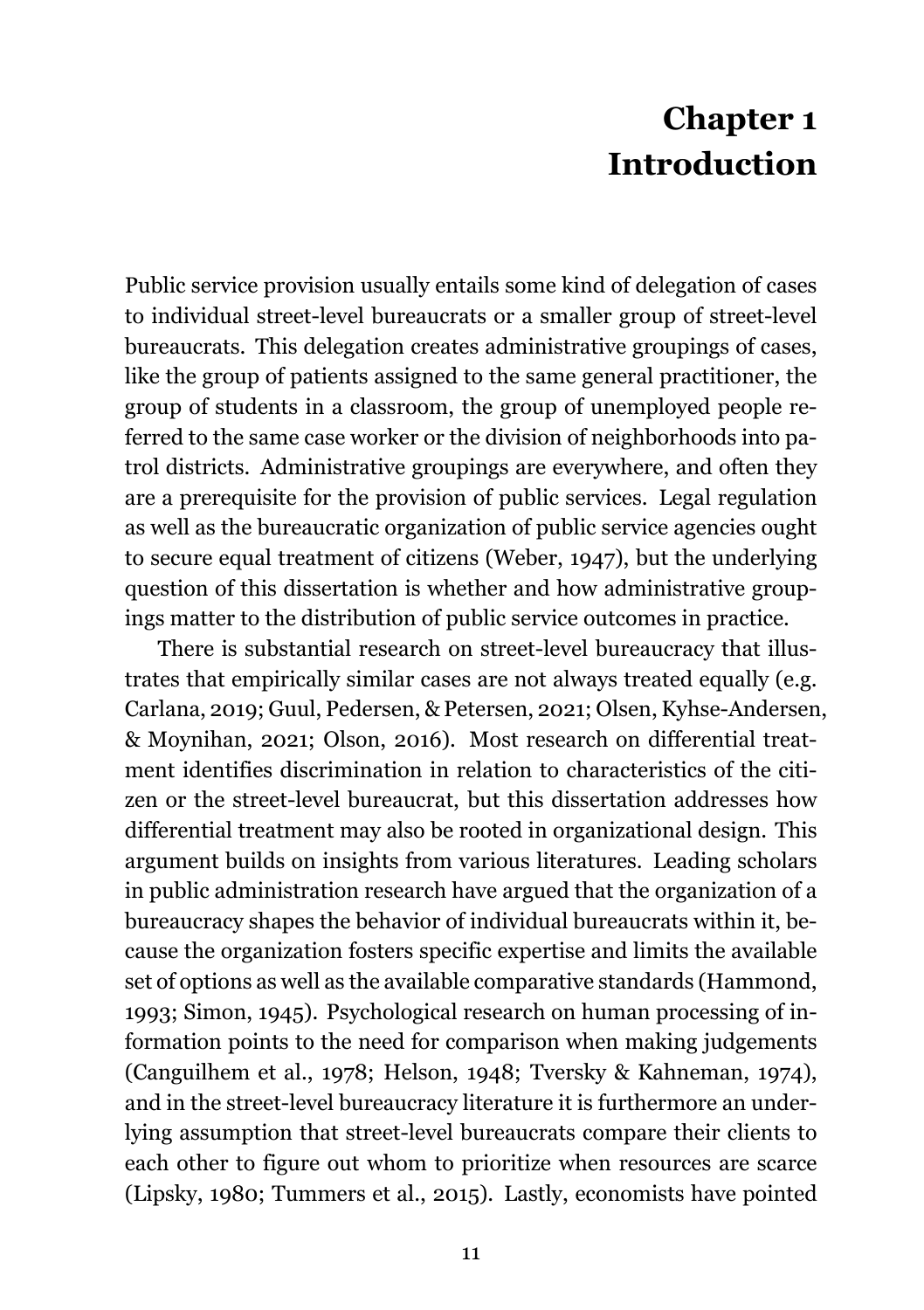to potential effects of grouping arising from peer effects between citizens who interact with each other (e.g. Angrist and Lang, [2004](#page-66-1); Kling, Ludwig, and Katz, [2005](#page-70-1); Salvy et al., [2012](#page-72-2) and see Sacerdote, [2014](#page-72-3), for a review). Thus, there are several theoretically grounded arguments for why administrative grouping is more than an administrative necessity.

The aim of this summary report is to provide an overview of the theoretical arguments, methodological considerations and empirical findings in the dissertation and to combine the insights from the studies into a theory of how administrative grouping influences the distribution of public services. I argue that the group may influence the distribution of public service outcomes through two mechanisms, namely that the group may be used as a comparative standard for assessments of needs or eligibility, either consciously in a prioritization process or unconsciously as a frame of reference, and that group members may influence each other when they interact within administrative groups.

Administrative groups are very often not randomly created, and therefore the primary concern in studies of the effects of grouping is to overcome selection issues. To do so, studies in this dissertation identify and exploit natural variation or create experimental variation in group formation. This implies that all studies rely on actual groupings and real outcomes. The exogeneity in group formation enables me to estimate the causal influence of the administrative grouping. All the studies investigate the influence of groups in relation to education, but there is substantial variation between the cases, and therefore there are good reasons to expect that the findings will apply to groups in public service agencies other than the ones investigated here.

Results show that group composition influences street-level bureaucrats' assessments and that interaction between group members influences the group members. Thus, there are good reasons to consider grouping as something more than just a division of work—the grouping itself may affect the distribution of public service outcomes. Implications of these findings fall into two categories. The first category includes efforts to create groups in a way that promotes equality. The second category includes means to alleviate instances where administrative grouping creates inequality. Unfortunately, this dissertation cannot provide clear guidelines on how to create better groups, but it points to an in-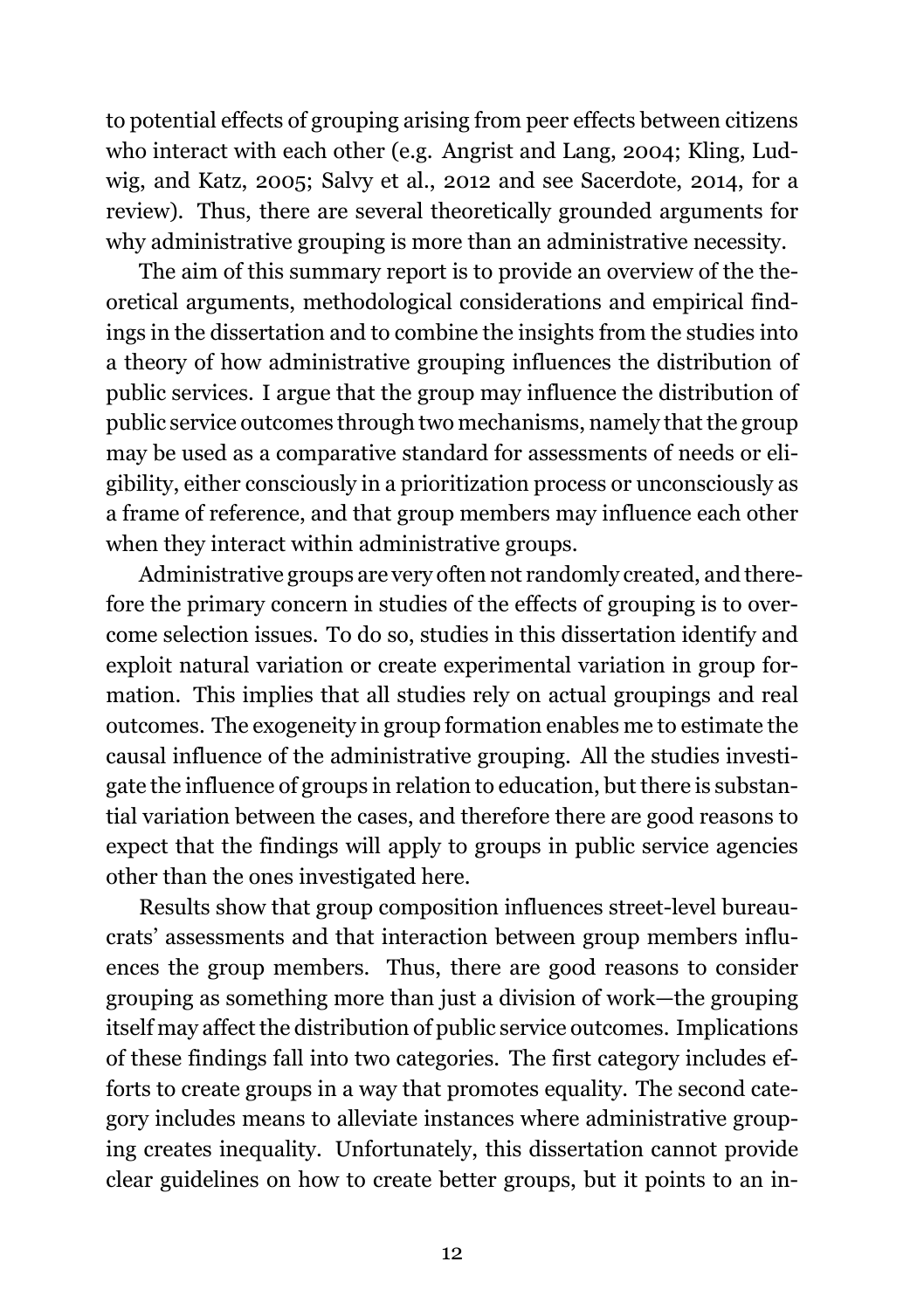creased reliance on guidelines and higher levels of expertise as measures to alleviate unwarranted consequences of administrative grouping.

The following four chapters of this dissertation are structured as follows: In Chapter [2,](#page-14-0) I present the theoretical framework of the articles. I conceptualize administrative grouping, present theoretical arguments for why it matters to the distribution of public services and discuss potential moderators of this influence. In Chapter [3](#page-34-0), I outline the challenges related to studying groups and provide an overview of how these challenges are addressed in the papers. Chapter [4](#page-46-0) outlines the primary empirical results of the studies in the dissertation and discusses how they relate to each other and to the theoretical arguments presented in Chapter [2.](#page-14-0) In Chapter [5](#page-56-0), I discuss limitations and point to remaining questions in relation to administrative grouping and suggest implications of the findings for society.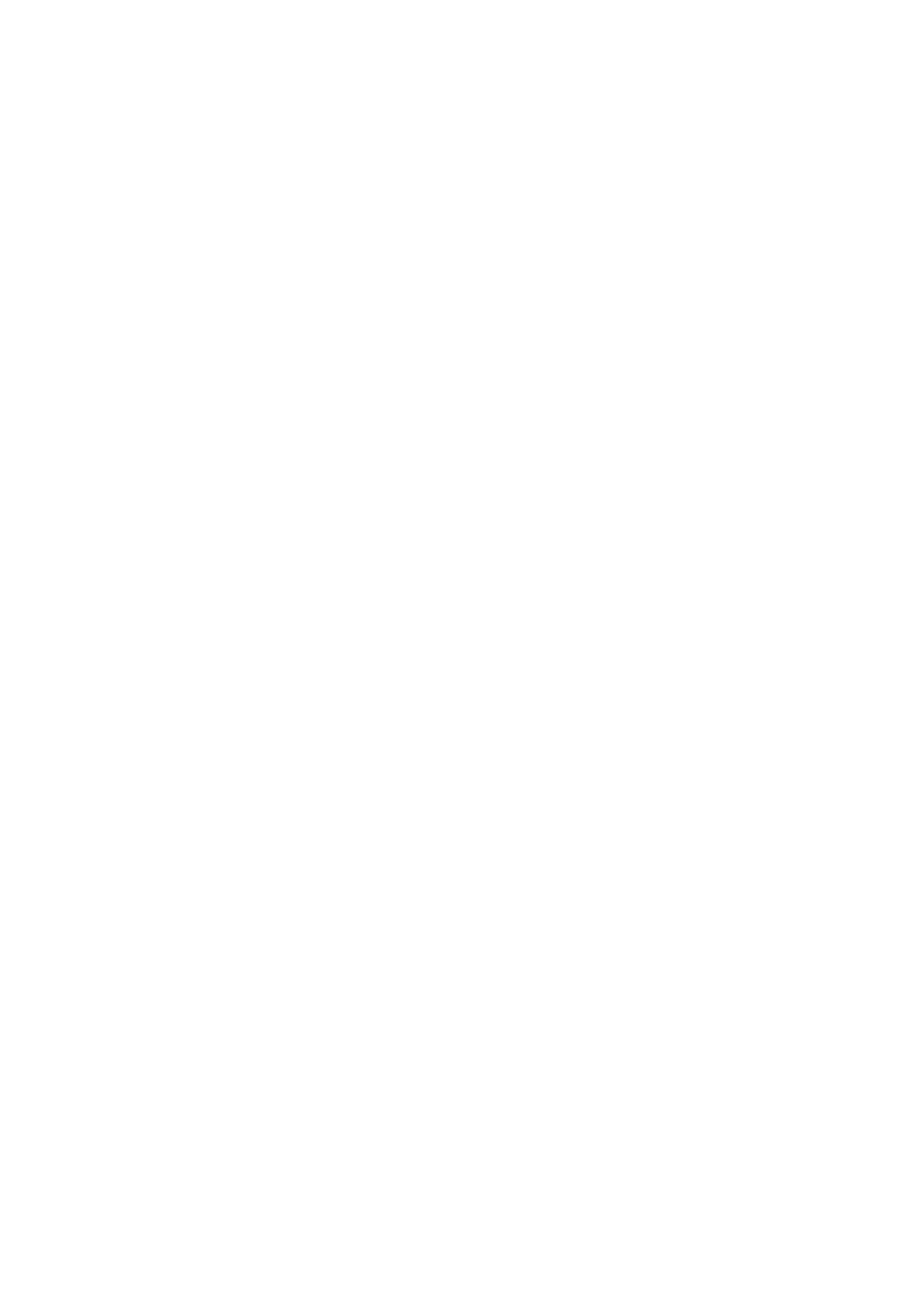## **Chapter 2 Theoretical Framework**

<span id="page-14-0"></span>In this chapter, I will present the concept of administrative grouping and discuss two different mechanisms through which we may expect administrative groupings to influence service outcomes for citizens in public service agencies. Further, I will discuss how different organizational characteristics moderate this influence and what this tells us about expected influences of administrative groupings across different public agencies.

## <span id="page-14-1"></span>**2.1 Administrative Grouping**

To paraphrase Gulick ([1937](#page-68-0), p. 3), work needs to be divided because people differ in nature, capacity and skill, and gains can be achieved from specialization. No one can be in two places at the same time, or do two things at the same time. Further, the different skills needed in modern society are too numerous and too extensive for anyone to acquire alone. Therefore, division of work is *a question of human nature, time, and space*. Thus, Gulick argued that organisations are a necessity of the modern state, because they are the institutionalized division of work.

In this dissertation, I will investigate the influence of the administrative grouping of cases or citizens created by the division of work in public service agencies. Many public services are provided locally, and the service is provided in response to the situation or needs of the individual citizen. These characteristics require decentralized and individual service provision, which again necessitates some kind of division of cases between street-level bureaucrats. The grouping of cases or citizens that occurs when citizens are assigned to a public service agency or a sub-unit within it is what I call administrative grouping, and this concept of grouping and its implications for public service provision is the focal point of this dissertation.

Administrative groupings are everywhere in society, and for the reason stated above, in many public agencies there is no alternative to ad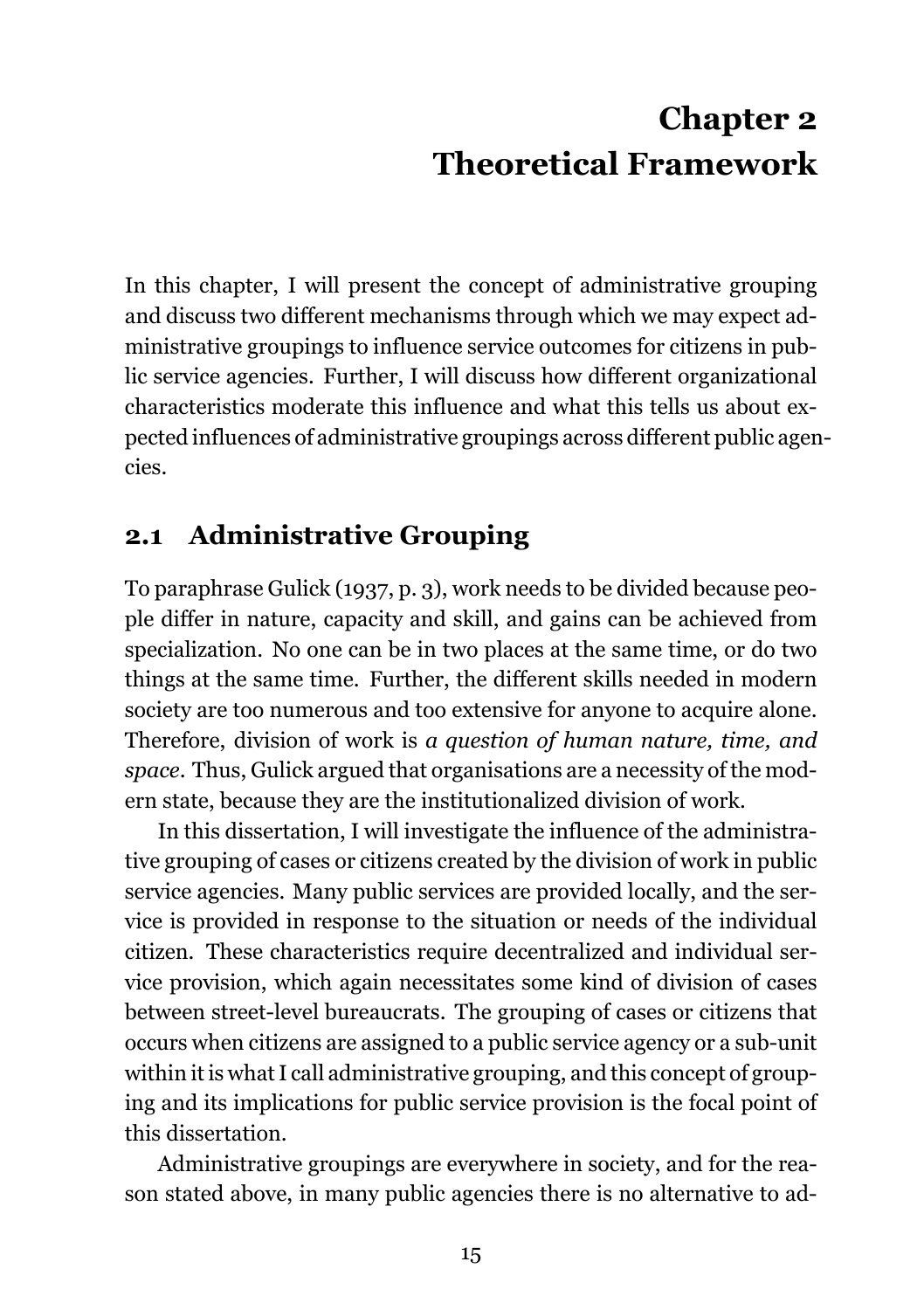ministrative grouping. To exemplify what I mean by grouping, we can look to a very rough empirical overview of some of the administrative groups in Danish society. Unemployed people are served by 98 different municipal job centers, and within these they are divided into several smaller groups. This division of cases in job centers creates administrative groupings, where a case worker or a smaller group of case workers are assigned an administrative group of unemployed people whom they have to support. Another example is the assignment to general practitioners. Each citizen is assigned to one of 3,315 general practitioners, who, except for urgent and severe cases, will treat her group of patients' illnesses and operate as the gatekeeper to the health care system. Patients who need more specialized healthcare than their general practitioner can provide are grouped in one of around 1,000 specialized hospital departments. Elderly people who need extensive care are grouped in one of 946 nursing homes. Neighborhoods are geographically divided into patrol districts in which the same police officers patrol, respond to citizens' calls and undertake crime prevention initiatives. Solving cases is centered in 14 geographically dispersed units, and complex cases are grouped in specialized national units. Litigation involving less severe crimes is assigned to one of around 250 city court judges, who—of course according to law and current judicial practice—rule in their group of cases. Convicted citizens serve their sentences grouped with other criminals in a block in one of the 14 Danish prisons. Primary school students are grouped in 1,768 schools and further in around 35,000 classes. Younger children are grouped in nurseries with around 10-15 children in each. And before giving birth, pregnant women are each assigned a midwife, who continuously follows her group of mothers-to-be in order to check that the fetuses are developing as they should.

Administrative groupings, therefore, are important to be concerned with because they are inevitable. Administrative groupings may take different different forms and have different implications across different agencies, which I will elaborate upon in Section [2.4,](#page-27-0) but all administrative groups have in common that they are administratively created, known by the public agency and necessary for the delivery of public services.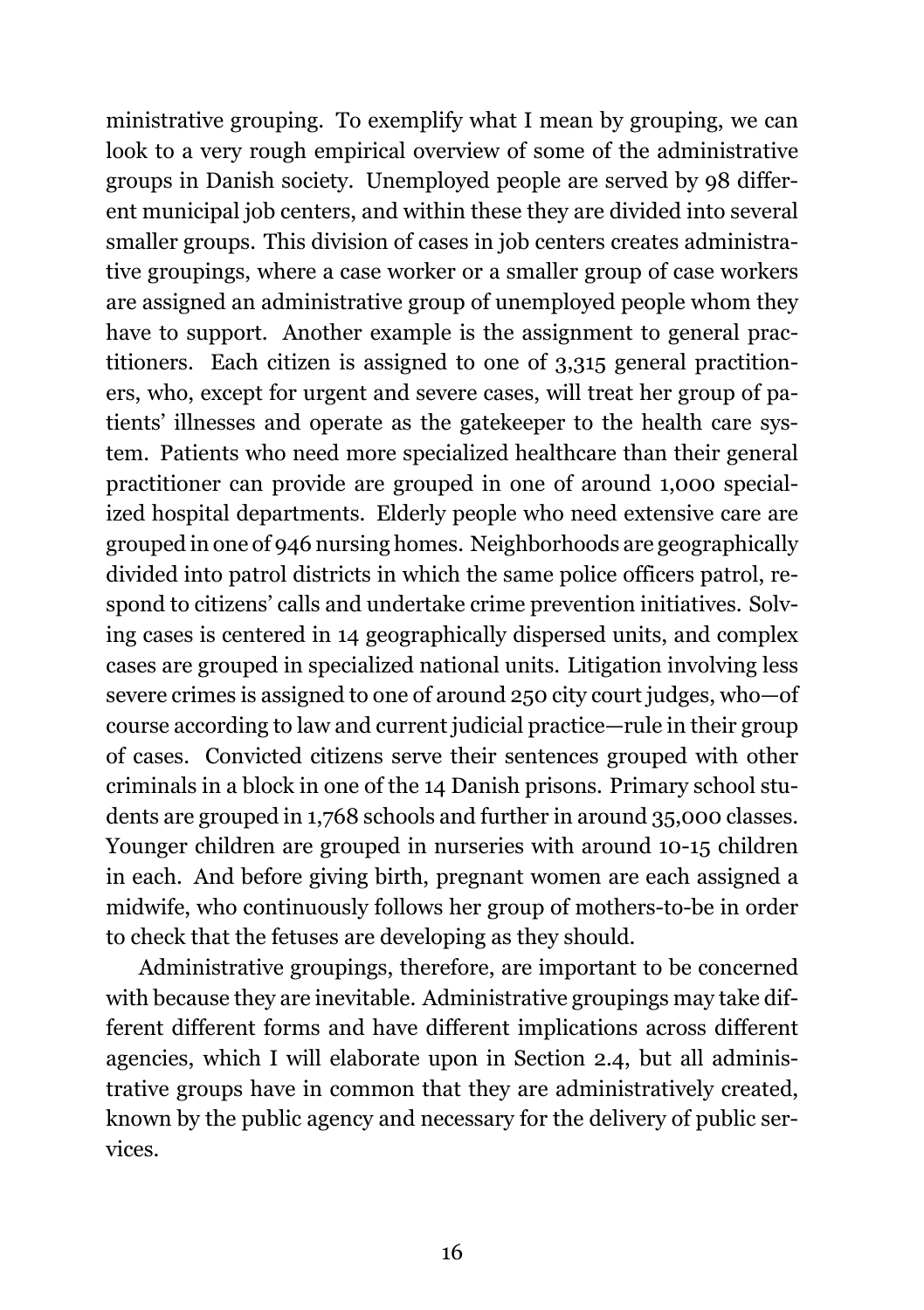In this dissertation, I argue that administrative groupings are important to study because groupings may influence citizens and the service they are provided by public service agencies. I provide arguments for two different mechanisms through which the grouping of cases or citizens affects service provision. The first mechanism considers how grouping may affect the behavior of the street-level bureaucrat, and the second mechanism is concerned with how the interaction among citizens within administrative groupings may influence the citizens' behavior and thereby influence their public service outcomes. Below, I will first discuss the arguments related to street-level bureaucrats, and then the argument concerning interaction between citizens in administrative groupings.

## <span id="page-16-0"></span>**2.2 Comparative Standards**

Administrative grouping may influence how street-level bureaucrats assess cases by providing them a comparative standard to consider each case against. The use of this comparative standard may work both as a conscious prioritization of some cases in the group and as an unconscious frame of reference for assessments of cases. Both processes take their starting point in the street-level bureaucracy literature. Below, I will briefly review this literature before going into detail about the two different uses of administrative groups as a comparative standard.

#### **2.2.1 Street-Level Bureaucracy**

Weber argues in his description of the ideal-type bureaucracy that a bureaucratic organization fosters expertise, establishes accountability and ensures that rules and norms prevail over personal matters. Weber's ideal-type bureaucracy facilitates the equal treatment of everyone in the same empirical situation (Weber, [1947\)](#page-74-0). From an ideal-typical point of view, administrative groupings in themselves are therefore not expected to influence the service provided to individual citizens.

However, in his seminal work *Street-level Bureaucracy: Dilemmas of the Individual in Public Services*, Lipsky [\(1980](#page-70-0)) analysed the important role in the implementation of policies played by street-level bureaucrats like teachers, police officers, doctors, judges, case workers etc. Lipsky argued that street-level bureaucrats can be considered day-to-day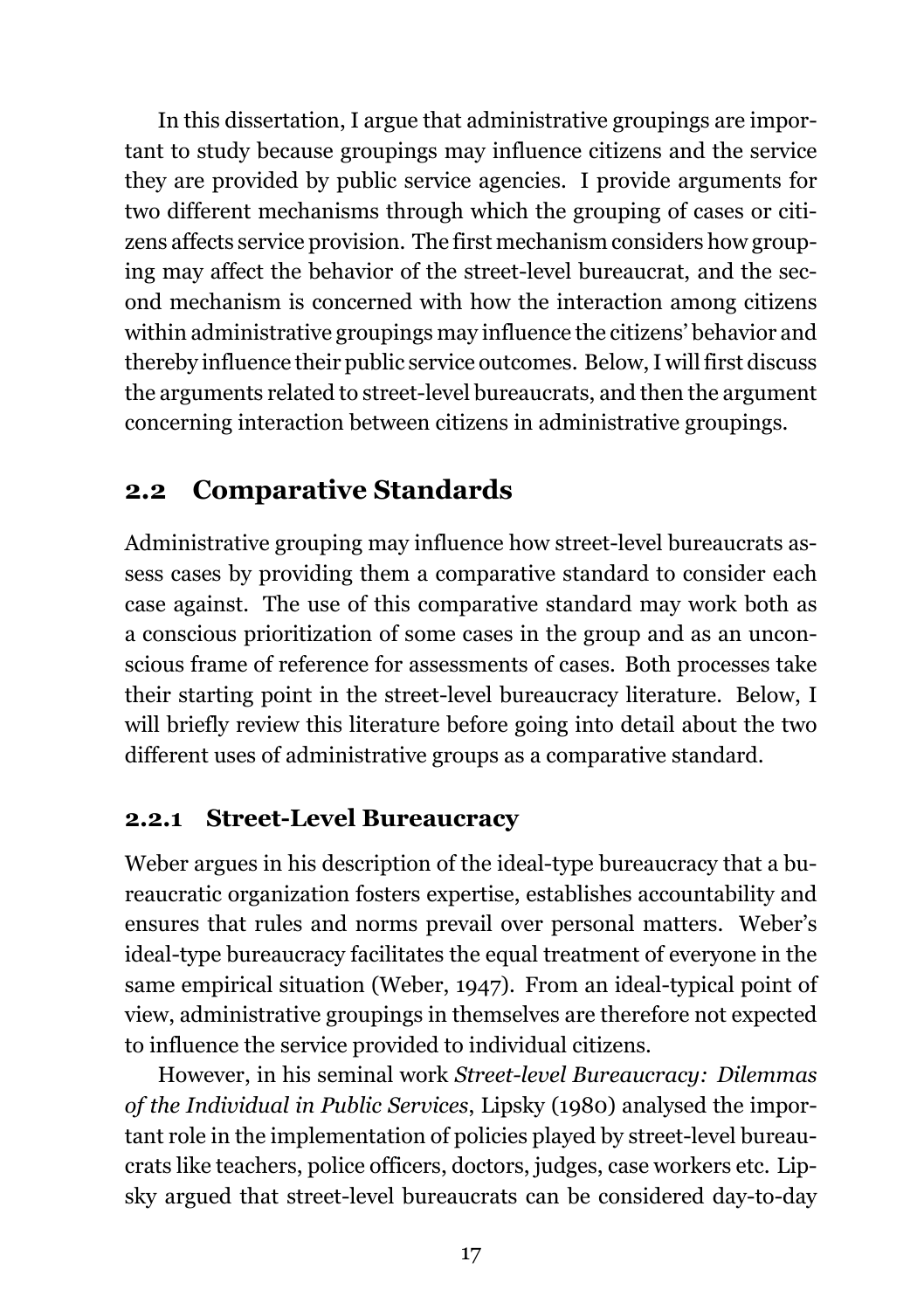policymakers, because they decide how policies are implemented. Whenever they provide a public service, assess eligibility, impose sanctions or enforce policies, they decide how to implement a given policy in a specific situation. This implementation of policy often has substantial influence over citizens' lives, which makes street-level bureaucrats' decisionmaking important to understand.

Weber's notion of equal treatment of empirically similar cases can be regarded as fairness. Another important objective of public agencies is responsiveness. Responsiveness towards citizens enables street-level bureaucrats to supply the support most needed in a specific case. Both objectives are considered important, but often they are in conflict with each other. Responsiveness requires the street-level bureaucrat to look beyond regulation in attempts to meet citizens' needs, whereas fairness requires a strict reliance on regulation to ensure that everyone is treated the same (Wilson, [1989](#page-74-2)).

Fairness in Weber's definition is most obviously achieved through detailed regulation of service provision to ensure that everyone in the same situation will be treated the same, including across agencies. A challenge in this regard is that most cases that street-level bureaucrats face are multifaceted, unpredictable and context-dependent, and therefore it is almost impossible to make tight regulations of street-level bureaucrats' work. Such regulation would often need to be so extensive that it would severely reduce the efficiency of the agency (Lipsky, [1980](#page-70-0)) . Furthermore, extensive regulation is also likely to make street-level bureaucrats weigh different and additional considerations in their assessments, which would likely reduce the responsiveness of the agency and increase the risk of laborious service provision out of sync with public demand. Therefore, street-level bureaucrats are often granted substantial discretion in their work, even though this discretion is likely to reduce fairness and constitute a threat to the promise of treating empirically similar cases equally (Brodkin, [1997;](#page-67-2) Davis, [1970;](#page-68-1) Kahneman, Sibony, & Sunstein, [2021\)](#page-70-2).

There is a long research tradition of identifying how discretionary decision-making may lead to differential treatment. For example, Olsen, Kyhse-Andersen, and Moynihan ([2021](#page-72-0)) find that school leaders are less likely to admit a minority student to their school than a majority stu-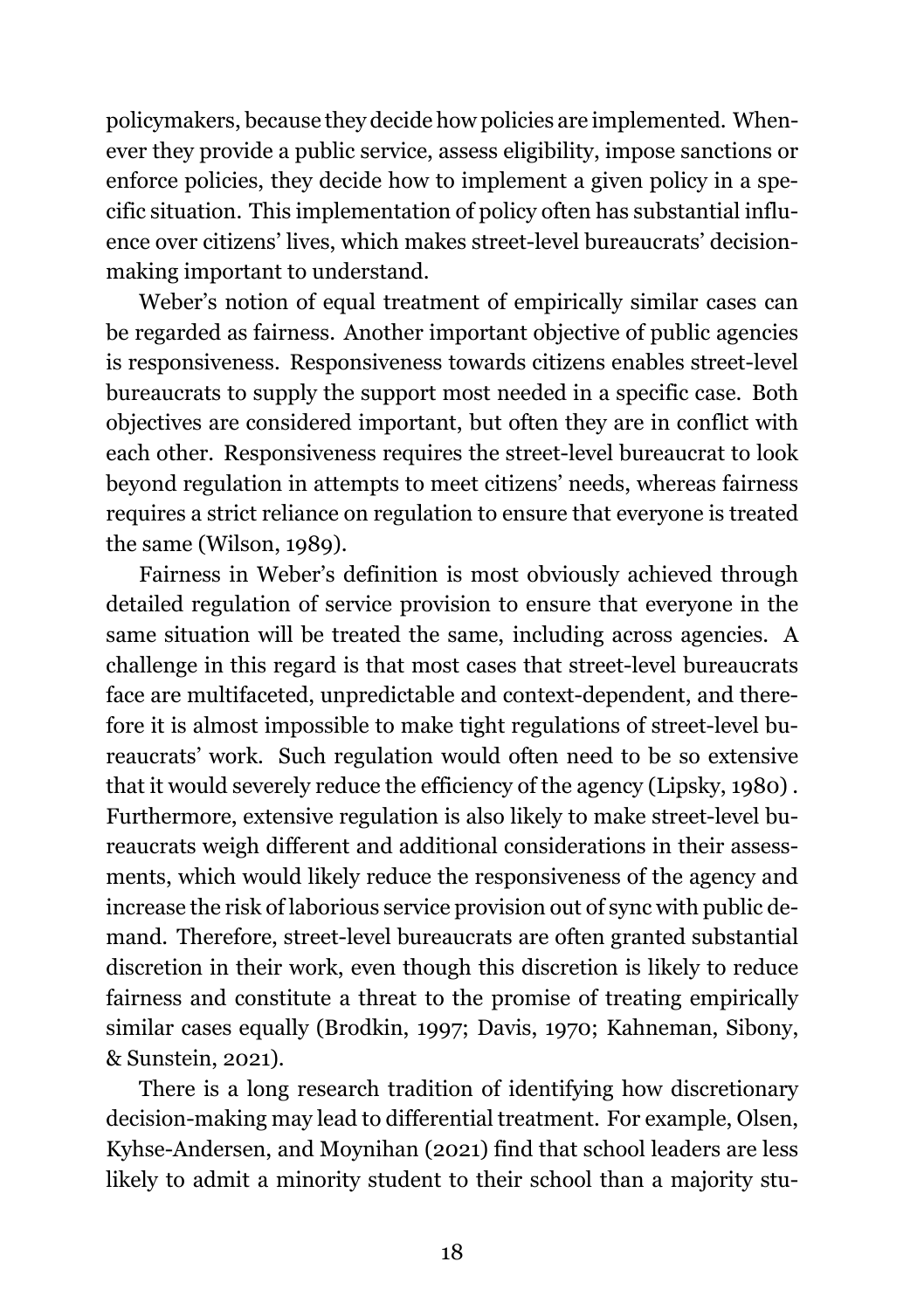dent. Olson ([2016](#page-72-1)) finds that black inmates in American prisons are more often sanctioned with solitary confinement than white inmates. And Pedersen, Stritch, and Thuesen [\(2018](#page-72-4)) find that Danish case workers are more likely to impose sanctions on non-complying unemployed minorities than unemployed people with majority status. In relation to gender, Wenger and Wilkins ([2008](#page-74-3)) find that automation of unemployment insurance claims was beneficial to women, highlighting that the room for discretion before automation induced a gender bias in the public service agency. Carlana [\(2019\)](#page-67-0) finds that teachers' gender stereotypes can explain the performance gap between boys and girls in math. Tummers ([2017\)](#page-73-2) find that street-level bureaucrats are more inclined to prioritize citizens they deem to be motivated. Guul, Pedersen, and Petersen ([2021](#page-69-0)) find that case workers are more willing to support citizens they perceive as competent and motivated, and Maynard-Moody and Musheno ([2003](#page-71-0)) report from several different professions how the perception of citizens' worthiness guides street-level bureaucrats' behavior towards citizens. Soss, Fording, and Schram ([2011a](#page-73-3)) show how poor people are more strongly sanctioned and Harrits [\(2019\)](#page-69-3) find that children's social class influences when professionals worry about them.

Thus, there is widespread agreement that empirically similar cases are not always treated equally. Several researchers have argued that the differential treatment identified in the street-level bureaucracy literature is not a result of conscious preferences for one citizen or the other, but a result of organizational or societal routines, norms or categorizations (Guul, [2018;](#page-68-2) Soss, Fording, and Schram, [2011b](#page-73-4), and see Tummers et al., [2015,](#page-73-1) for a review). Regardless of the reasons for differential treatment, the majority of studies on this have investigated how it is associated with characteristics of the citizen. This dissertation investigates how administrative grouping may come to work as an unexplored source of differential treatment. In the following three subsections, I will first present the theoretical arguments underlying the expectation that the group influences street-level bureaucrats' assessments and then three potential moderators of this influence.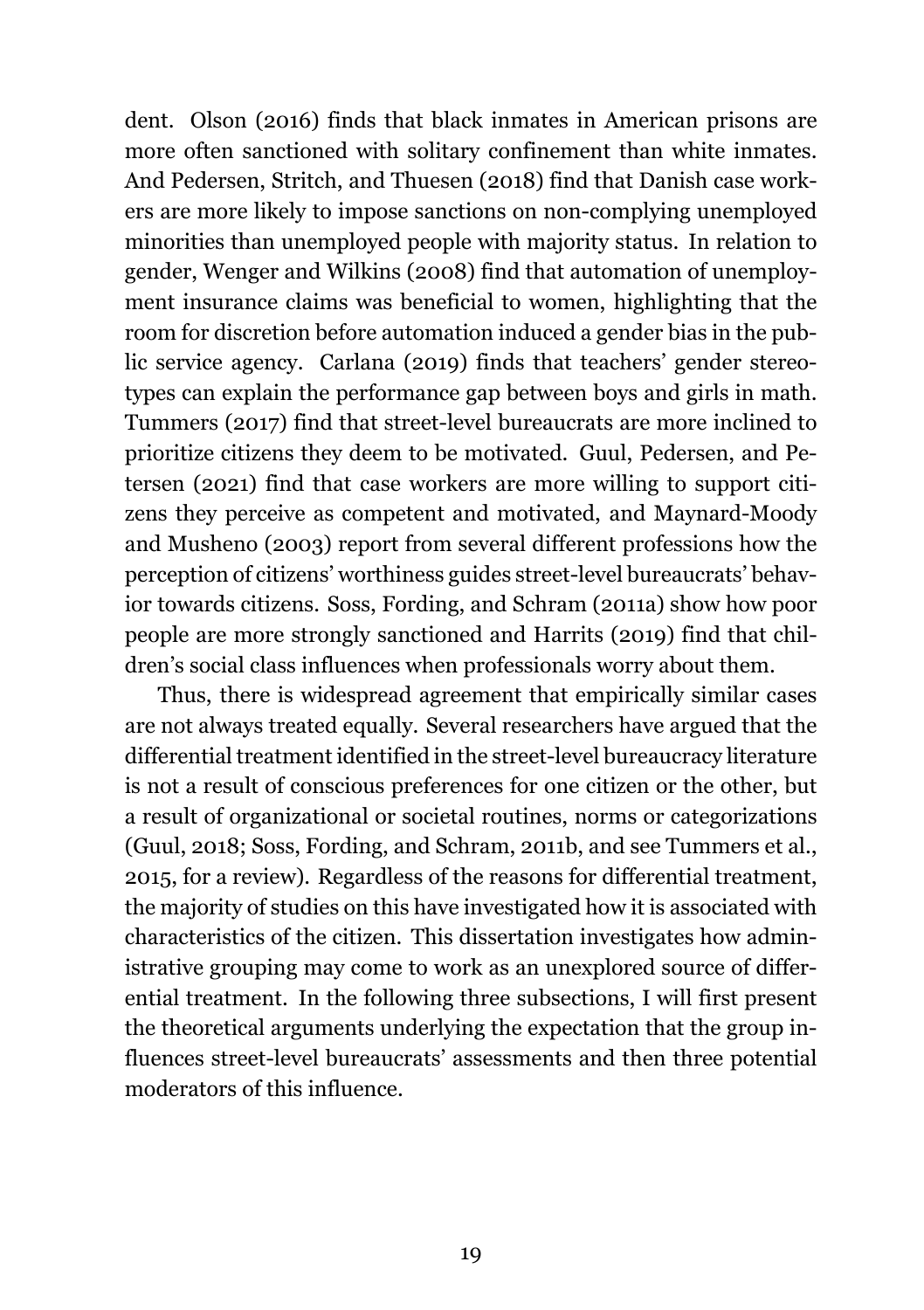#### <span id="page-19-0"></span>**2.2.2 Prioritization**

When supply is scarce, street-level bureaucrats are forced to prioritize between cases and clients. A prioritization process implies a comparison of the different cases in order to determine how to distribute a limited supply in the best possible way. Therefore, in a prioritization process, service levels do not solely depend on the need of the individual but on the distribution of needs within the group. In this way, prioritization implies a conscious use of the group as a comparative standard in the assessment of the individual case.

Unfortunately, public service provision is often characterized by a demand for service that is larger than the supply (Lipsky, [1980](#page-70-0); Tummers et al., [2015](#page-73-1)). Supply can take many forms, including material resources like vaccines or vouchers, capacity such as hospital beds or openings in preschool programs, or the time or attention a street-level bureaucrat can offer each case, which will determine the levels of support and the waiting time.

One could make the argument that prioritization is a legitimate group influence, because prioritization is a conscious act of ranking based on political decisions about resources and service levels. This claim of legitimacy assumes that the politicians who allocate resources are aware of the prioritization and that budgets are made prior to the assessments, but in accordance with the specific needs of the citizens in the agency. Secondly, changes in group size or in the needs of the group may occur more rapidly than changes in organization, which again will lead to differential treatment. An example of this could be that unemployment declines in an area, but it takes a while before the number of case workers is reduced accordingly. In this example the case workers will have more time available to support the remaining unemployed people in the area than the case workers have in neighboring areas where unemployment stayed the same. These arguments imply that prioritization as a conscious comparison of individual cases against the group is in some instances legitimate and fair, but also that this is not always the case.

I do not investigate this conscious use of the administrative group as a comparative standard in any papers in the dissertation, but group influence in relation to prioritization is theoretically well supported and therefore deserves mention here. Furthermore, prioritization is an im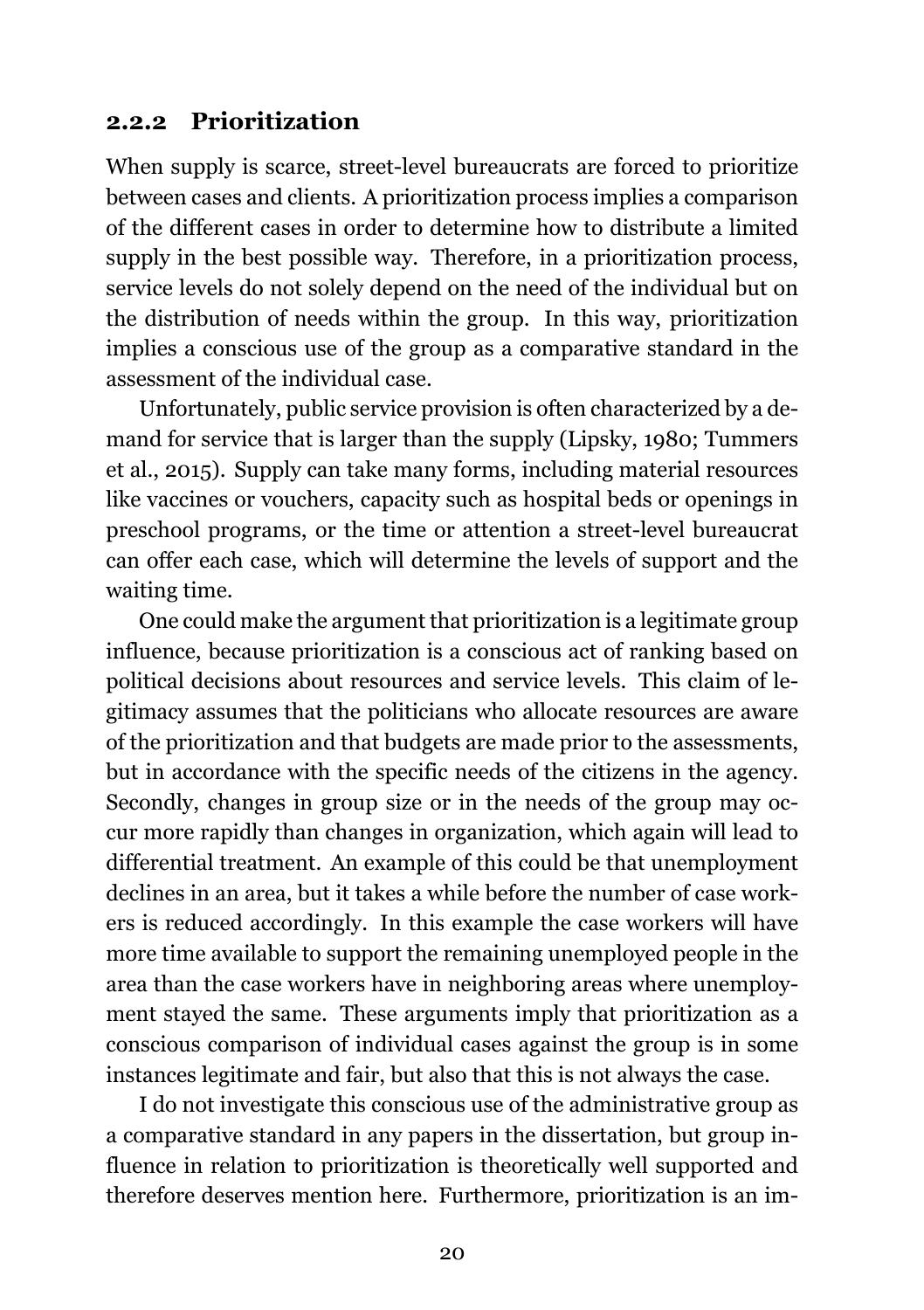portant condition to be aware of and to control for when investigating the unconscious use of the administrative group as a comparative standard in street-level bureaucrats' decision-making, which I will turn to now.

#### **2.2.3 Frame of Reference**

Prioritization is to a large degree a conscious consideration of the group, but the group may also more unconsciously influence the street-level bureaucrats' frame of reference and thereby function as a comparative standard for street-level bureaucrats' decision-making. This unconscious reliance on the group is what the majority of the dissertation is concerned with. From psychological research on human processing of information, we know that humans are not very good at applying absolute scales. Instead, impressions and information are evaluated comparatively with existing knowledge or prior experiences (Helson, [1948;](#page-69-2) Kahneman, Sibony, & Sunstein, [2021\)](#page-70-2). As an illustration of this, Simon ([1939](#page-73-5), p. 106) wrote *"The only sound basis for decisions about numbers is numerical factual information about past experiences or the experiences of others nothing more nor less than comparative statistics."*. But this comparison is not limited to numerical evaluations; it is also well documented in relation to, for example, judgements about size, sensory perceptions, fairness, performance, emotional evaluations and assessments of one's own competencies (e.g Adelson, [1993](#page-66-2); Brickman, Coates, & Janoff-Bulman, [1978;](#page-67-3) Festinger, [1954;](#page-68-3) Helson, [1947;](#page-69-4) Hollingworth, [1910](#page-69-5); Kahneman, [1992\)](#page-70-3). Even in cases where there is no relevant comparison to make, humans have been shown to anchor their evaluations in relation to any available information (Tversky & Kahneman, [1974](#page-74-1)).

In the public administration literature, frames of reference are widely acknowledged as a means to evaluate performance information, employed by both leaders and citizens (e.g. Holm, [2017;](#page-70-4) P. A. Nielsen, [2014](#page-71-1); Olsen, [2017;](#page-72-5) Simon, [1939](#page-73-5)). But the comparative element of more complex evaluations in public agencies is practically unexplored. The argument put forward in this dissertation is that administrative grouping shapes streetlevel bureaucrats' frame of reference and provides a comparative standard by which they evaluate the needs, behaviors or eligibility of a citizen. Such use of the administrative group would imply that the same citizen would be evaluated as being more in need if the other citizens in his ad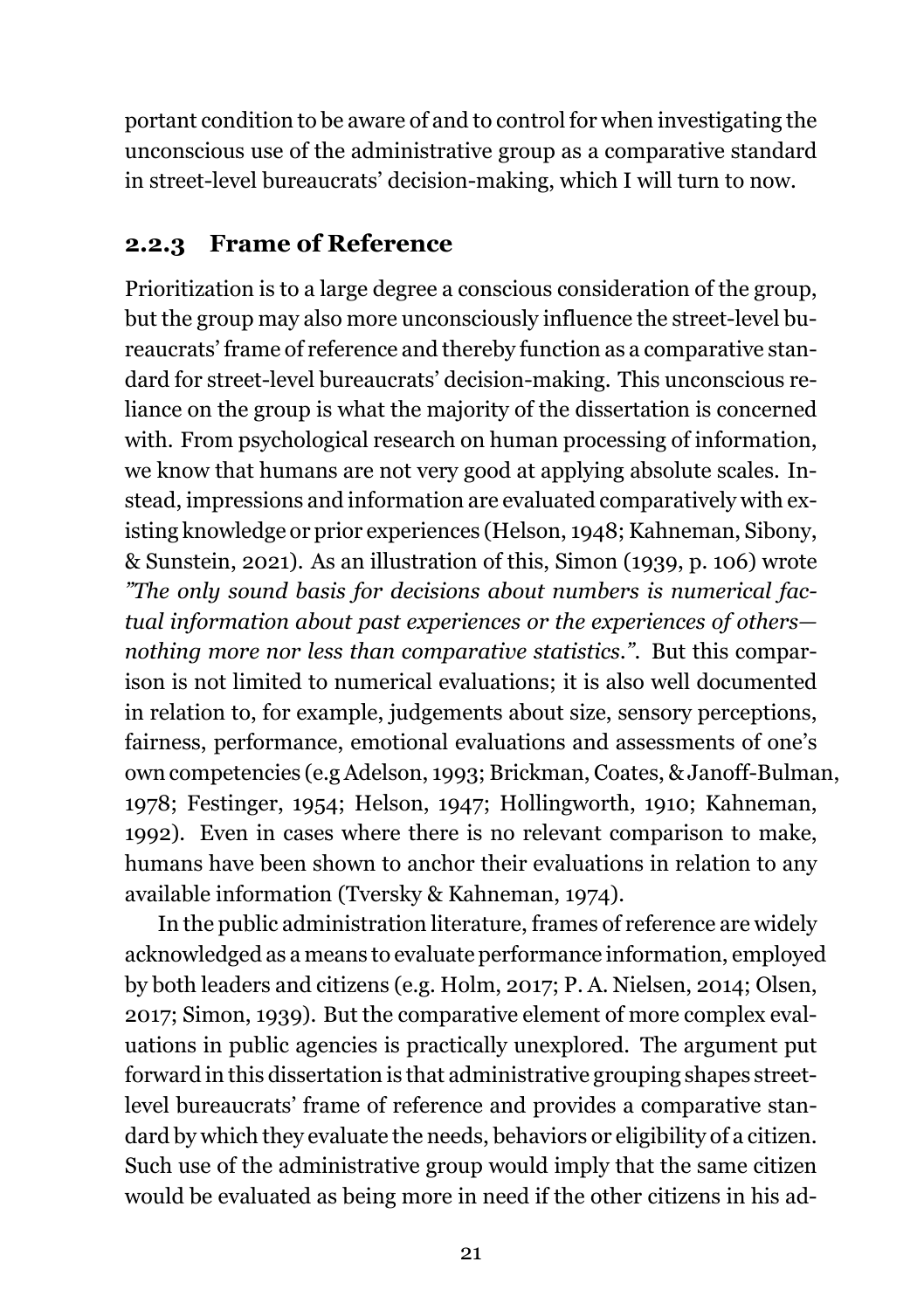ministrative group had low needs for public service than if they were in great need.

Sociological work on normalcy and categorizations has also emphasized the relational component of assessments and categorization. An example is Canguilhem's ([1978](#page-67-1)) very famous account of how there is no objective concept of the normal. Instead, the definition of the healthy or normal exists in relation to the pathological. In line with this, Yanow ([2003](#page-74-4)) argues that we create categories based on the perception of "sameness of things," and Bourdieu [\(1989\)](#page-66-3) introduces the idea of distance as an important element in our classification of others. Building on these insights, Harrits and Møller ([2014](#page-69-6)) construct the argument that streetlevel bureaucrats draw on social and relational perceptions of normality, and they show how this perception of normality guides street-level bureaucrats in their identification of children in need of extra support. The comparative element of street-level bureaucrats' assessments is also touched upon by Lipsky, who wrote that *"it is probably fair to say that clients will always be differentiated in terms of their perceived relative normality, regardless of how absolutely receptive to intervention they are"* (Lipsky, [1980](#page-70-0) [2010], p. 113).

Thus, the idea that comparisons are used to classify and categorize is not novel in itself; but the question is whether administrative groupings provide a comparative standard that affects street-level bureaucrats' assessments of an individual case. There are probably comparative standards other than the administrative group of cases or citizens that are relevant to street-level bureaucrats' decision-making. One such comparison could be the regulations they are operating under. The rules and regulations demarcate the available room for maneuver, but as discussed above, regulation on street-level bureaucrats often leaves considerable room for discretion, and as illustrated from the studies of differential treatment in street-level bureaucracies cited above, differential treatment does occur.

The knowledge of the importance of comparisons for human assessment, the sociological insight on how we construct and perceive normalcy in relation to our surroundings, and the level of discretion streetlevel bureaucrats exercise in public service agencies all come together in the hypothesis that the administrative group will influence street-level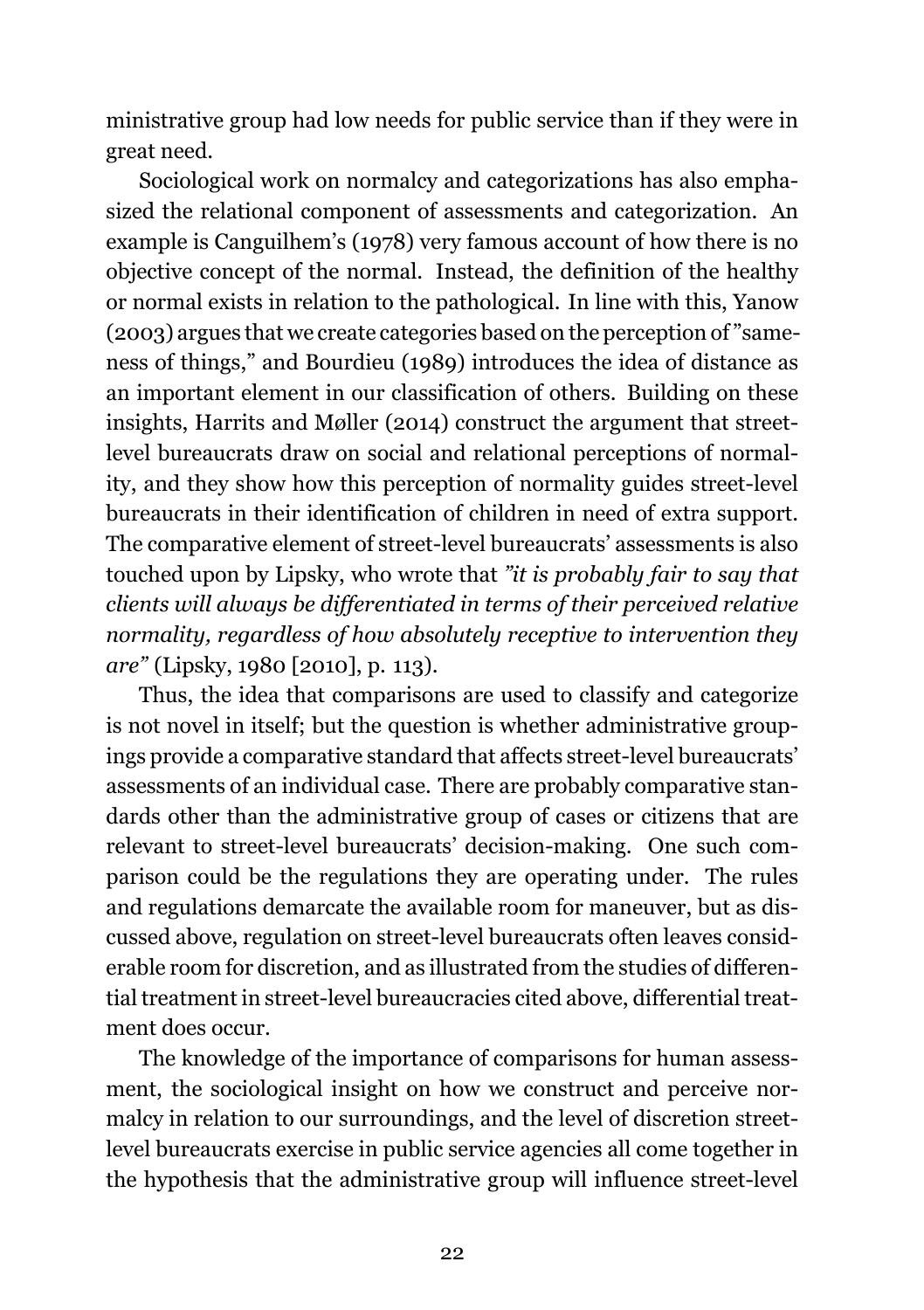bureaucrats' frame of reference. Thereby, the administrative grouping of cases or citizens in public service agencies will come to work as a comparative standard for street-level bureaucrats' assessments of an individual case.

## <span id="page-22-0"></span>**2.2.4 Moderators**

Above, I argued that administrative grouping may consciously and unconsciously influence street-level bureaucrats' decision-making in relation to public service provision. I do not expect this comparative standard to be equally strong in all decisions. The degree to which administrative grouping influences street-level bureaucrats' assessments may be dependent on a set of moderators. Below, I present three different expected moderators of the influence of administrative grouping on public service provision, namely the degree of discretion, the level of expertise, and the scarcity of resources.

## **2.2.4.1 Discretion**

Discretion is defined in a variety of ways, but within public administration a common understanding of discretion is that it *"indicates the legitimate space for the officials to make their own decisions and exercise their own judgement about how public services are delivered and the degree of freedom from external control they have in doing this"* (Evans & Hupe, [2020,](#page-68-4) p. 4). Thus, the room for discretion enables street-level bureaucrats to analyze a case and weigh different characteristics and information in their decisions. When the room for discretion is larger, there is also a greater risk that two street-level bureaucrats will arrive at different decisions (Howlett, [2004;](#page-70-5) Lipsky, [1980;](#page-70-0) Maynard-Moody & Musheno, [2012](#page-71-2); Weber, [1922](#page-74-5)). With increased regulation or control, the legitimate space to make one's own decisions decreases, and thereby it also becomes less likely that the information gained from the administrative grouping of cases will influence street-level bureaucrats' decisionmaking. Therefore, the room for discretion that street-level bureaucrats have is expected to moderate the influence of administrative grouping, such that more discretion leads to a larger group influence.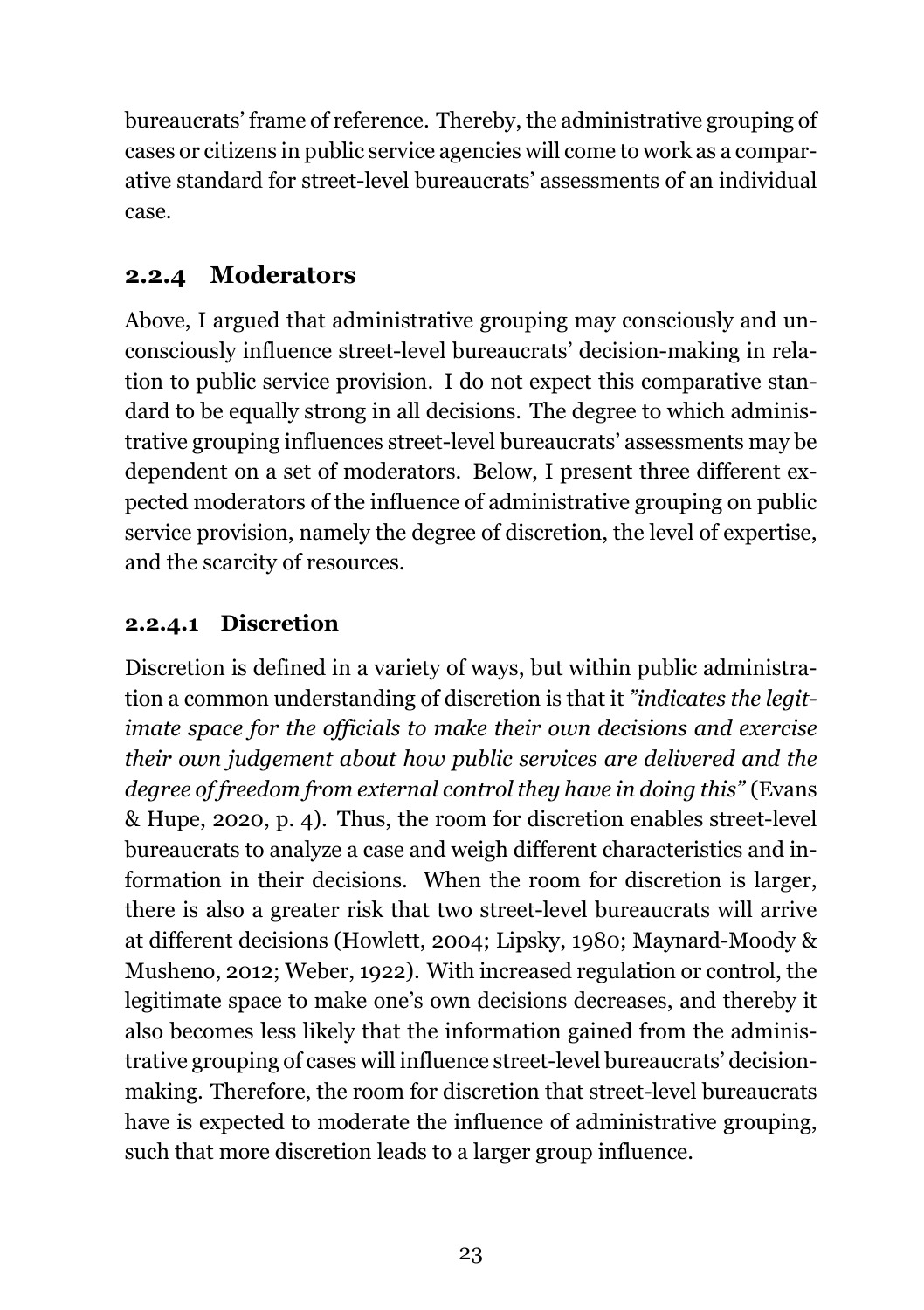#### **2.2.4.2 Expertise**

Expertise is considered important, because it is expected to enable streetlevel bureaucrats to use their discretion in a legitimate and optimal way and thereby ensure that decisions are not based on irrelevant cues, like an unconscious reliance on the administrative group. Abott [\(1988\)](#page-66-0) describes how professional knowledge enables professionals to identify issues, reason about them and determine how best to treat them. Furthermore, Cecchini and Harrits [\(2021\)](#page-67-4) uncover this process empirically and identify what they call a professional agency narrative in street-level bureaucrats' behavior. They find that street-level bureaucrats rely on their education and experiences in their processing of cases, and they demonstrate how this expertise guides street-level bureaucrats in complex and discretionary assessments. This implies that street-level bureaucrats' education and experiences provide a meaningful standard for comparison in the assessment of the cases they encounter.

The reliance on expertise does not necessarily rule out any other cues. One can be informed by multiple comparative standards, but it seems plausible to expect that the comparative standard provided by the administrative grouping is less influential when other, more salient comparative standards like professional knowledge are available (Kahneman, [1992](#page-70-3)). Empirically there is also support for this expectation. Several studies have found that expertise decreases reliance on irrelevant information. For example, Pedersen, Stritch, and Thuesen ([2018](#page-72-4)) find that racial biases are smaller or even non-existent among more experienced case workers, and Chen, Moskowitz, and Shue ([2016\)](#page-67-5) find more experienced and better-educated judges to be less influenced by the sequence of cases. In line with these results, Harrits ([2019](#page-69-3)) and Einstein and Glick ([2017\)](#page-68-5) find that street-level bureaucrats who work in more heterogeneous contexts and therefore have a broader experience of cases were less likely to apply stereotypes in their interactions with citizens.

#### **2.2.4.3 Scarcity**

Lastly, scarcity is expected to moderate the influence of administrative groupings. Scarcity increases the need to prioritize, which inherently increases the influence of grouping, as argued in Section [2.2.2.](#page-19-0) More indi-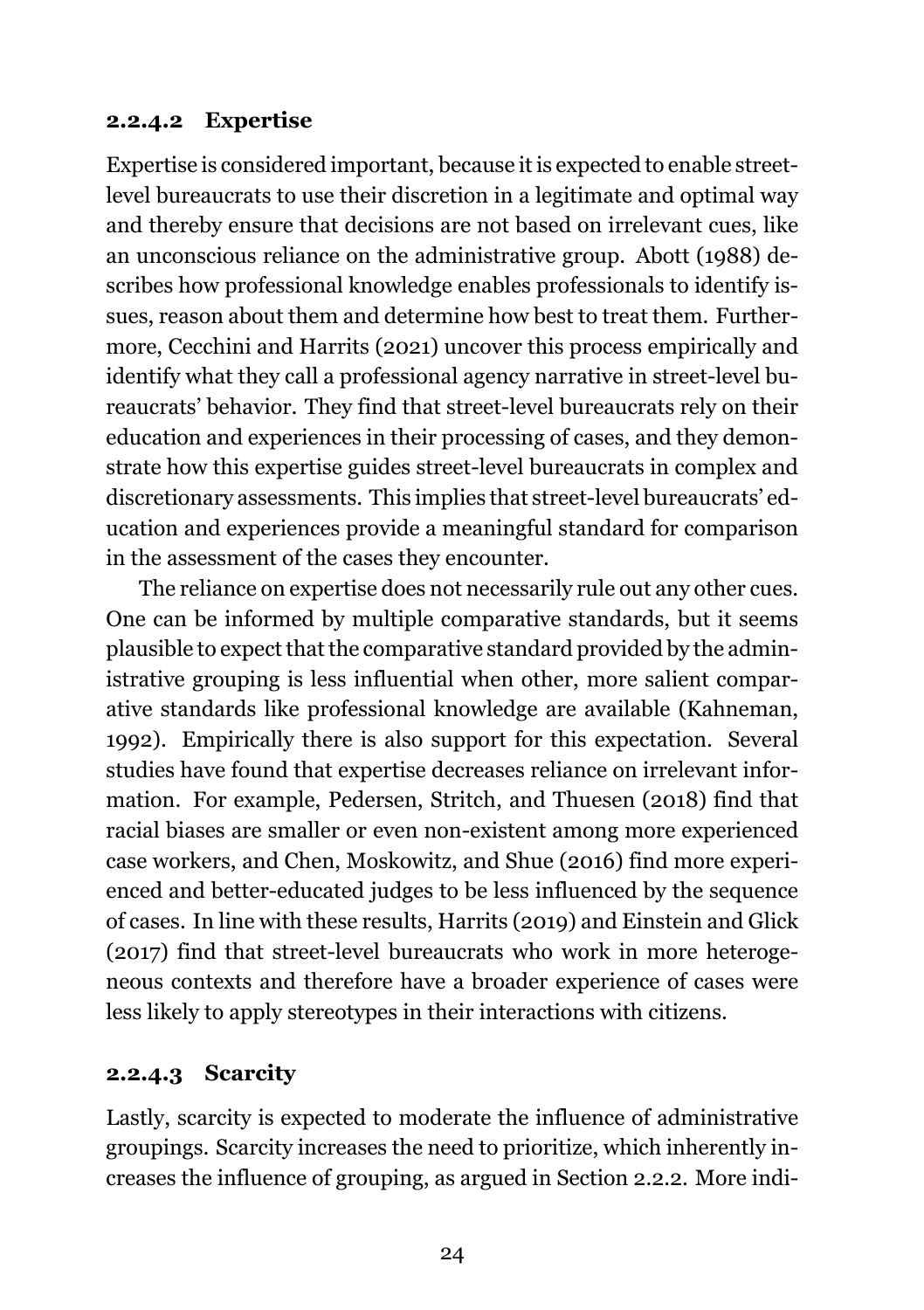rectly, scarcity is also expected to increase the work pressure experienced by street-level bureaucrats, because scarcity increases the discrepancy between the demand for public services and their supply. Work pressure is widely assumed to lead to coping behavior from street-level bureaucrats (e.g. Andersen & Guul, [2019;](#page-66-4) Lipsky, [1980;](#page-70-0) Loon & Jakobsen, [2018;](#page-70-6) Schram et al., [2009](#page-73-6); Tummers et al., [2015](#page-73-1)). Coping behavior includes reliance on rules of thumb, social categories, heuristics and other mental shortcuts. The argument is that the reliance on information provided by the group could be yet another shortcut for assessment of cases, and therefore that this unconscious use of the group as a comparative standard is in fact a coping mechanism. Following this argument, the scarcity of resources may moderate the degree to which street-level bureaucrats consciously and unconsciously rely on information cues from administrative groupings in their decision-making.

### <span id="page-24-0"></span>**2.3 Peer effects**

Peer effects are the influence humans exert on each other in their social interactions. When public services are provided in settings where members of the administrative groups interact with each other, the group may, in addition to influencing the street-level bureaucrats, also influence the other citizens assigned to the same administrative group. These interactions between citizens may create learning opportunities, inspirations or distractions, and provide help or support, all of which will affect the outcome for the individual citizen (see Sacerdote, [2014,](#page-72-3) for a review). In this way, administrative grouping also shapes the potential peer effects citizens experience in public service provision. Peer effects have been widely investigated, specially in economics, but unfortunately the implications of peer composition are still largely unknown.

The investigation of peer effects in this dissertation serves two purposes. First, citizens have historically had a very secluded position in public administration research, even though there is widespread agreement that their actions are important to the provision of public services (V. L. Nielsen, Nielsen, & Bisgaard, [2021\)](#page-71-3). One purpose of this dissertation is therefore to combine insights on peer influence from related fields with considerations in public administration research. Second, the dis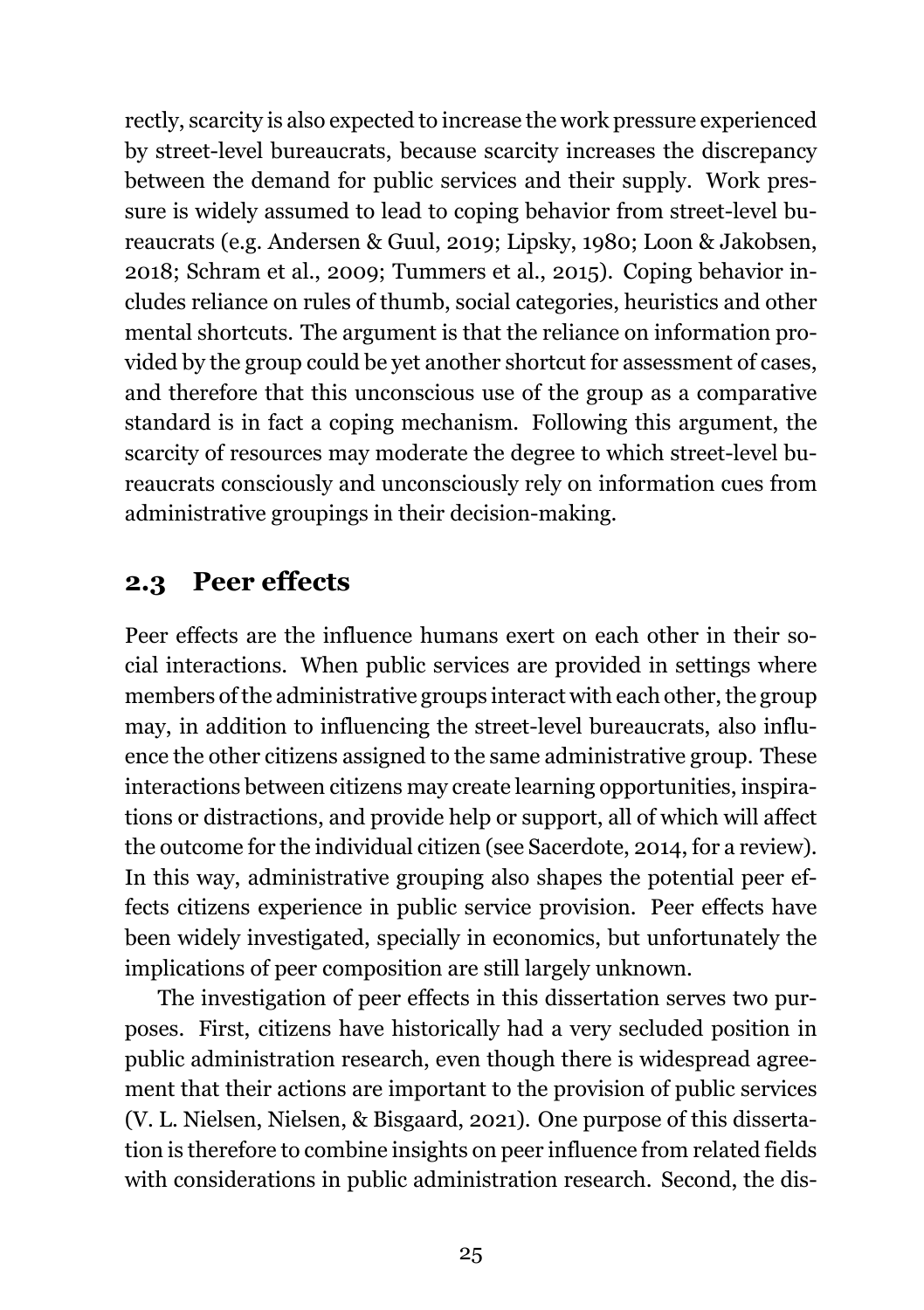sertation aims to contribute to the peer effects literature by taking a step back and investigating peer effects in relation to the process of public service provision to get a better understanding of the mechanisms through which peers influence outcomes for each other.

Peer effects are often identified through the correlation between the outcome for one individual and the outcomes for their peers. A typical example is that peer effects on students' academic achievement are estimated by the correlation between the individual's academic achievement and the academic achievement of their peers. Studies of effects from peer outcomes have shown very mixed results on various individual outcome measures like wages, educational achievement and crime (e.g. Angrist & Lang, [2004](#page-66-1); Carrell, Sacerdote, & West, [2013](#page-67-6); Cornelissen, Dustmann, & Schönberg, [2017](#page-67-7); Kling, Ludwig, & Katz, [2005](#page-70-1)).

One explanation for the ambiguous results in relation to outcomes is that the chain from peers' outcomes to the individual outcome is too long to be captured within the time frame of most studies. This suggestion highlights the potential of peer effect studies to move closer to the production of these outcomes and investigate how peers affect each other in this. Along these lines, Sacerdote [\(2014](#page-72-3)) concludes in his review that identification of peer effects on behaviors seems more promising than identification of peer effects on outcomes. In studies investigating peer effects on behaviors, there also seems to be a more consistent pattern, namely that peers influence each other and become more alike over time. Such peer effects have been identified in relation to a variety of different behaviors, such as eating and exercising (Salvy et al., [2012;](#page-72-2) Yakusheva, Kapinos, & Eisenberg, [2014\)](#page-74-6), alcohol consumption (Duncan et al., [2005;](#page-68-6) Guo et al., [2015](#page-68-7)) and delinquency (Billings, Deming, & Rockoff, [2014;](#page-66-5) Kling, Ludwig, & Katz, [2005](#page-70-1)).

Behavioral peer effects in administrative groupings are important to citizens' public service outcomes for two reasons. First, citizens' attitudes and behaviors may affect street-level bureaucrats' decision-making towards them and thereby influence the provision of public services (e.g. Jensen & Pedersen, [2017](#page-70-7); Maynard-Moody & Musheno, [2003;](#page-71-0) Mik-Meyer & Silverman, [2019;](#page-71-4) Soss, Fording, & Schram, [2011a](#page-73-3))". But second and more important, citizens' behaviors are the means through which public service inputs are transformed into individual outcomes. Public services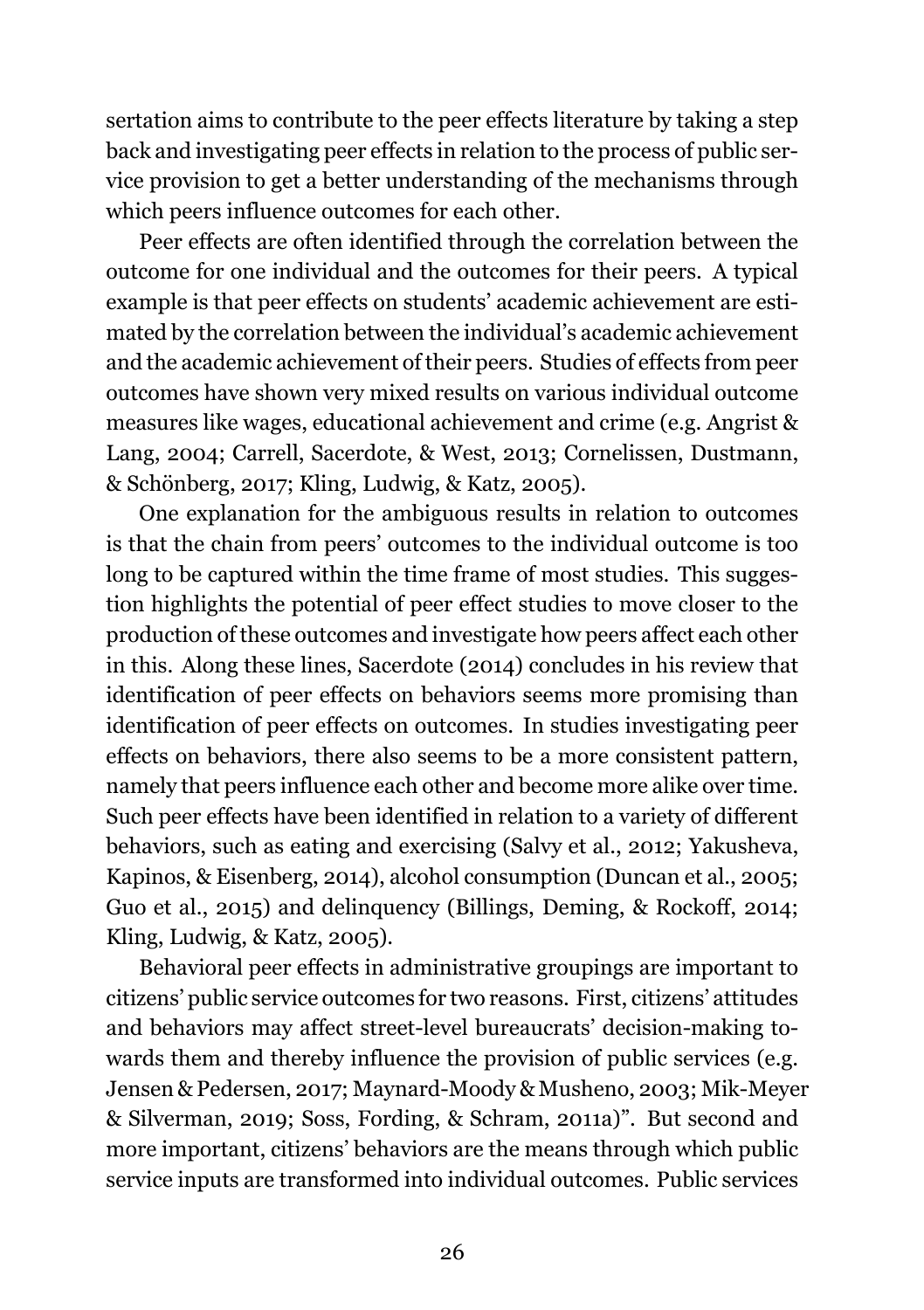are almost always produced in an interaction with the citizen: students need to listen and engage with the teaching to learn, patients need to show up, take their medication and follow the doctor's instructions in order to get well, and while the unemployed may find help and support in their interactions with a case worker, they need to write applications and show up at job interviews in order to get back into the labor force. Therefore, citizens' input to the production of public services becomes a moderator of the public service outcome they experience (Alford, [2009](#page-66-6); Jakobsen, [2013;](#page-70-8) Thomsen, [2017](#page-73-7)).

An indicator of citizens' input to service production is their conscientiousness. This is a socio-emotional competence that reflects dutifulness, diligence and self-discipline (Almlund et al., [2011](#page-66-7)). Several studies have demonstrated how conscientiousness is related to behaviors that promote better outcomes such as goal setting (Corker, Oswald, & Donnellan, [2012](#page-67-8); Gerhardt, Rode, & Peterson, [2007](#page-68-8); Klein & Lee, [2006\)](#page-70-9), persistence (Wilmot & Ones, [2019\)](#page-74-7) and avoiding procrastination (Dewitte & Schouwenburg, [2002;](#page-68-9) Scher & Osterman, [2002](#page-72-6)). Following these insights, there is compelling evidence that conscientiousness is strongly and positively related to a long list of desirable public service outcomes including academic achievement, health and delinquency (e.g. Almlund et al., [2011;](#page-66-7) Bogg & Roberts, [2004;](#page-66-8) Heckman & Kautz, [2012;](#page-69-7) Mammadov, [2021](#page-71-5); Poropat, [2009](#page-72-7); Roberts et al., [2007](#page-72-8)). Citizens' conscientiousness is therefore expected to be closely related to their attitudes and behaviors in the production of public services, and this again in ways that are expected to be important to their public service outcomes.

Thus, the expectation is that peers in administrative groups may influence each other's conscientiousness and that these interactions will make the members of the same group more similar over time. Knowing that conscientiousness is important to service outcomes for the individual citizen, the contribution of this dissertation is to take a step back and investigate peer effects in the process of public service provision. When the focus is moved from outcome to process, we may get closer to an understanding of the mechanism of peer effects in administrative groupings.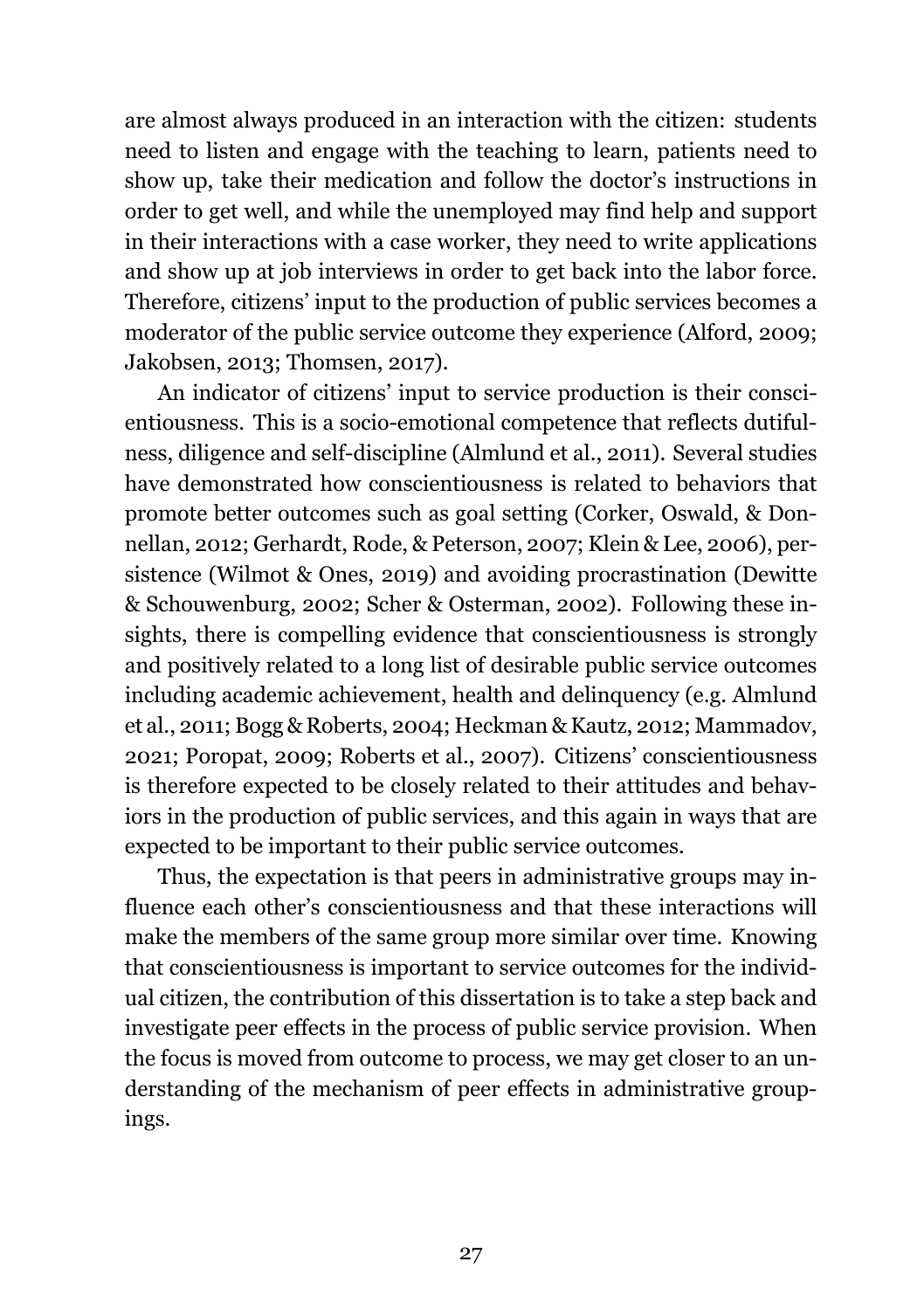### <span id="page-27-0"></span>**2.4 Groupings Across Agencies**

This theory chapter so far has made the case that administrative groupings may influence the public service enjoyed by each citizen. In this last section of the theory chapter, I will reflect upon how the organizational designs of different public service agencies may cause the influence of grouping to be smaller or larger.

While Weber's ([1947](#page-74-0)) promise of bureaucracy as the guarantor of equal treatment for similar cases is appealing, it is rarely straightforwardly implemented. Neither an organization's objective nor the specialization needed to achieve it are generally uni-dimensional. Therefore, the design of an organization is also inherently a prioritization of some aims and specializations above others (Gulick, [1937;](#page-68-0) Hammond & Thomas, [1989\)](#page-69-8). Organizations require that their employees have received certain training, they institutionalize norms and they direct attention towards the options of importance to the organization (Simon, [1944\)](#page-73-8). This implies that the design of an organization very likely shapes the behavior of employees working within it. Therefore, one may also expect that the organizational design of public service agencies influences the importance of administrative grouping.

In Section [2.2.4](#page-22-0), I discussed how discretion, scarcity and expertise may moderate street-level bureaucrats' reliance on the administrative grouping in their assessments of individual cases. These characteristics are important, but they are not necessarily a result of the organization of the agency. Below, I highlight two organizational characteristics that may be important to understanding the influence of administrative groupings across different public service agencies. These are the base of specialization and simultaneity in the processing of cases; that is, the degree to which the entire group is observed at the same time, as opposed to to one by one.

### **2.4.1 Base of Specialization**

Specialization is an important attribute of bureaucracy, since increased specialization is expected to increase bureaucratic efficiency and expertise, which as argued above may reduce the unconscious influence of the group (Weber, [1922\)](#page-74-5). The role of specialization has been much debated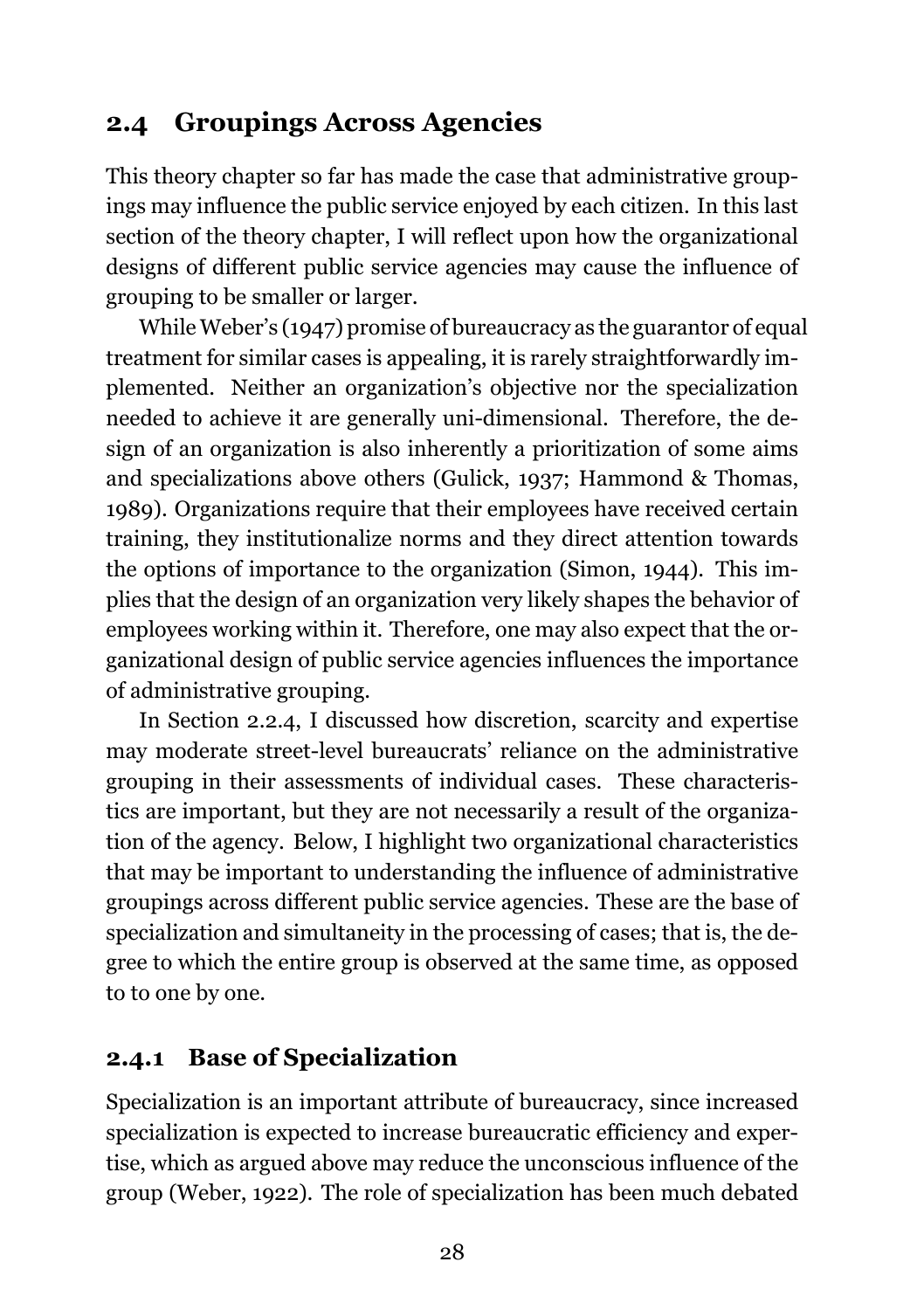in public administration research. The most well-known account of specialization is probably Gulick ([1937](#page-68-0)), who argues that there are four different bases of specialization: specialization by purpose, specialization by process, specialization by clientele and specialization by place. An organization cannot pursue all of these specializations equally, and therefore the costs and benefits associated with each base of specialization need to be carefully considered in the design of public agencies.

It seems uncontroversial that there are certain trade-offs in any organizational design, but in Gulick's description of the different bases of specialization it becomes evident that the four bases he suggests are ambiguous and overlapping. For example, schools are used as an example of specialisation by purpose: they provide education; but also of process: they teach; and of place: they are generally very decentralized units, serving a small geographic area. As a consequence of this ambiguity, Simon [\(1945](#page-73-0)) severely criticized Gulick's notion of specialization, arguing that most often purpose, process and clientele are inherently related, making it impossible to distinguish between them. Simon reduced the four bases of specialization to two: specialization by function and specialization by place. But even with this simplification, Simon argued that it is problematic that different bases of specialization serve different ends, because this implies that an aim of specialization in itself will not provide any guidance on how to organize an agency (Simon, [1946](#page-73-9)). While this is evidently true, I think the trade-offs related to the bases of specialization highlighted by Simon and Gulick may inform decision-makers about the potential costs and benefits associated with different bases of specialization.

The trade of between specialization by function and specialization by place is a trade-off between easy access and functional expertise. When services are provided locally, the local agencies typically offer a wider range of services in a smaller geographical area, and thereby they provide a rather easy access to public services for the everyone in their areas. This often entails greater heterogeneity in the needs of the citizens and requires that the local agencies undertake some screening in order to refer the citizens with a need for such to more functionally specialized agencies. The broader set of tasks undertaken by more locally specialized agencies is likely to cause these agencies to develop less expertise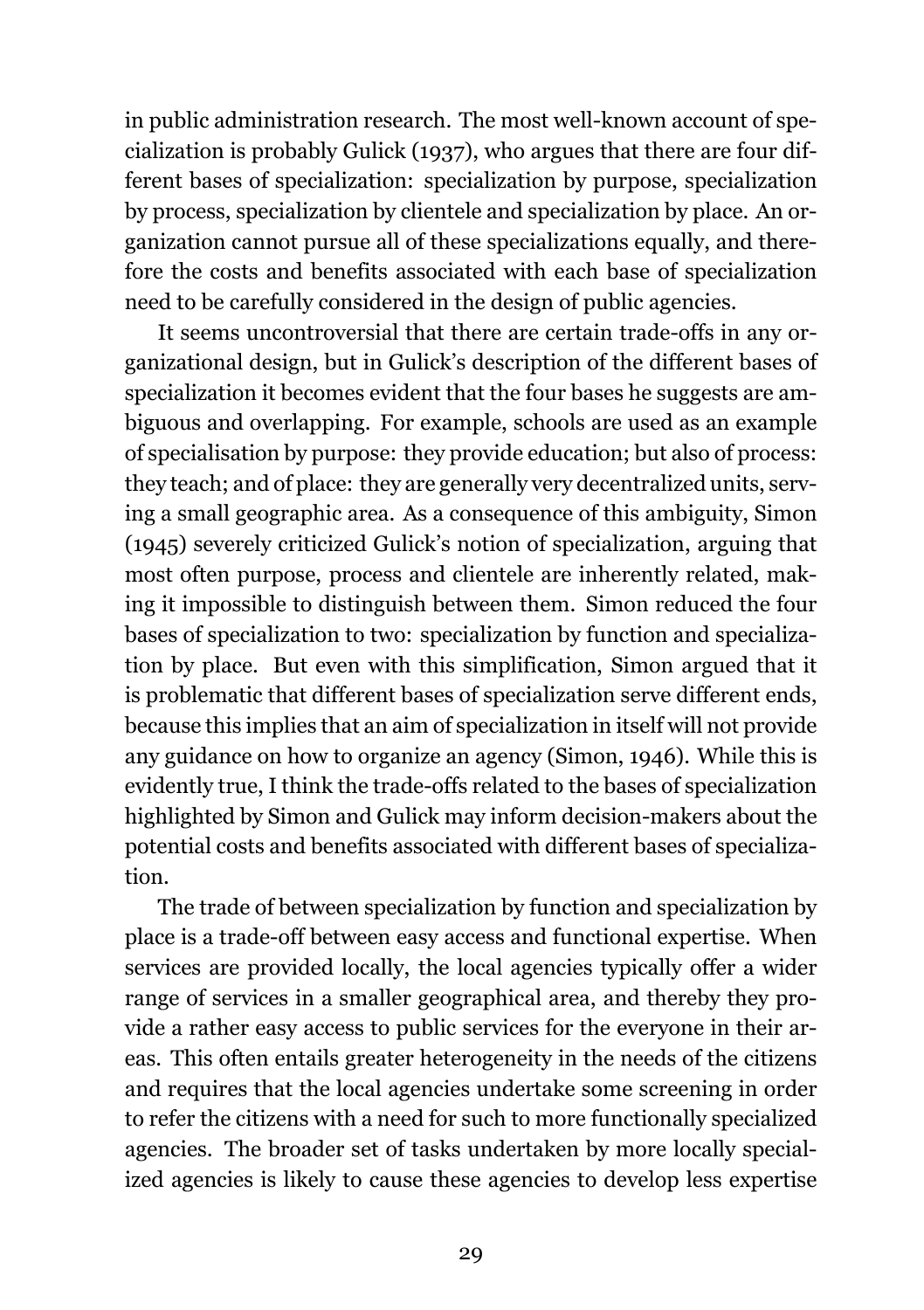in relation to the public services they provide compared to functionally specialized agencies. Considering the trade-off between specialization by function or by place, the question is not necessarily about which of the two, but rather a question of degree. This is particularly the case in relation to public service agencies, because the provision of services always has a geographical dimension to it. This leads to the argument that these different bases of specialization are two ends on a continuum rather than two distinct phenomena.

It is worth noting that even in very local agencies, street-level bureaucrats are often professionals who may have different individual levels of expertise, which, as discussed in Section [2.2.4,](#page-22-0) is expected to moderate the unconscious use of the comparative standard provided by the administrative grouping. Thus, locally specialized agencies are not without expertise, but the expectation is that more functionally specialized agencies may foster more expertise and hence that administrative grouping will be less influential in these agencies.

#### **2.4.2 Simultaneity**

The administrative group is likely to be more influential when the degree of simultaneity in service provision is higher that is when all cases are processed simultaneously. Simultaneity is important because this may determine the likelihood of peer effects and affect the salience of the administrative group to the street-level bureaucrat. The highest level of simultaneity occurs in agencies where services are provided to citizens simultaneously, like schools, preschools and some unemployment programs. The lowest levels of simultaneity occur in situations where cases are processed one by one. In between these two are agencies where cases are processed one by one, but where street-level bureaucrats have the opportunity to go back and forth between cases, which occurs in grading of exams as well as in much police work and agencies where services are delivered individually but in the presence of the group, such as nursing homes or hospital departments.

Simultaneity is related to the influence of peers in administrative groupings, because citizens interacting in administrative groups are likely to influence each other, and probably more so when services are delivered to the entire group at the same time. Simultaneity is also expected to be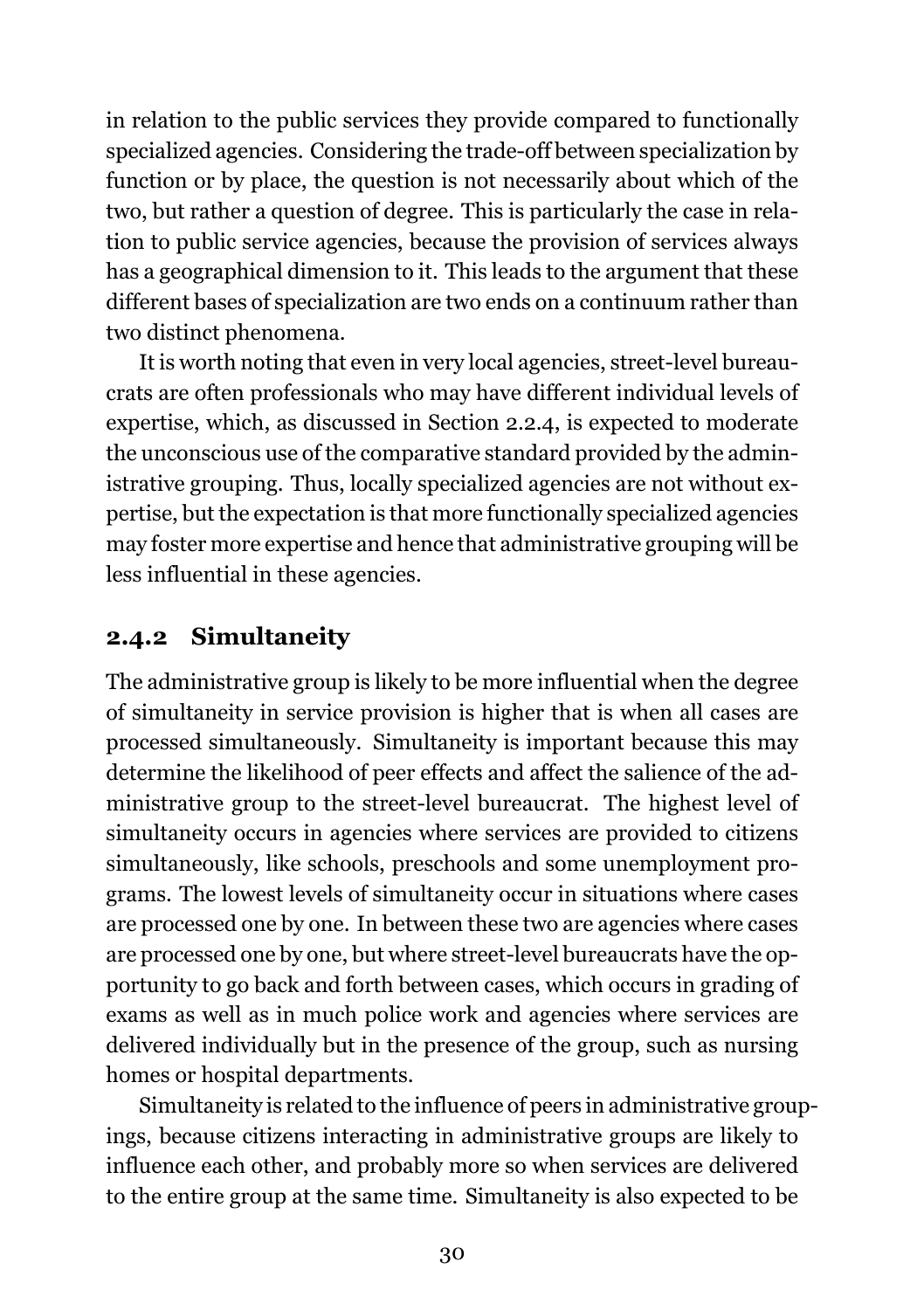important to street-level bureaucrats' perceptions of an individual case. In groups where everyone is observed simultaneously, the awareness of the distribution of needs among group members is likely to be more salient, and these groups thereby provide the street-level bureaucrat with a clearer comparative standard in the assessment of the individual than groups where citizens or cases are observed one by one.

### **2.4.3 A Conceptual Framework**

The two dimensions discussed above—the base of specialization and the simultaneity of case processing—can be combined in a conceptual framework, as pictured in Figure [2.1](#page-31-0). Simultaneity in service provision is more likely to foster peer effects, and a simultaneous processing of cases is expected to increase the saliency of the group to the street-level bureaucrat, thereby making prioritizations and assessments of cases more likely to be made against the group. Therefore, the influence of groups is expected to increase as one moves up the y-axis. On the other dimension, more local service provision comes at the cost of less functional specialization, which may increase unconscious reliance on the group. Therefore, the influence of groups is likewise expected to increase as one moves out the x-axis.

As an illustration, Figure [2.1](#page-31-0) places some of the examples from Section [2.1](#page-14-1) along the two dimensions. The position of these agencies is based on Danish conditions, and it might look slightly different in other national contexts.

Groups in the first quadrant include classrooms, nursing homes and nurseries. These are the groups where the risk of group influence on service provision is expected to be largest. Functional specialization is low, which increases the risk of reliance on information provided by the group composition. The comparative standard provided by the group to the street-level bureaucrat is highlighted because the entire group is observed simultaneously. Many agencies in this quadrant also provide services in settings where group members interact with each other, which may cause peer effects.

Groups in the second quadrant are served by street-level bureaucrats who are functionally specialized, which is expected to provide them with other, more professional comparative standards than the group. On the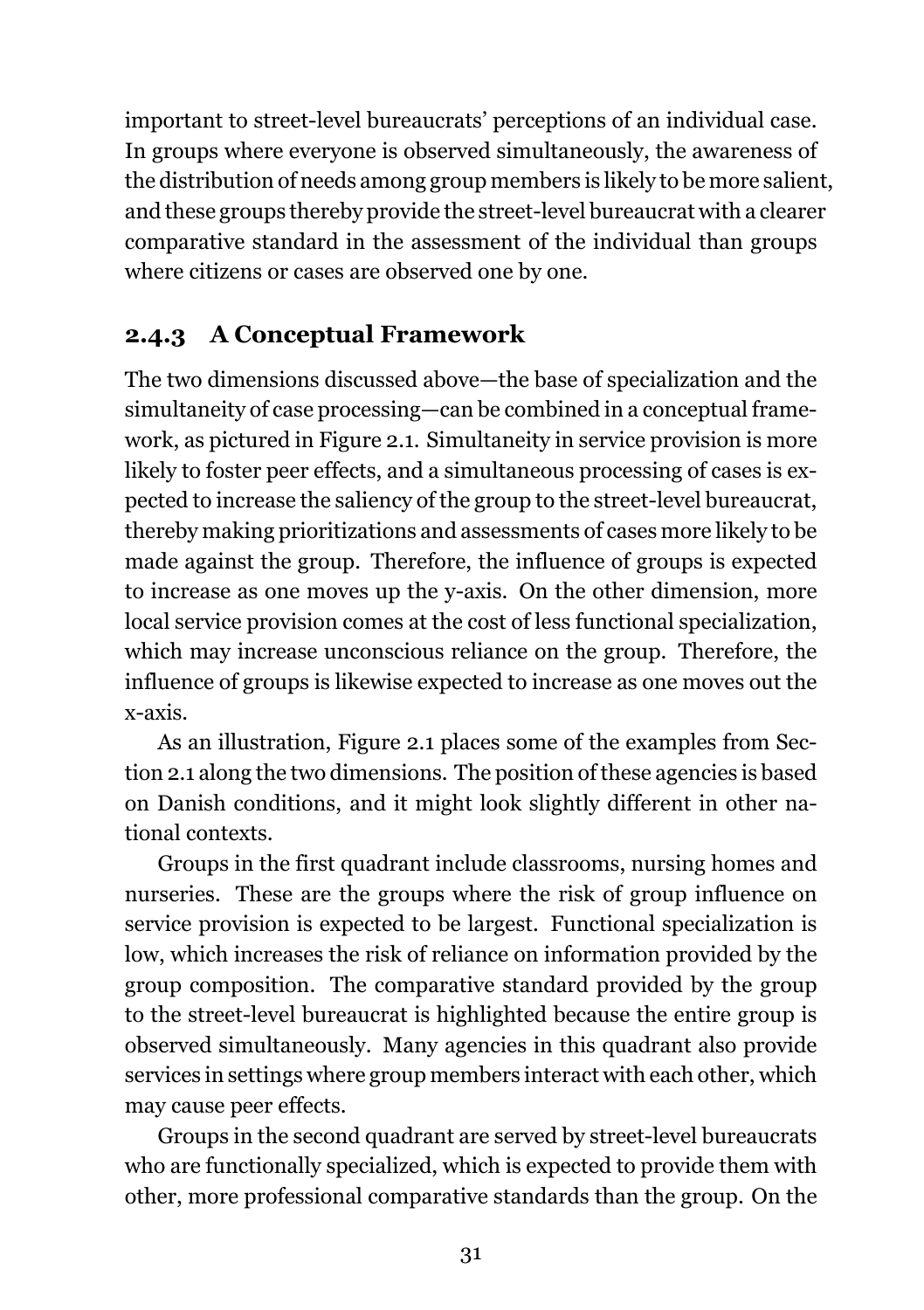<span id="page-31-0"></span>

#### Figure 2.1: Conceptual Framework

other hand, the simultaneous processing of cases may cause peer effects and increase the salience of the cues provided to the street-level bureaucrat about the group. Examples of groups in this quadrant are prisons and hospital departments.

In the third quadrant are groups like national investigation units and social security offices. These groups, like the groups in the second quadrant, are served by more functionally specialized street-level bureaucrats, which is likely to reduce the street-level bureaucrats' unconscious consideration of the group composition in their decision-making. Furthermore, cases are not observed simultaneously and there is little or no interaction between group members. Therefore, groups in the third quadrant are likely to be the least influential groups.

Groupings in the fourth quadrant include patients served by the same general practitioner, court proceedings and neighborhoods. These are local, which makes reliance on group distribution likely. However, the group members are to a large degree observed one by one, which may cause the information retrieved from the group composition to be less clear, and the group therefore may not provide a comparative standard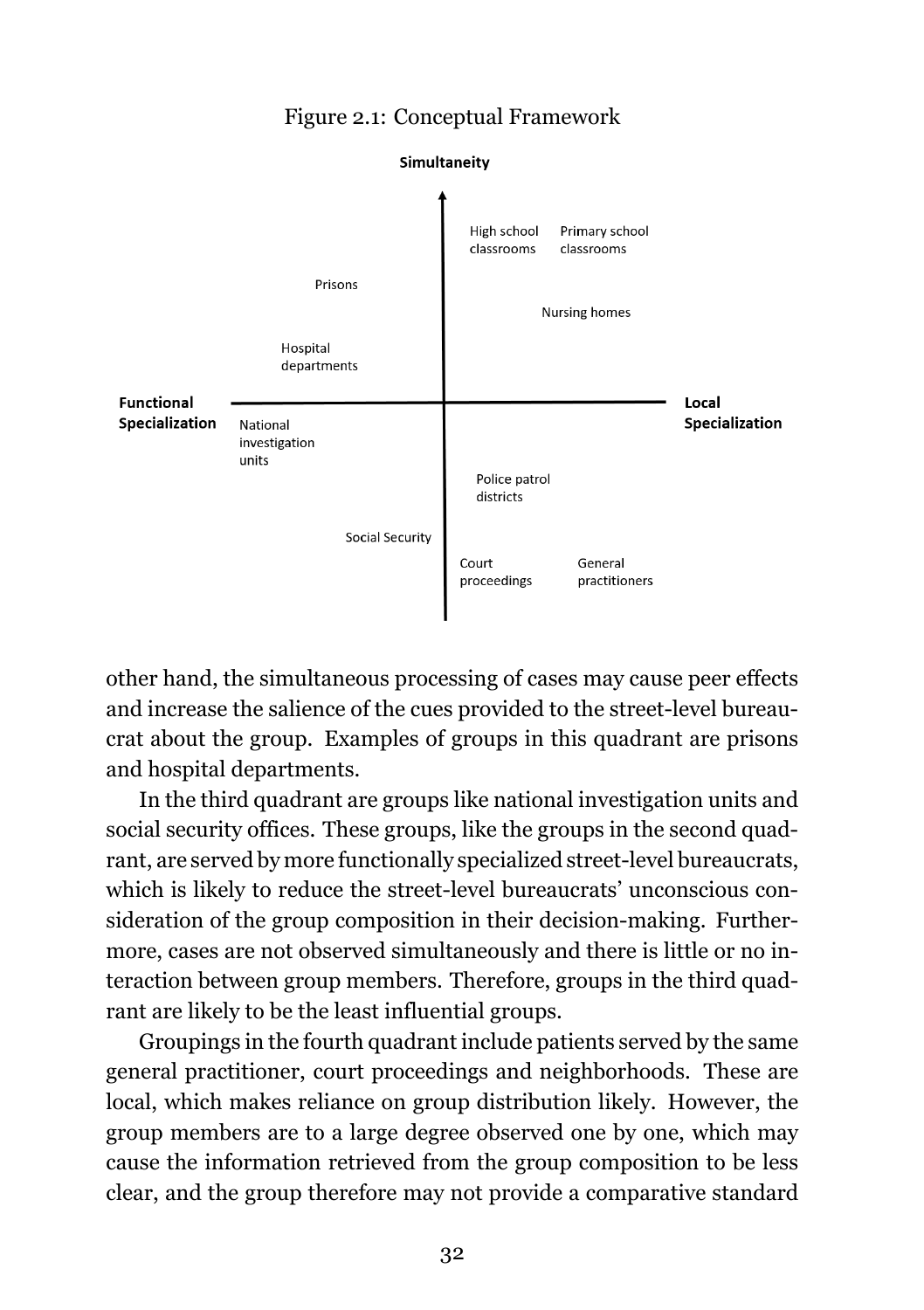to the same extent as groups in the upper quadrants of the coordination system. Furthermore, groups in lower quadrants of the coordination system do not facilitate peer interaction, and therefore this influence is not relevant to these groups.

Thus, organizational design is expected to moderate the influence of grouping in relation to the likelihood of peer effects as well as the influence on street-level bureaucrats' assessments. The moderators discussed in Section [2.2.4](#page-22-0) are expected to influence street-level bureaucrats across all agencies, though their relevance will be largest in agencies that are more locally specialized and have higher degrees of simultaneity in the processing of cases.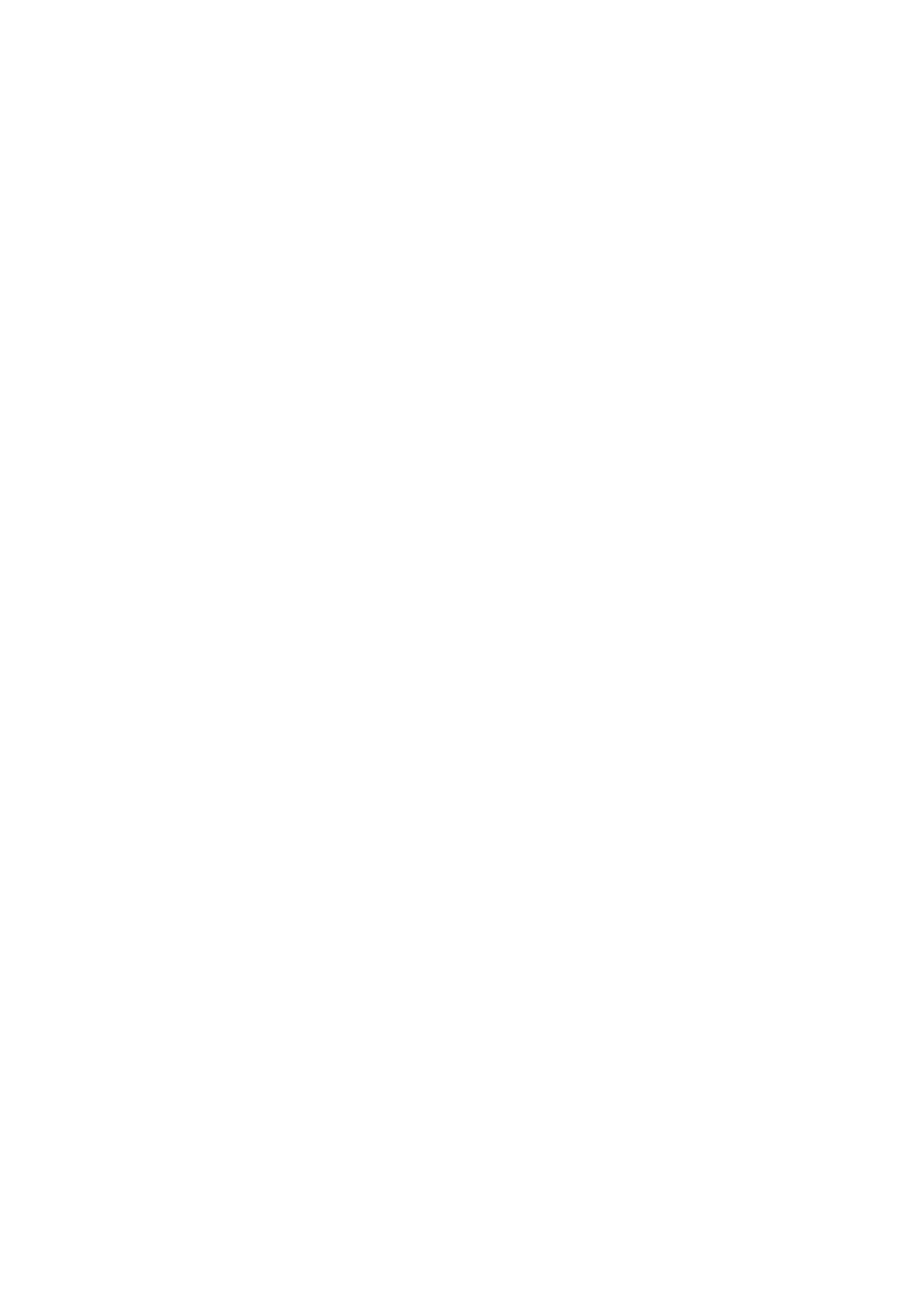## **Chapter 3 Research Designs and Data**

<span id="page-34-0"></span>This dissertation asks the causal question of whether and how the administrative grouping of cases and citizens in public service agencies influences service provision. In this chapter, I will discuss the challenges related to answering causal questions and how I have addressed these in the three studies in this dissertation. After presenting the identification strategy in the three papers, I will reflect on the two central measures in the studies and the implication of missing data, and lastly, I discuss the case selection and what we can infer from studies of these cases.

## <span id="page-34-1"></span>**3.1 Selection and Identification**

The aim of this dissertation is to investigate how the administrative grouping of cases and citizens in public service agencies affects service provision. Unfortunately, this may be easier said than done. When studying the causal influence of administrative grouping, there is one major challenge to address, namely the selection into groups. Selection is the relation between characteristics of the group and characteristics of the individuals within them. For example, children are not randomly placed into their group of classmates. This is a result of where a family has decided to live and maybe also their choice of schools based on the reputation of different schools in the neighborhood. Likewise, it is not random which hospital department will treat your illness. This depends on the illness you have and the competencies of the hospital departments. When characteristics of the group correlate with characteristics of the individual, we cannot know whether any difference between service provision across groups is in fact due to differences in composition of groups or due to characteristics of the individual or the public service agency administering the group. Therefore, causal claims about the influence of administrative grouping require that this selection issue is overcome (Angrist & Pischke, [2008](#page-66-9); Murnane & Willett, [2011\)](#page-71-6).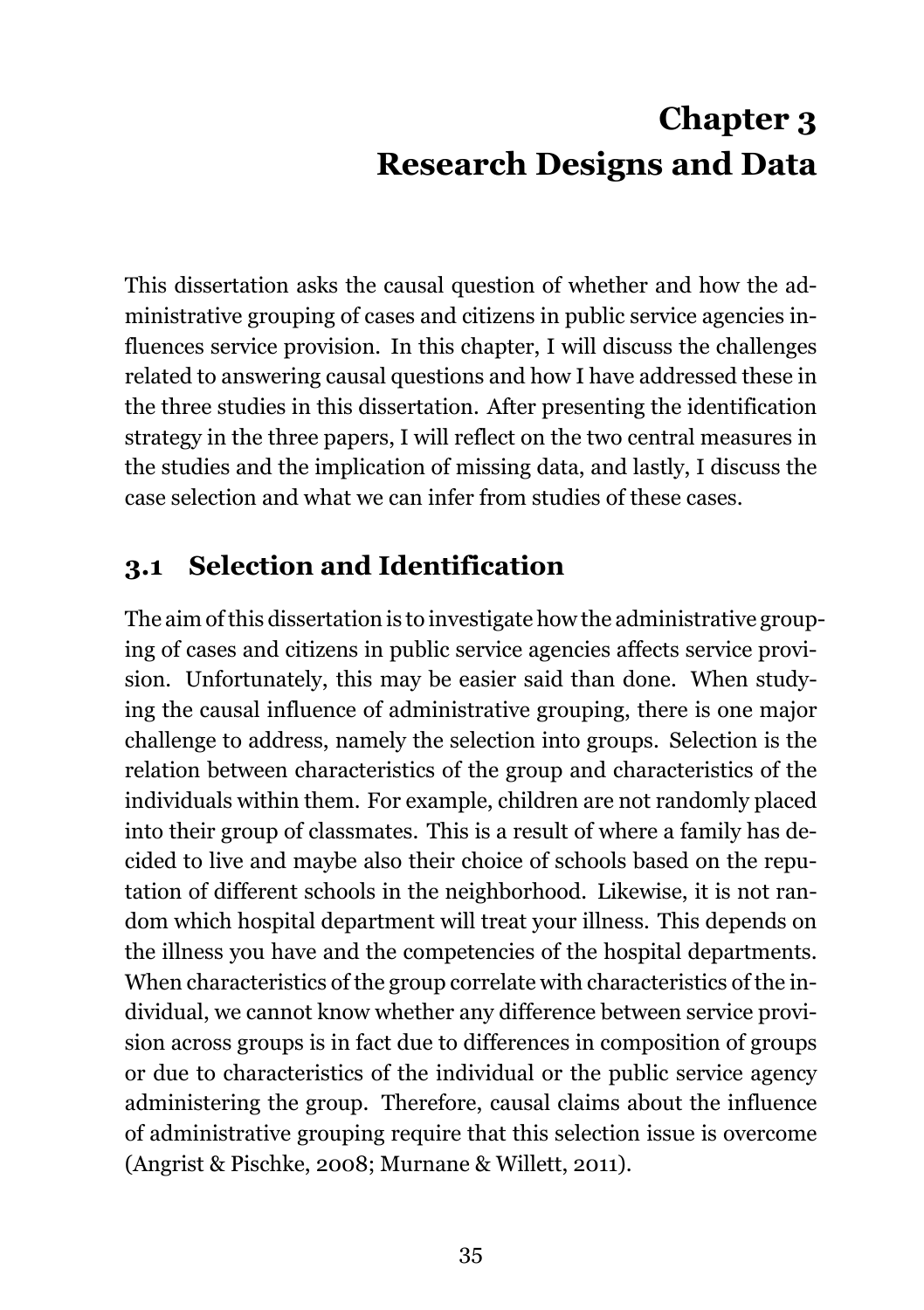One can overcome selection issues by randomization of individuals into groups. Randomization ensures that there is no systematic variation between the individuals and the group they are assigned to. Therefore, randomization of a sufficiently large sample will assure that group assignment is the only systematic difference between the individuals assigned to different groups, and thereby different outcomes can be ascribed to differences between the groups (Angrist & Pischke, [2008](#page-66-9); Holland, [1986](#page-69-9)).

Given by the central limit theorem, the random allocation of citizens and cases to groups will make the groups resemble each other, but since the groups are not infinitely large, there will also be random variation between the groups (Stock & Watson, [2015;](#page-73-10) Wooldridge, [2014\)](#page-74-8). This random variation between groups enables me to estimate the influence of groups and to make the causal claim that differences in outcomes for individuals in different groups are actually *caused* by the differences between groups.

The aim of all studies in this dissertation was to identify the causal effects from the administrative grouping of cases and citizens in public service provision, and therefore it was a key feature of the studies to overcome the selection issue in group formation. To that end, I have identified, exploited and created random variation between groups. Table [3.1](#page-36-0) provides an overview of the designs, samples and data sources of the studies in this dissertation, and below I will briefly comment on the methodological considerations in each of the three studies. Details are available in the papers.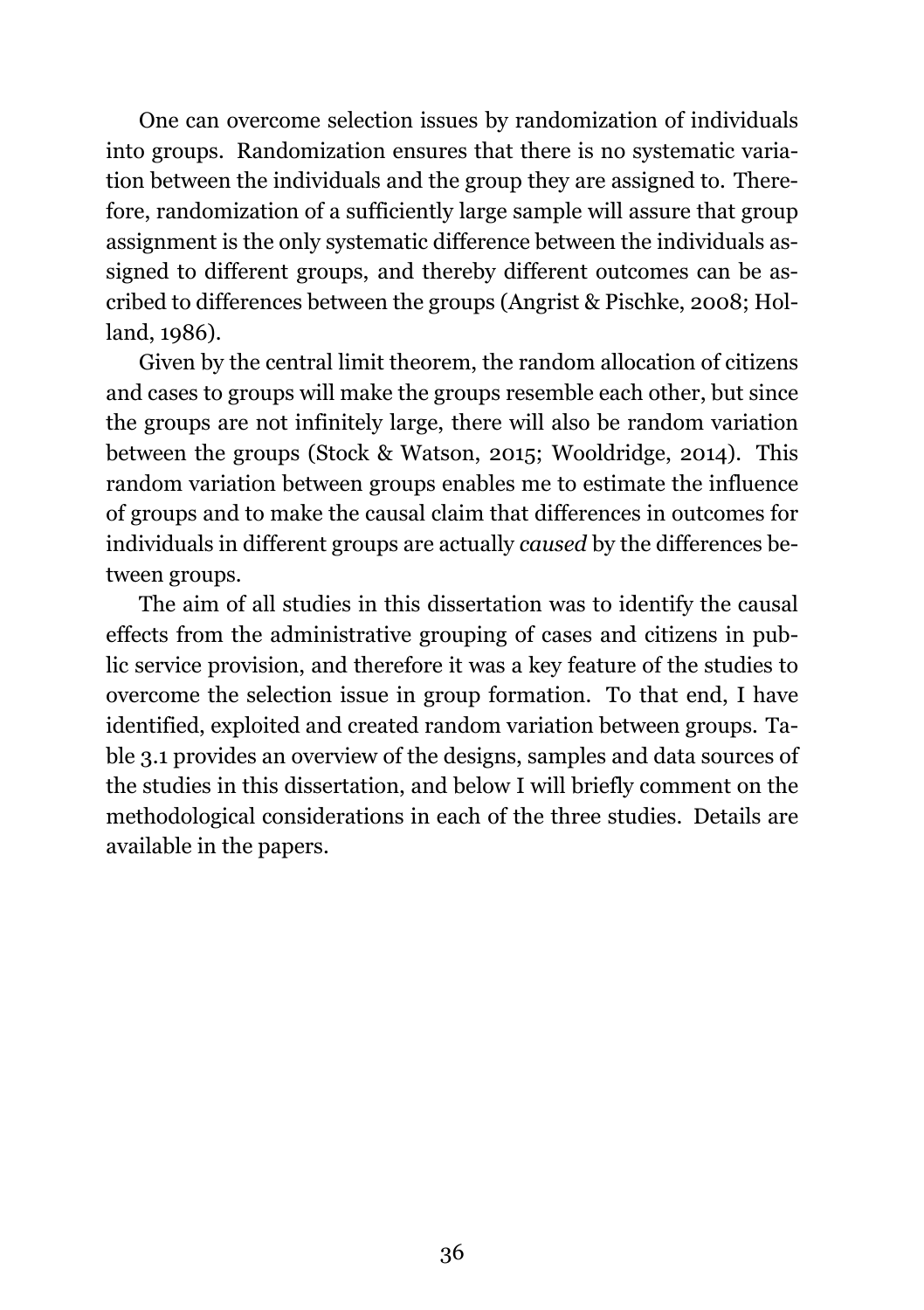| Data source                        | Registry data                                                  | Administrative<br>recordings and<br>surveys                                         | panel survey<br>Iwo-wave                                                                        |
|------------------------------------|----------------------------------------------------------------|-------------------------------------------------------------------------------------|-------------------------------------------------------------------------------------------------|
| Sample                             | primary school<br>grades 4-9<br>students,<br>312,000<br>Danish | 156 university<br>school exams<br>280 primary<br>272 research<br>abstracts<br>exams | $393\,9^{\rm th}$ and $10^{\rm th}\,{\rm grad}$<br>students in<br>boarding<br>schools<br>Danish |
| Independent<br>Variable<br>Primary | achievement<br>Classroom<br>academic                           | Academic level<br>of group                                                          | conscientious-<br>Roommates'<br>ness                                                            |
| Dependent<br>Variable              | Referral to<br>education<br>special                            | Grade assigned                                                                      | scientiousness<br>Students' con-                                                                |
| Design                             | School Fixed<br>effects                                        | Experiments<br>Field and<br>Natural                                                 | Experiment<br>Natural                                                                           |
| Short Title                        | Paper A - Special<br>Education                                 | Paper B - Grading                                                                   | Paper C - Peer<br>Effects                                                                       |

Table 3.1: Overview of Research Designs and Samples Table 3.1: Overview of Research Designs and Samples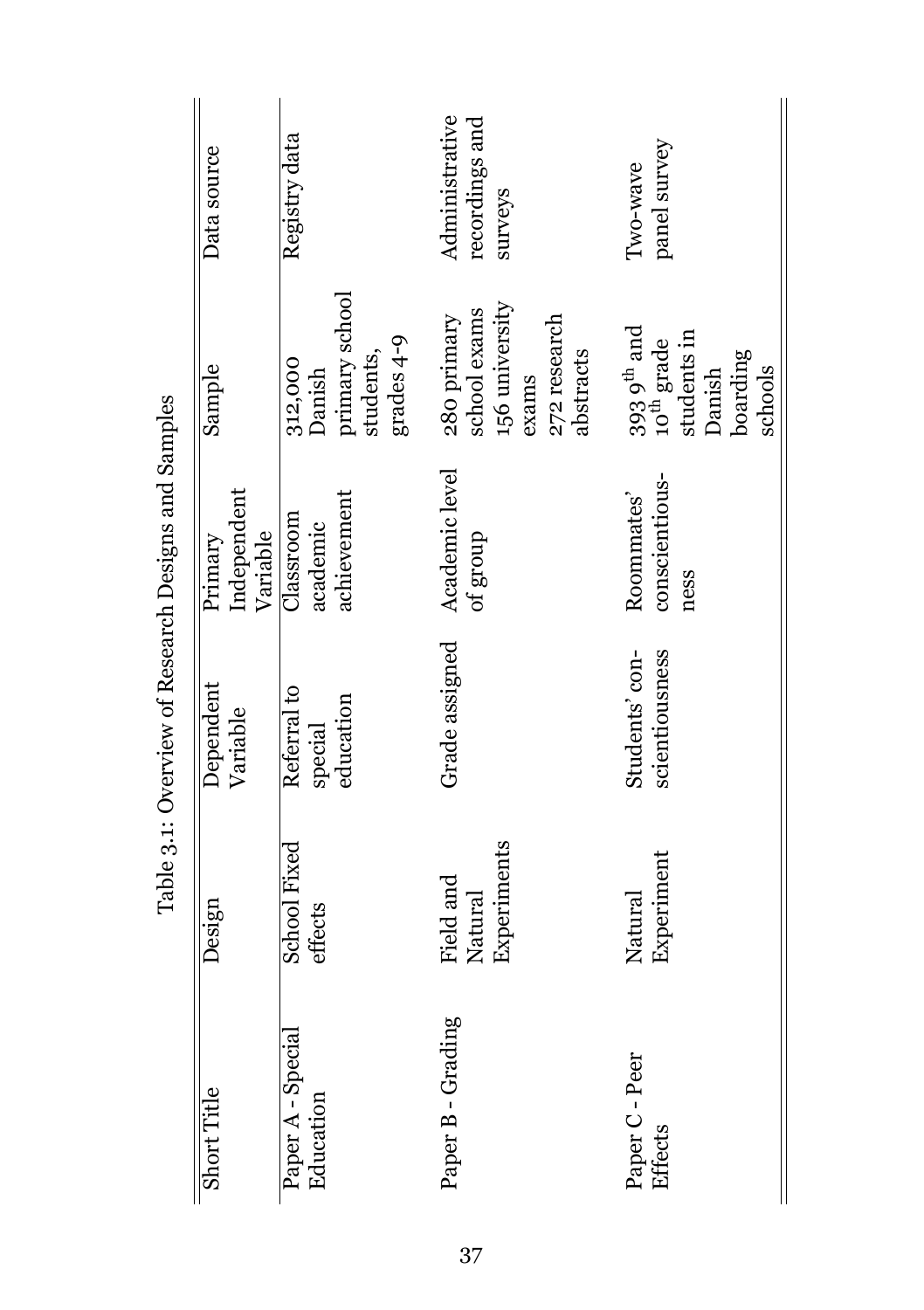### **3.1.1 Paper A - Special Education**

In Paper A, I investigate how the composition of the classroom affects the likelihood that a student will be referred to special education. This cannot be done by a simple comparison between referrals to special education across different schools. Students are not randomly assigned to schools, and the education provided in each school is furthermore dependent on the students within it. An example is that more resources are often allocated to schools with many bilingual students. Therefore, a comparison of students in different schools is very likely to capture differences in selection rather than actual differences in service provision based on the administrative grouping of students.

To overcome these selection issues, I rely on a quasi-experimental design using register data on more than 300,000 students in Danish primary schools. The quasi-experimental design is a school fixed effects design, which implies that I compare students in different classes within the same school. Within schools, students are as-good-as-randomly assigned to classrooms. Most schools aim for a balanced gender composition, and some schools also actively assign students to classes in ways that secure a social and geographic balance between classes. Figure [3.1](#page-38-0) shows the distribution of classroom deviations from the school cohort average on selected important characteristics. When differences between classes are random, the deviations are normally distributed. As Figure [3.1](#page-38-0) shows, the classroom deviations from the cohort follow the plotted normal distribution curve for all variables, though the differences seem to be a bit smaller than one would expect from completely random assignment. The principles of classroom formation and the distributions in Figure [3.1](#page-38-0) imply that classes are not created completely at random but instead deliberately balanced, and therefore the variation between classes can be considered as-good-as-random for the purpose of this study. This implies that the school-fixed effects specification successfully eliminates the correlation between the classrooms and characteristics of the individual students. Thereby, this identification strategy enables me to make causal claims about how the groupings affect referrals to special education.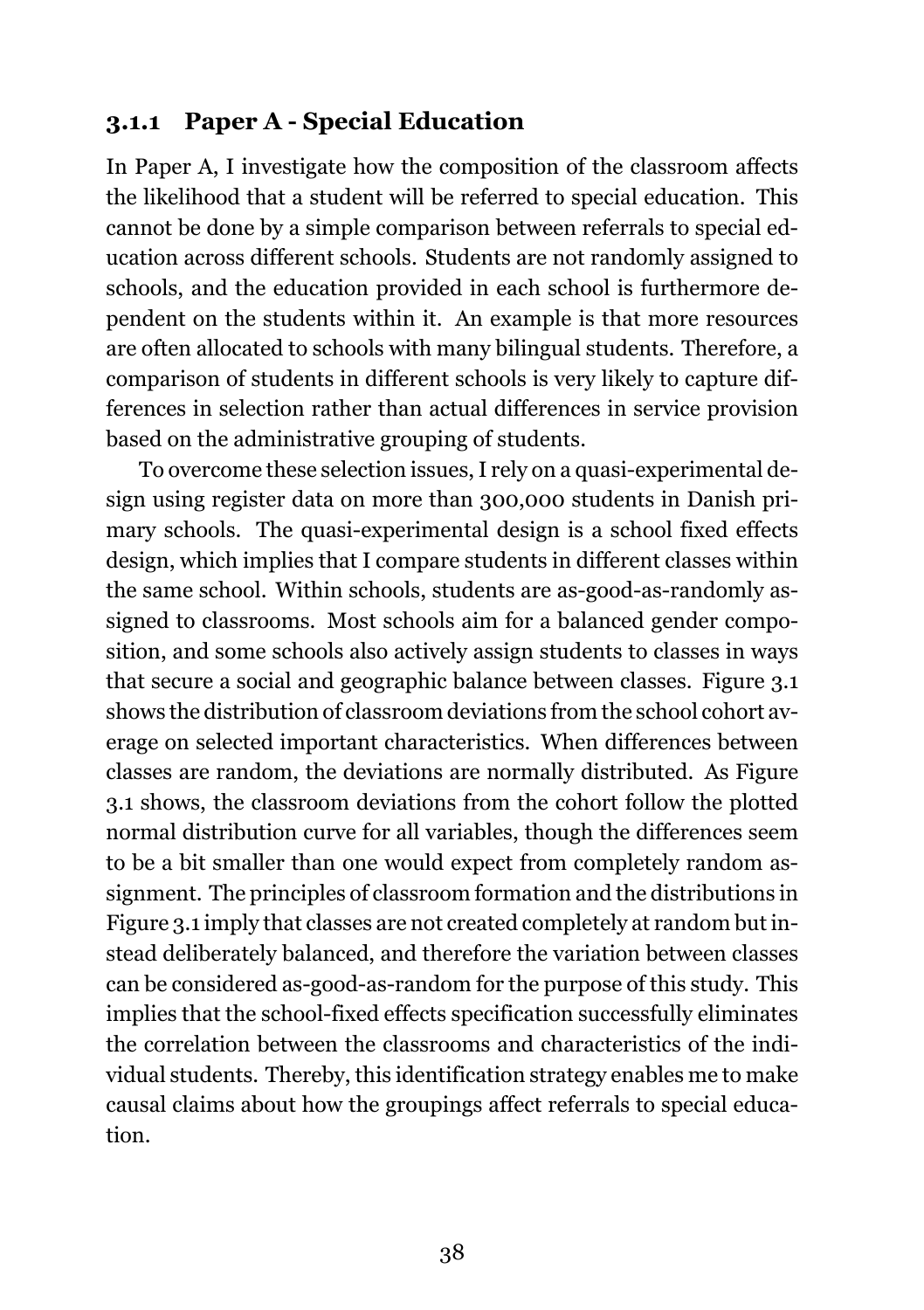<span id="page-38-0"></span>



#### **3.1.2 Paper B - Grading**

In Paper B, I investigate how the group of cases a street-level bureaucrat assesses affects her assessment of the individual case. To avoid the risk that cases are assigned to street-level bureaucrats based on a match between characteristics of the case and characteristics of the street-level bureaucrat, I rely on experiments where groups are randomly created. This enables me to overcome selection in group formation and identify the causal impact of group composition on assessment.

The study consists of experiments in three different settings, namely grading of primary school exit exams in Danish and mathematics, grading of university exams and assessments of conference abstracts in relation to admission to a research conference. Data on primary school exams are from an experiment conducted by the Ministry of Education to evaluate a new assessment scheme in primary school. Data from university grading is from an experiment I conducted myself. I coordinated randomization of papers between assessors with the secretary of studies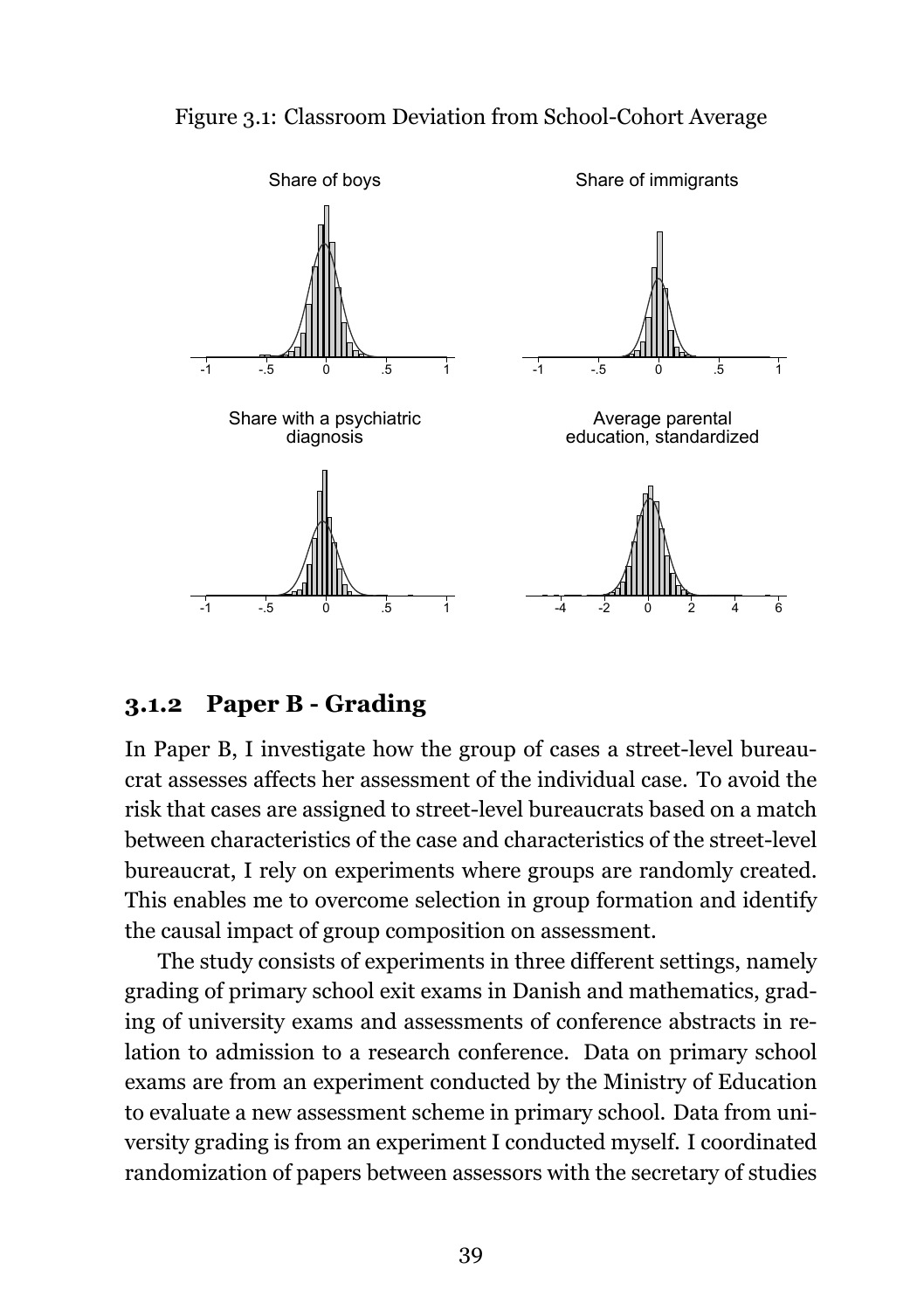and created an online survey to collect the grades the examiners would award each paper before coordinating the final grade with the other examiner. The data from this survey are what I use in the analysis of university grading. Data on the assessments of research abstracts stem from a natural experiment occurring in the process of admitting researchers to a research conference. The assessment of research abstracts was made prior to my studies. In all experiments, each case was randomly allocated to two different groups and individually assessed in both of them. I use the grade awarded in one assessment as a proxy for the correct assessment, and thereby I can exploit the variation between group compositions to estimate the influence of the group on street-level bureaucrats' assessments.

### **3.1.3 Paper C - Boarding Schools**

In Paper C, I investigate how students assigned to the same administrative group influence each other's conscientiousness. Like the other groups studied in this dissertation, peer groups are very rarely randomly created. People often form networks with others similar to themselves on observable characteristics like age, education or ethnicity. Furthermore, individuals close in time and space share non-observable characteristics due to their shared environment and experiences (Angrist & Pischke, [2008;](#page-66-0) Manski, [1993](#page-71-0)). Since we seldom have the chance to manipulate human interactions, it is extremely difficult to determine the influence of peers, and thereby the knowledge on peer influence in administrative grouping is limited.

To illuminate peer influence in administrative grouping, I exploit a natural experiment occurring in Danish boarding schools. Danish boarding schools provide an optional alternative to ordinary  $9<sup>th</sup>$  or  $10<sup>th</sup>$  grade. Students typically choose a boarding school based on the elective courses offered by the school. Around a fourth of all students take their final year of primary school in a boarding school, and though there are school fees for attending boarding schools, these are subsidized based on parental income. Therefore, boarding schools bring students from various different backgrounds together. Within schools students are as-good-asrandomly assigned to rooms with 1-3 roommates, and thereby the assignment to rooms creates exogenous variation in peer groups.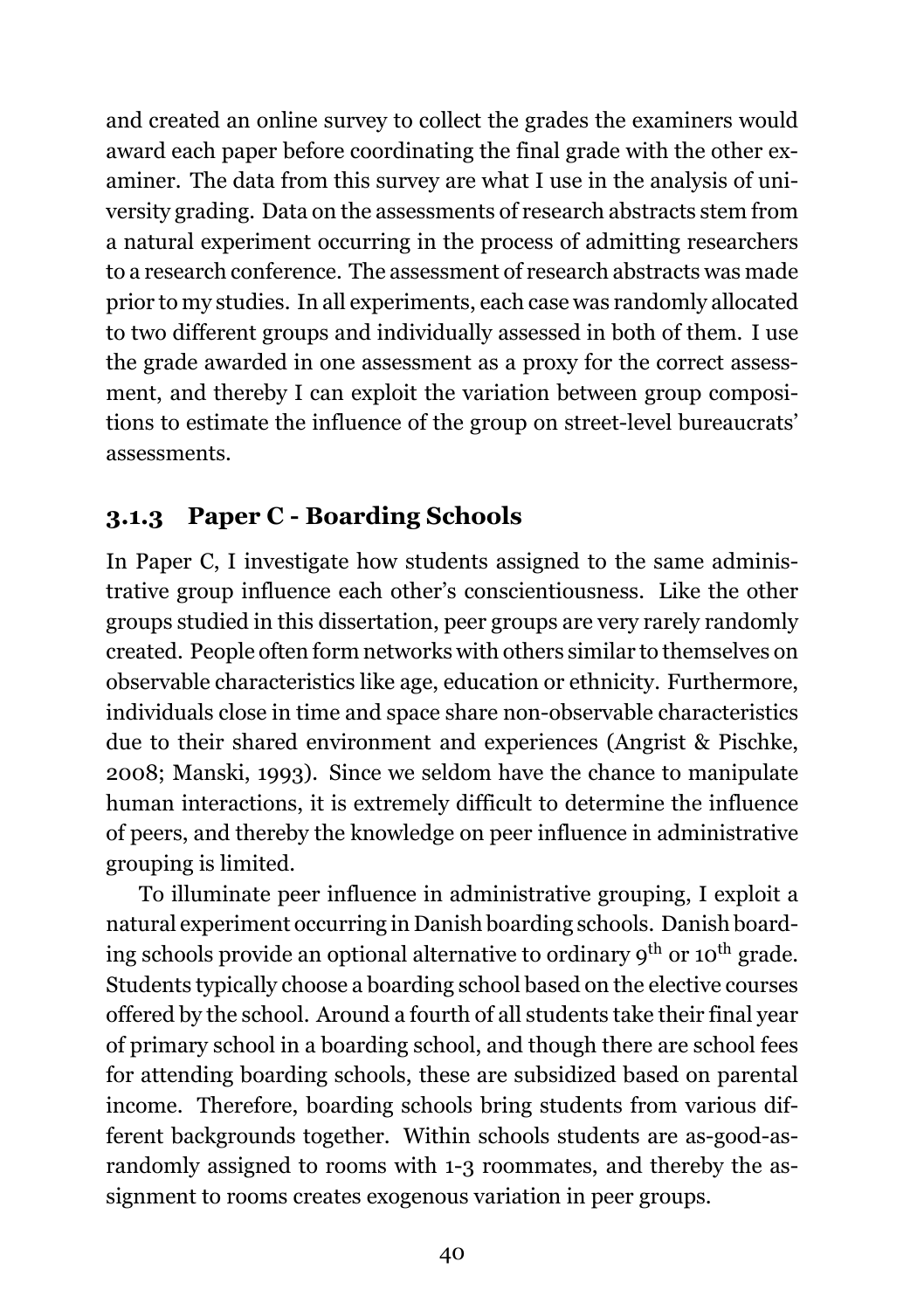All students answered a questionnaire in the beginning of the school year and a slightly modified version at the end of the school year. This two-wave panel enables me to estimate how roommates influence individual students' development over the year. To examine the assumption of as-good-as-random assignment to rooms, I also made a questionnaire for the school leaders, asking them about their admission processes, the assignment of students to rooms and roommates and the conditions under which students would be assigned new roommates. The answers from school leaders as well as the distribution of individual deviations in conscientiousness from the room average illustrated in Figure [3.2](#page-40-0) support the assumption of as-good-as-random assignment to rooms. Thus, the assignment to rooms provides the exogenous variation in peer networks that enables identification of the peer effects investigated in Paper  $C_{\cdot}$ 

<span id="page-40-0"></span>Figure 3.2: Distribution of Initial Differences Between Roommates' Conscientiousness



#### **3.2 Measures**

The measures differ between the studies in the dissertation, but the underlying concepts are the same. Below I will briefly present some reflec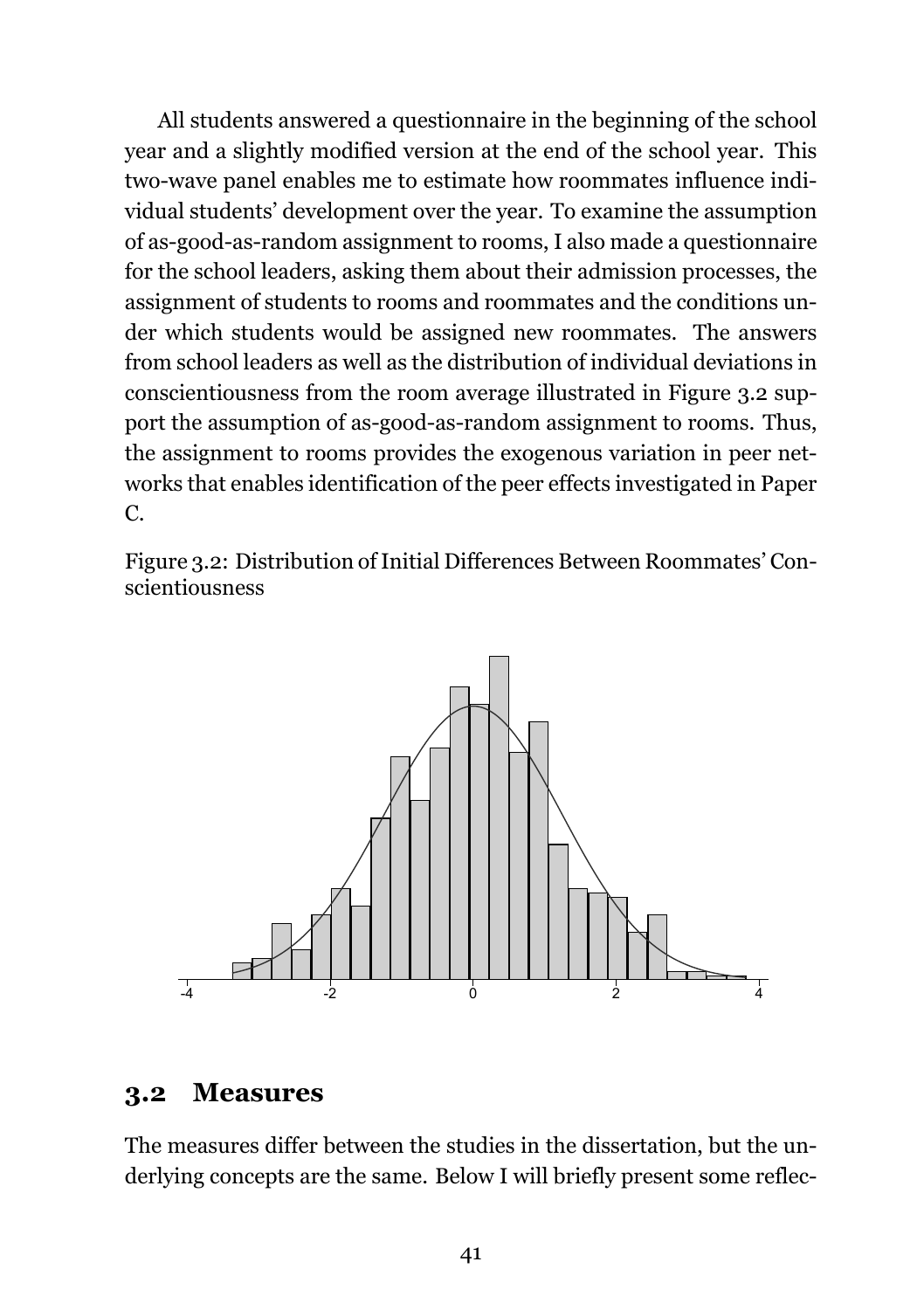tions on the two central measures of the dissertation, namely the measure of the group and the measure of the individual case independent of the group. Although the papers study different groups and different implications of grouping, all model specifications, in a simplified form, look like:

$$
y_{ij} = \beta \overline{X}_j + \gamma X_{ij} + \epsilon_{ij},
$$

where  $y_{ij}$  is the outcome of individual i in group j,  $\overline{X}_j$  is the average of the group on a certain characteristic X, and  $X_{ij}$  is a measure of the individual case on characteristic X.  $\epsilon_{ij}$  is the error term.

 $X_{ij}$  is supposed to capture the true status of the individual case independent of the group. In Paper C, this is a student's conscientiousness before they interact with their administrative group. In Paper B, it is a proxy for the true assessment of the paper, and in Paper A it is the students' academic competencies, which is a proxy for the necessity of special education. In most cases the status of the individual case is nonmeasurable and therefore one needs to rely on qualified proxies. This challenge is exacerbated by the fact that many cases in public service agencies are much more multifaceted than what can be captured by one or a few variables. Therefore, an important consideration was to find measures that were strongly related to the outcome of interest even in relation to multidimensional outcomes. When  $X_{ij}$  is strongly related to the outcome, it may not capture the entire variation between cases, but it will severely reduce the risk that the outcome is systematically driven by an unobserved variable.

All studies measure the group by its average on a relevant characteristic, that is  $\overline{X}_i$ . In Paper A, this is the average academic competence of the class, in Paper B it is the average academic level of the papers in the group, and in Paper C it is the average conscientiousness of the roommates. There are two caveats to this group measure. First, it proposes a very simple mechanism: that the average of a group in one characteristic leads to a change in the outcome of a case on that same or a closely related measure. One could argue that other characteristics of the group would affect the outcome of the case on the measure of interest. I rely on this one-to-one group measure because it is an obvious starting point for investigation of group effects and it is theoretically in line with the argument of comparative standards investigated in Paper A and B. Second,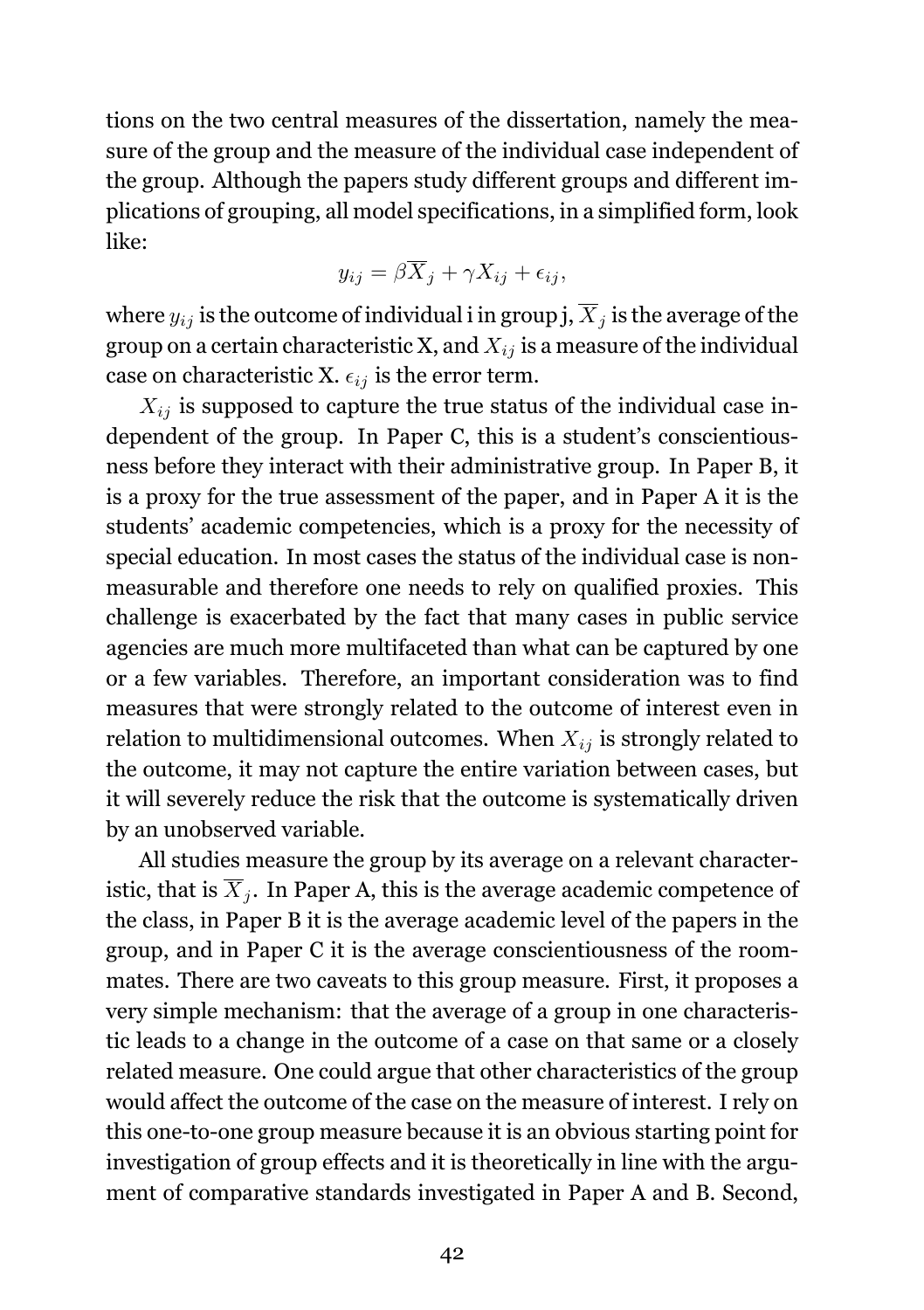when the group is measured by the average, it implies that the distribution is a zero-sum game: Whatever someone gains from the composition of a particular group will be lost by others in other groups. I will get back to this in the discussion of how to measure the group in Section [5.1.](#page-56-0) Despite these reservations, the average has the advantage that it is easy to estimate and that it is easy to legitimate. The results are not an artifact of the operationalization of the group, and the identification of group effects from this rather simple specification emphasizes that administrative groupings do matter.

### **3.3 Missing Data**

Missing data is always an issue, but when one studies administrative grouping, missing data is not only related to the individual observation, but also to the validity of the group measure. If respondents are not missing at random, this has three implications. First, we cannot be certain that our group measure is valid; second, we cannot be certain the counterfactual is valid; and third, it may reduce external validity if specific groups of respondents are underrepresented (Rubin, [1976\)](#page-72-0). Thus, missing data constitutes a threat to the validity of the results, and the group level in the estimations exacerbates these issues. Therefore, implications of missing data were a central concern in this dissertation.

In Paper B, very few observations are missing, and given the setup of the experiments, there is no reason to believe that the missing data is not missing completely at random. Therefore, the validity threat posed by missing data in this study is minor. In Paper A, I rely on groups where no more than three students have a missing test score. A robustness analysis with only complete groups reveals an effect size even larger than the one identified in the full sample. This implies that results are not driven by systematic missingness. There might be a tendency for lowerperforming students to be more likely to miss a test, and therefore the poorest performing classrooms are more likely to be excluded from the analysis due to missing data. However, less than 5 % of the students do not take the national test, so even if slightly more classes are missing in the bottom of the distribution, missingness is sufficiently small and the sample sufficiently large to include classes from a very broad per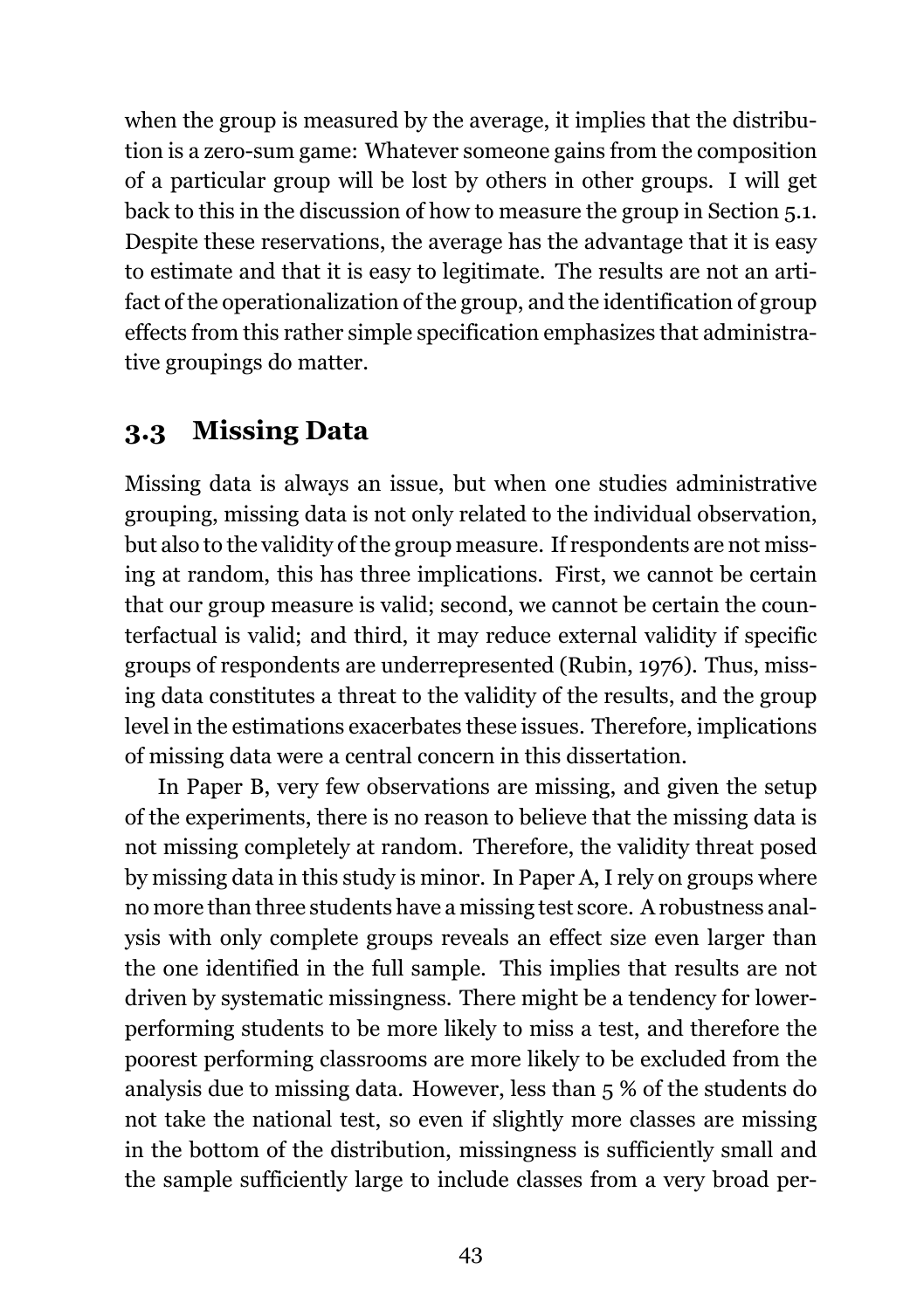formance distribution. Therefore, missing data is not considered to be problematic to the validity of the analyses in Paper A.

In Paper C, a fourth of the students in the participating schools do not answer the first questionnaire. Unfortunately, I have no information on the non-participating students, and therefore it is neither possible to investigate patterns in the missing data nor to adjust for non-random missingness. Furthermore, attrition is large, and attrition therefore risks inducing a selection bias. Analyses of attrition show no correlation between the independent variable, conscientiousness and response rate or the group level conscientiousness and response rate. This indicates that the attrition is not systematically correlated with any of the independent variables. Assuming the same pattern in non-responses in the first questionnaire as in attrition between the first and the second questionnaires, missing data may be assumed to be as-if-random in relation to the characteristic of interest and the conclusion is considered to be valid despite the attrition.

### <span id="page-43-0"></span>**3.4 Case Selection**

All studies in this dissertation investigate the influence of groupings in an educational setting. While education agencies do not constitute a universal case, it is an important one. Most individuals are grouped in education agencies for multiple years of their lives, education agencies employ many street-level bureaucrats and a substantial part of public spending is devoted to education. These characteristics make administrative groups in education agencies important to study in themselves, but the result may not be of relevance to education agencies only.

Public agencies providing education share characteristics with several other public service agencies. The service is delivered by professional street-level bureaucrats, who work in decentralized agencies with high levels of discretion in their work (Meier & O'Toole, [2006](#page-71-1)). Even though the empirical settings investigated in this dissertation are all about education, the groups and the contexts they appear in are very different across the three studies. In relation to the conceptual framework presented in Section [2.4](#page-27-0), there is large variation on the specialization dimension: the teachers and ordinary examiners are very spatially special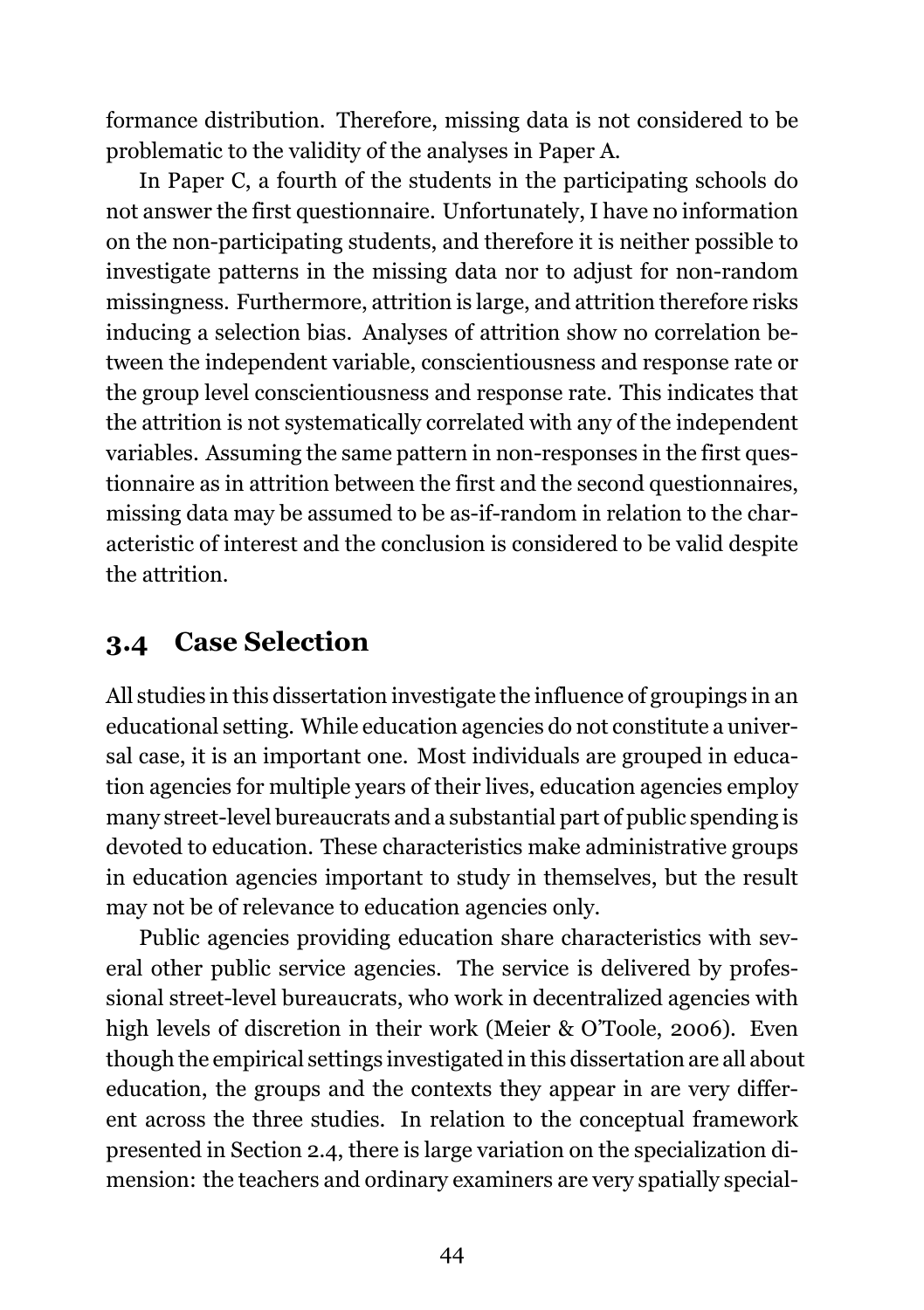ized, university examiners are more functionally specialized and expert examiners even more so. By contrast, all groups have high degrees of simultaneity: they are easily defined, constant over the period of study and all cases were present rather simultaneously, either as students in a classroom or as papers on the desk, which the examiner could go back and forth between as she liked.

Thus, the cases investigated here are to a large extent most-likely cases of group influence, but the diversity between the investigated cases and the shared characteristics between education agencies and other public service agencies indicate that results are probably applicable to agencies other than the ones investigated in this dissertation.

Furthermore, all data are data on actual groupings in public service agencies and actual outcomes of the cases and the citizens. The reliance on actual groupings and outcomes increases the validity of the results, and the investigation of the question in different empirical contexts with different identification strategies also increases the the external validity of the findings. I return to this in Section [5.1](#page-56-0).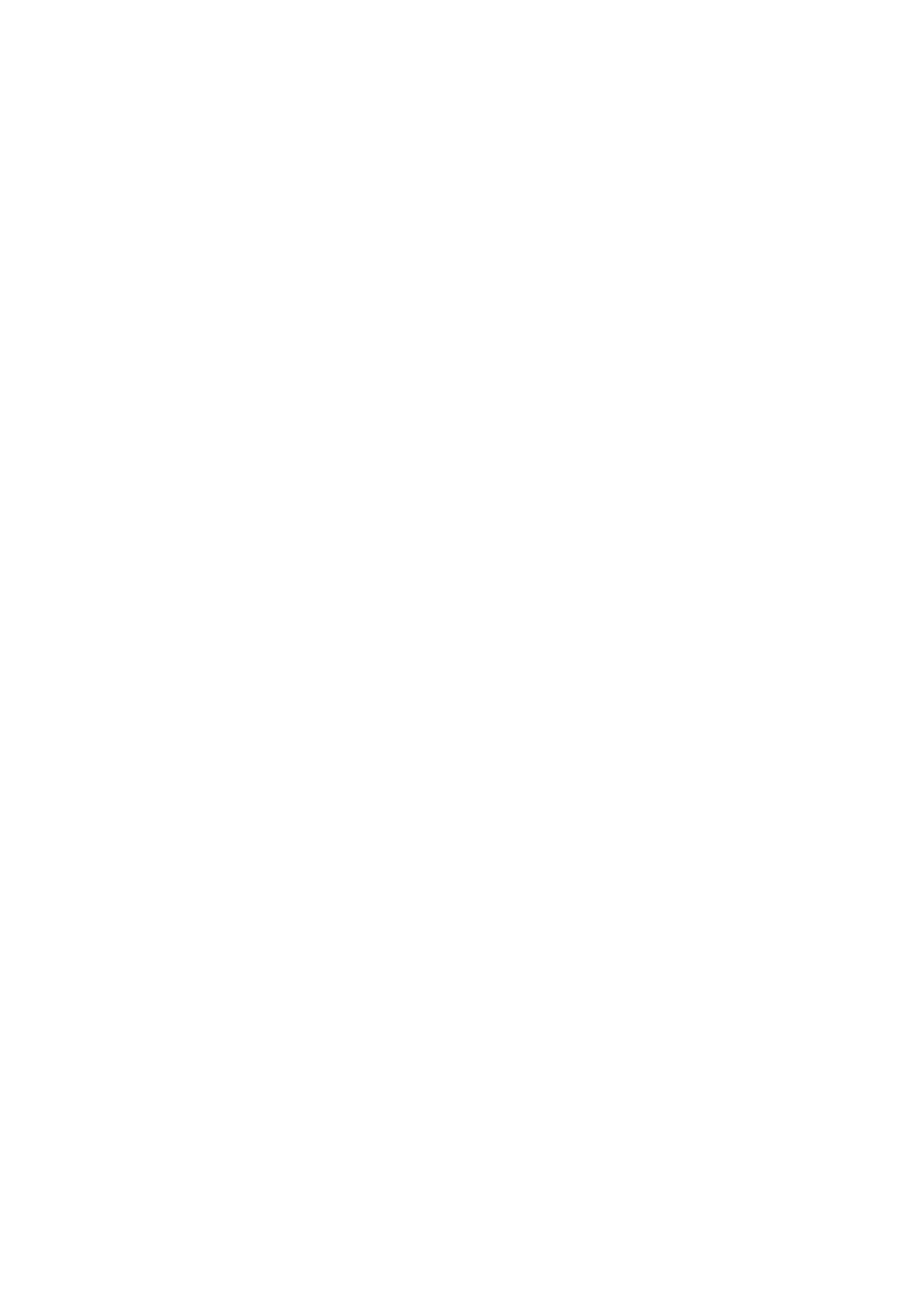## **Chapter 4 Results**

In this chapter, I will present the key results from the studies in this dissertation and discuss how the findings relate to each other and to the theoretical framework presented in Chapter [2.](#page-14-0) The central claim of the dissertation is that the administrative grouping of cases and citizens affects the service provided to and enjoyed by the individual citizen. In the theory chapter, I argued that the group may influence the assessments street-level bureaucrats make and that the interaction between group members in administrative groupings may cause peer effects within administrative groups.

Below, I will first discuss the findings of Paper A and Paper B, which both investigate how the group may affect street-level bureaucrats' assessments, and then I will turn to the findings of Paper C, which investigates peer effects.

## <span id="page-46-0"></span>**4.1 Grouping Effects on Assessments**

The argument, as discussed in Section [2.2,](#page-16-0) is that the administrative group influences assessments by providing street-level bureaucrats with a comparative standard that the individual case may be assessed against. In both Paper A and Paper B, I focus on the unconscious comparative standard provided by the group, and therefore I have carefully selected settings where there is no prioritization or where prioritization is held constant to make sure that any identified effect is actually an unwarranted effect of administrative grouping.

In Paper A, I investigate the effects of classroom composition on referrals to special education. As pictured in Figure [4.1](#page-47-0), I find that more students in low-performing classes receive special education; that is the tendency illustrated by the dark bars. The dark bars illustrate the share of all students receiving special education, whereas the light bars illustrate the share of students from the lowest quartile of the performance distribution receiving special education. When the analysis is conditioned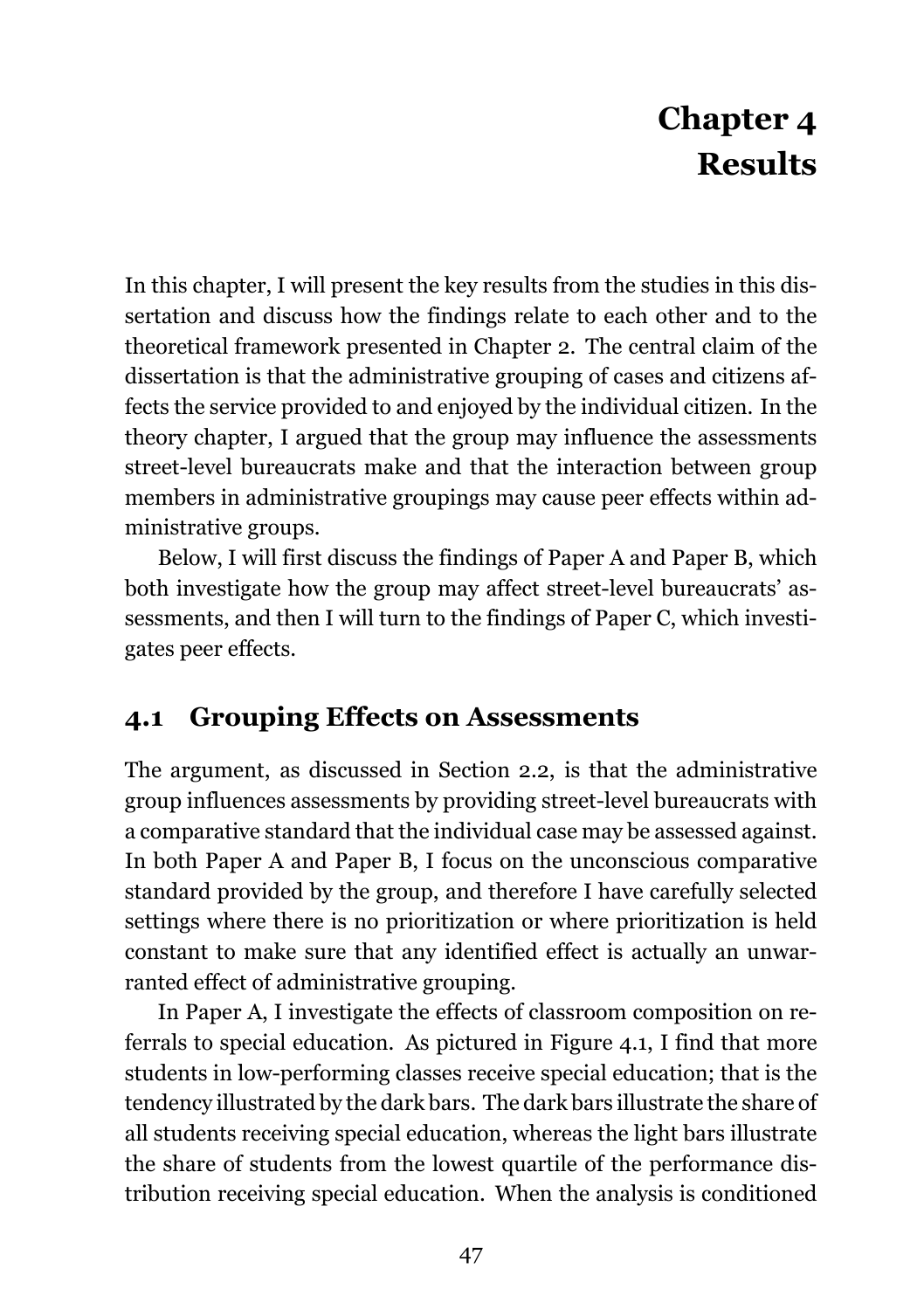on the student's own performance, students in low-performing classes are no longer more likely to receive special education. The light bars indicate that when conditioning on the student's own academic level, students are more likely to receive special education if they are grouped with better-performing classmates. More precisely, I find that a student in a classroom performing one standard deviation above the average classroom on the national reading test is 1.5 percentage points more likely to receive special education than an equally performing student in an average-performing classroom. Considering that the share of students receiving special education is only 7.23 %, a 1.5 percentage point increase is a very substantial effect, amounting to an increase of 20.7 %.

<span id="page-47-0"></span>

Figure 4.1: Referrals to Special Education

 $\blacksquare$  All students  $\blacksquare$  Students in the bottom quartile of the performance distribution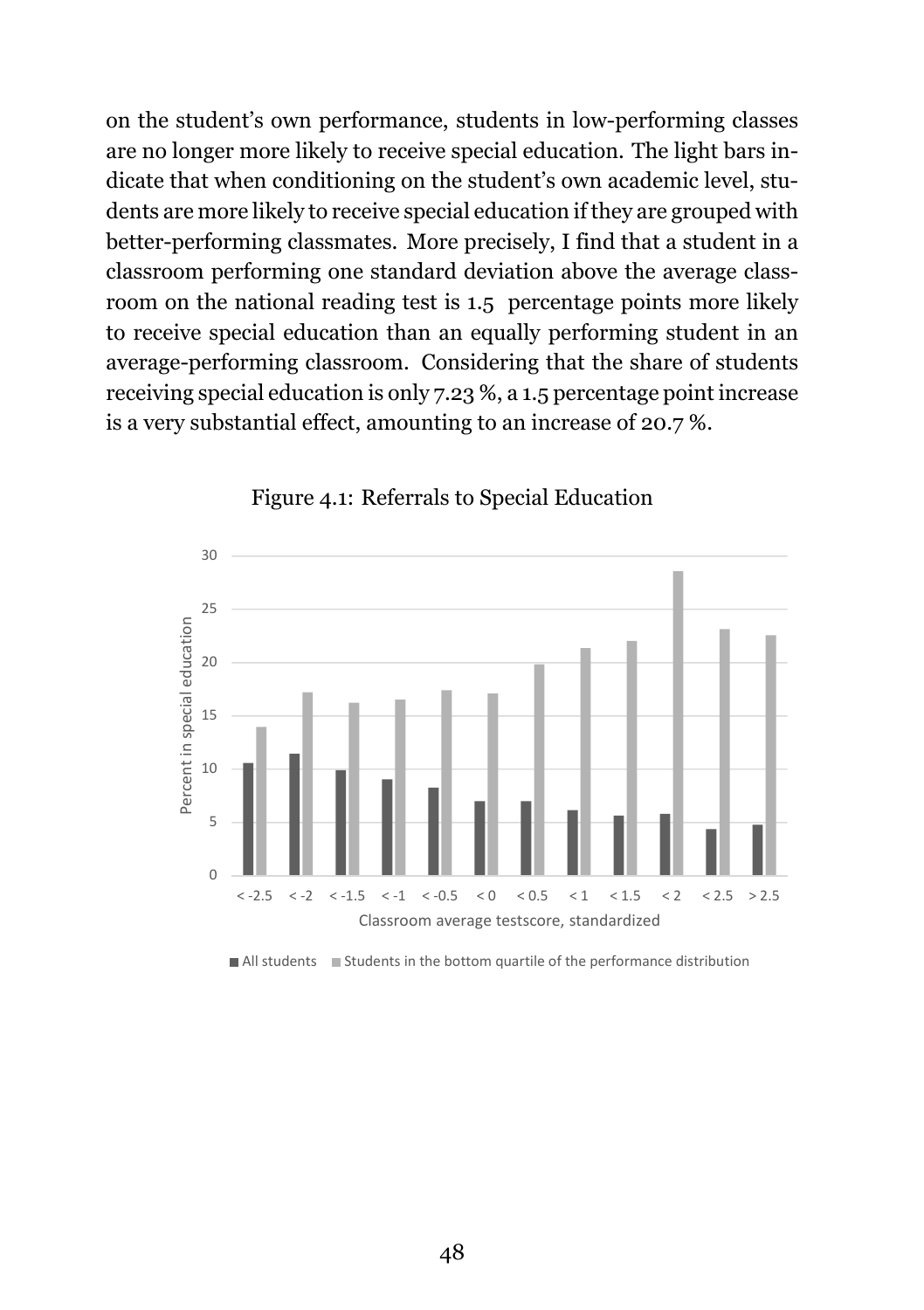Paper B investigates the same mechanism, but in other empirical settings and with a more stringent design. In Paper B, I investigate whether the group of cases affects the assessment the street-level bureaucrat makes in each case. Contrary to the setting in Paper A, groups in Paper B are experimentally manipulated, the assessment is more uni-dimensional and there is no interaction between the street-level bureaucrat and the individual whose work is under assessment. The risk of unidentified confounders is therefore lower.

Paper B consists of analyses of six different assessments, namely assessment of a university exam, assessment of research abstracts for admittance to a research conference and four assessments of primary school exams: two in written Danish and two in written mathematics, one of each assessed by an ordinary examiner and the other assessed by an expert examiner. To make it easier to keep track of the different experiments, the results are reproduced in Table [4.1](#page-49-0).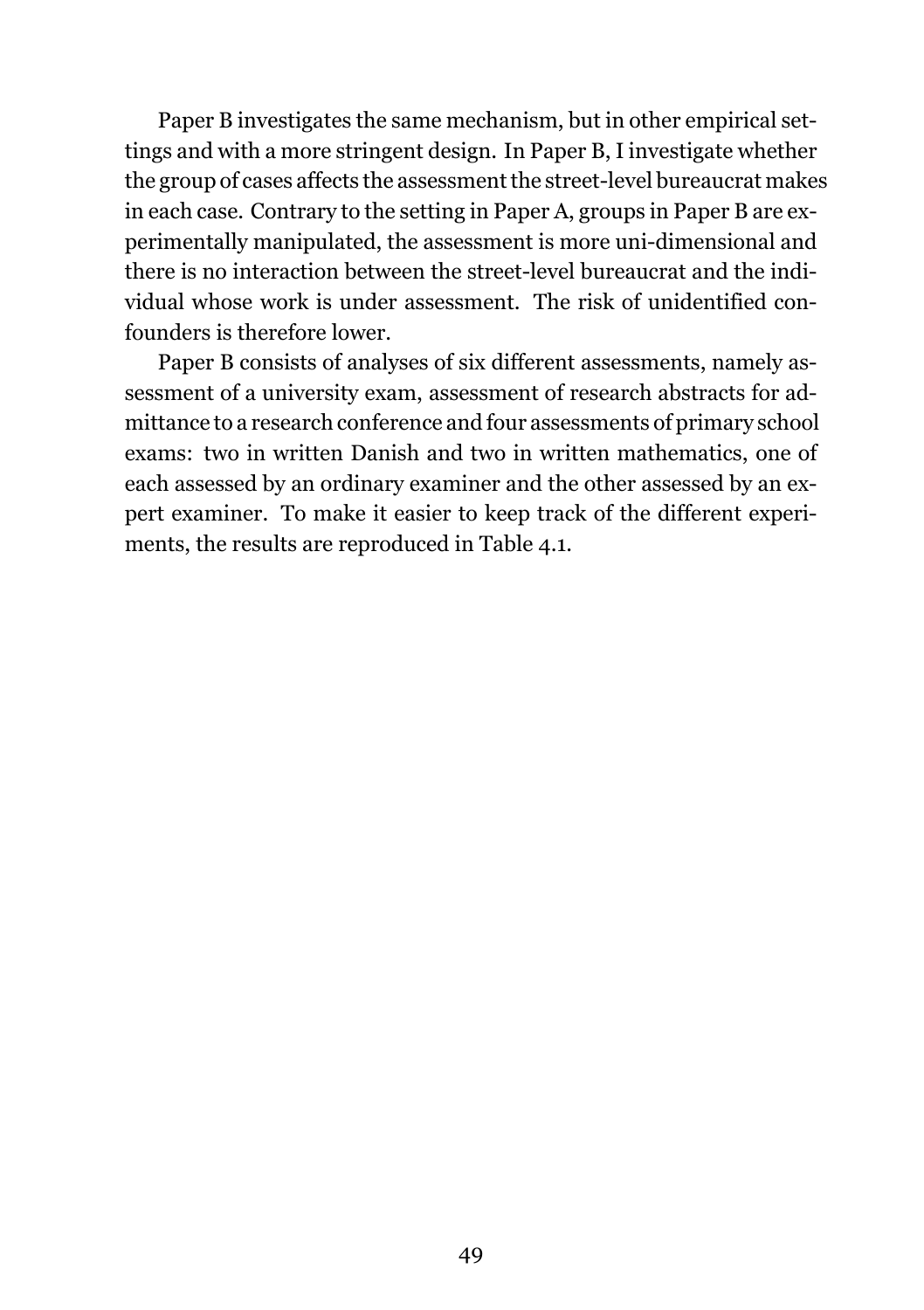|                 | Model 1                         | Model 2                        | Model 3                                                                                              | Model 4                       | Model 5                       | Model 6                                     |
|-----------------|---------------------------------|--------------------------------|------------------------------------------------------------------------------------------------------|-------------------------------|-------------------------------|---------------------------------------------|
|                 | Control examiner<br>mathematics | Expert examiner<br>mathematics | Control Examiner<br>Danish                                                                           | Expert examiner<br>Danish     |                               | University Exam Research Abstract           |
| Grouping effect | $( -0.012, 0.066)$<br>0.020     | $(-0.007, 0.074)$<br>0.025     | $(-0.141,-0.013)$<br>$-0.081$ <sup>*</sup>                                                           | $(-0.416, 0.471)$<br>$-0.010$ | $(-0.142, 0.169)$<br>$-0.005$ | $(-0.236, -0.042)$<br>$-0.134$ <sup>*</sup> |
| Academic level  | (0.932, 1.061)<br>$0.997***$    | (0.976, 1.088)<br>$1.032***$   | (0.635, 0.891)<br>$0.763***$                                                                         | (0.588, 0.823)<br>$0.705***$  | (0.383, 0.614)<br>$0.498***$  | (0.441, 0.589)<br>$0.515***$                |
| Constant        | $(-0.154, 0.012)$<br>$-0.071$   | $(-0.045, 0.098)$<br>0.026     | $(-0.181, 0.166)$<br>$-0.008$                                                                        | $(-0.436, 0.429)$<br>$-0.003$ | $(-0.140, 0.149)$<br>0.004    | $(-0.143, 0.138)$<br>$-0.002$               |
|                 | $^{13}$                         | 137                            | 136                                                                                                  | 126                           | $\frac{2}{3}$                 | 584                                         |
|                 |                                 |                                | n 14-14 . De 14-14-14 . De 14-14 . De 14-14 . De 15-14 . De 15-15-16 . De 14-14 . De 14-14 . De 14-1 |                               |                               |                                             |

<span id="page-49-0"></span>Table 4.1: Assessments Table 4.1: Assessments Note: Bootstrapped cluster robust 95 % confidence interval in parentheses.<br>\*p < .05; \*\*p < .01; \*\*\*p < .001. Note: Bootstrapped cluster robust 95 % confidence interval in parentheses.  $*p < .05; **p < .01; ***p < .001$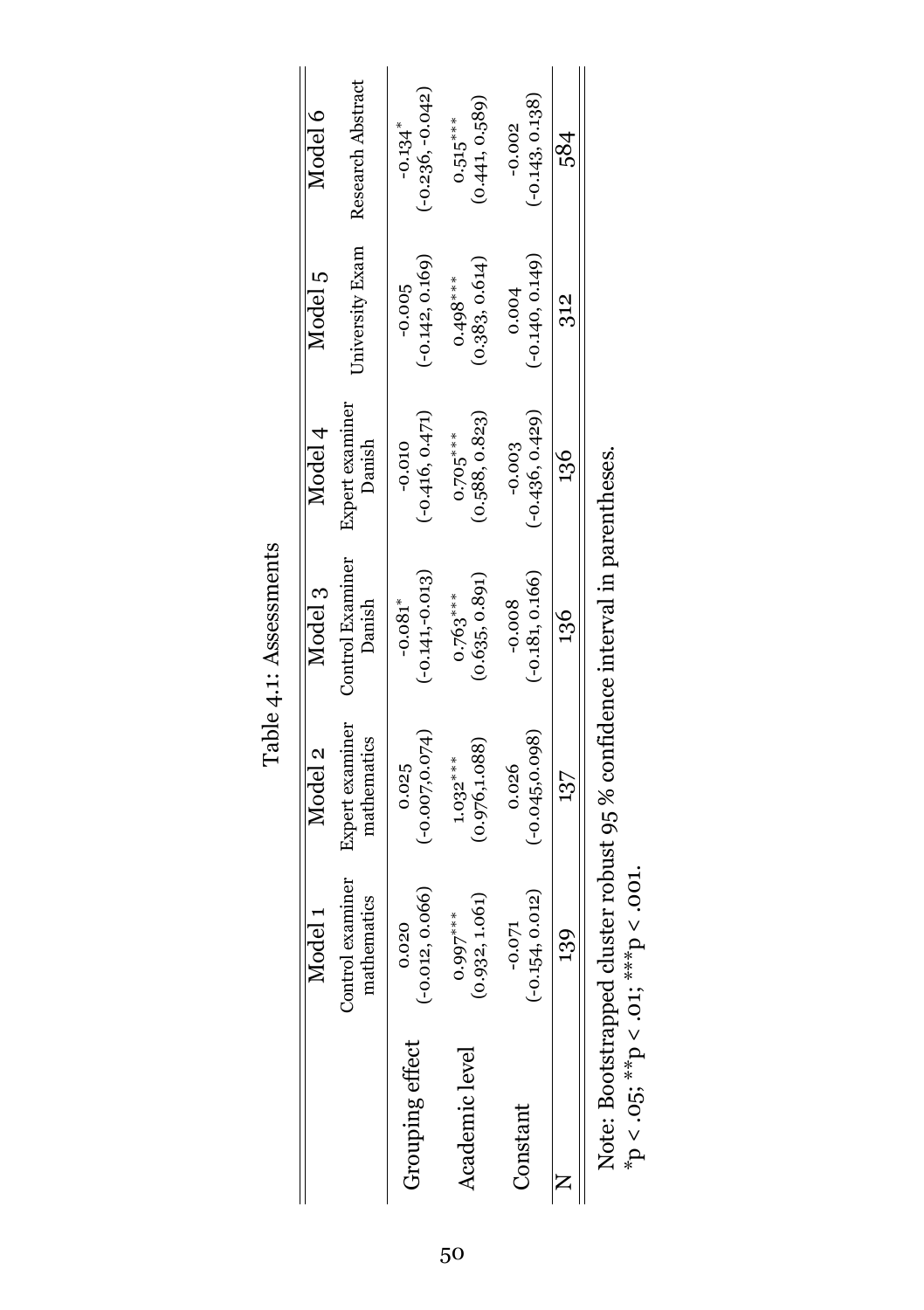The expected influence—that a better group causes a lower assessment of the individual case–is present in two out of six analyses. These are the ordinary examiners' assessments of written Danish and the assessment of research abstracts. In the other four experiments the relation is statistically as well as substantially insignificant.

In sum, Papers A and B find that groups influence street-level bureaucrats' assessments both in relation to multifaceted assessments such as referrals to special education and more uni-dimensional assessments such as the academic quality of a paper. When the group on average is better, the individual case is rated lower. Luckily, however, they also show that this group influence is not the most important information for street-level bureaucrats' assessments, and in some cases it is even irrelevant. The results in Paper A and the pattern of findings in Paper B may tell us something about when administrative groupings will influence street-level bureaucrats' assessments.

Most striking is the difference between the results in Paper B on the analyses of primary school mathematics assessments and the other four. In the assessments of mathematics exams there is a very high correlation between the assessments given to a paper by different examiners. A correlation coefficient of 1 implies complete symmetry between the assessments made by different examiners, and both the expert examiner and the ordinary examiner in primary school math exams made assessments that were very close to perfectly correlated with the other assessments of the same paper. By contrast, in the remaining four experiments there was much more disagreement about the assessments between different examiners of the same paper. One reason for this difference could be the level of discretion exercised in the assessments in the different settings, as discussed in Section [2.2.4.](#page-22-0) The written mathematics exam was on arithmetical problem solving, where problems have right and wrong answers, leaving little room for disagreement between examiners of the same paper—and therefore also for an influence of the administrative grouping in the assessment. On the other hand, the other four are responses to an open-ended question, where answers are not right or wrong but more or less qualified. In these assessments, the examiners have considerable room for discretion, and thereby the risk of group biases is also larger. This argument is in line with the statistically signif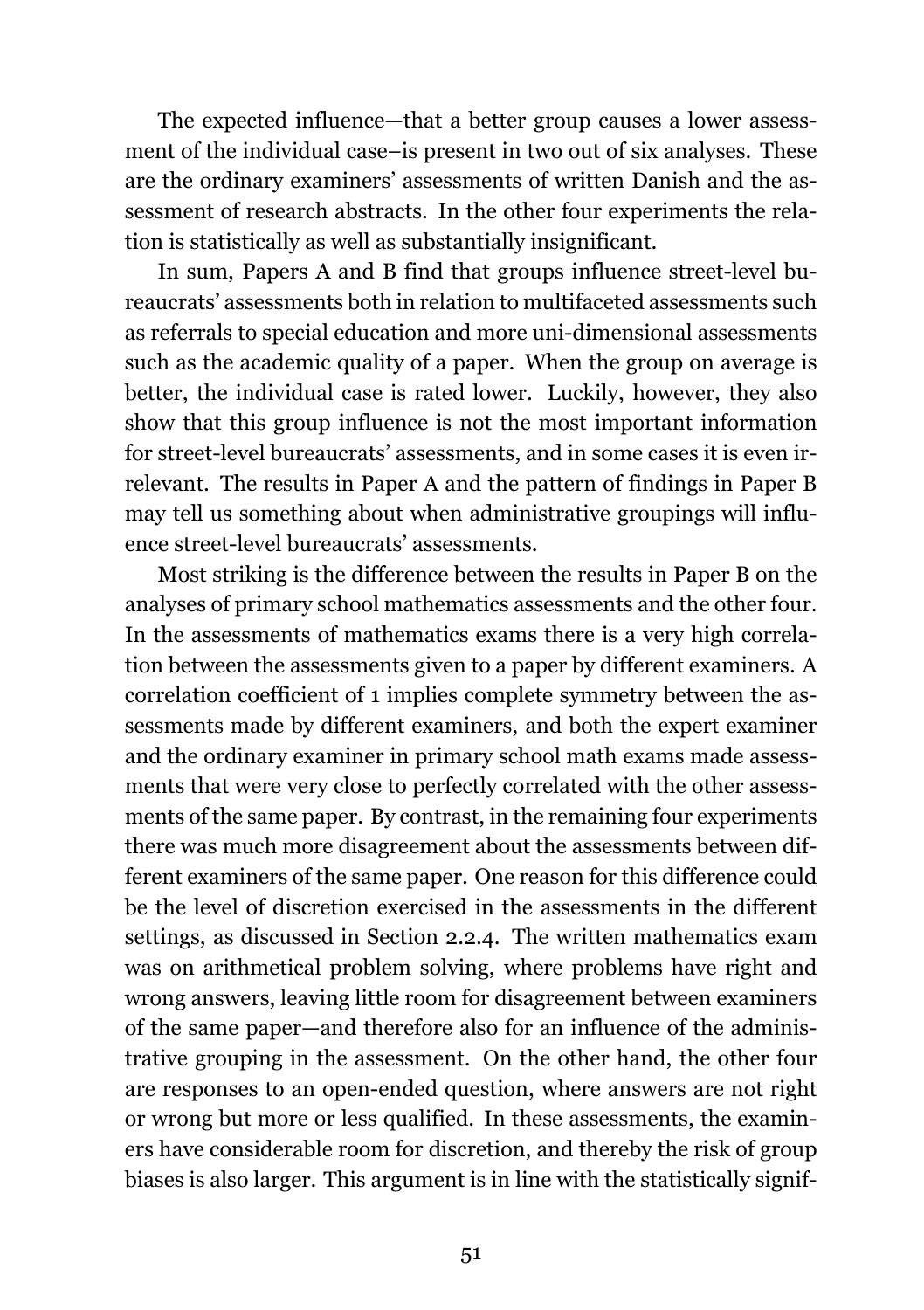icant interaction term in Paper A between the student's own academic level and the classroom academic level. This interaction term indicates that special education referrals for students with lower test scores are less sensitive to the classroom average, which implies that classroom composition is most important in borderline cases, where the assessment is also more discretionary. Hence results from Papers A and B both point to the argument that groups probably do not have the same influence in all cases, but become relevant when guidance provided by guidelines, rules and regulation is low; that is, in cases where street-level bureaucrats' room for discretion is largest.

Another interesting difference between the experiments in Paper B is the different levels of expertise held by the assessors. The expert examiners in the primary school written Danish and written mathematics exams are more experienced and more familiar with the material and the learning goals of the subject than the ordinary examiners of primary school exams. Further, one could argue that the university examiners also have high levels of expertise. That exam is from an introductory undergraduate course, and the sample only includes tenured staff who have done research on and taught this material for several years. By contrast, the researchers assessing research abstracts were not necessarily experts on the topic of the abstracts, and many of them were assessing conference abstracts for the first time, which implies that the assessment criteria may not have provided a very strong comparative standard in their assessments. If this assumption of the different levels of expertise is correct, increased expertise moderates group influence on assessments, as theorized in [2.2.4.](#page-22-0) While Paper A does not directly illuminate this dimension, Figure [4.1](#page-47-0) illustrates that in low-performing classrooms, where the need for special education is higher, more students also receive special education. This emphasizes that characteristics of the case are a better predictor of assessment than group composition. Hence, expertise on students' learning, academic development and potential benefits from special education is an important predictor of service provision, even though it was not sufficient to completely alleviate group influence in the case investigated in Paper A.

The findings in Papers A and B predominantly support the hypothesis that administrative groupings provide a comparative standard for street-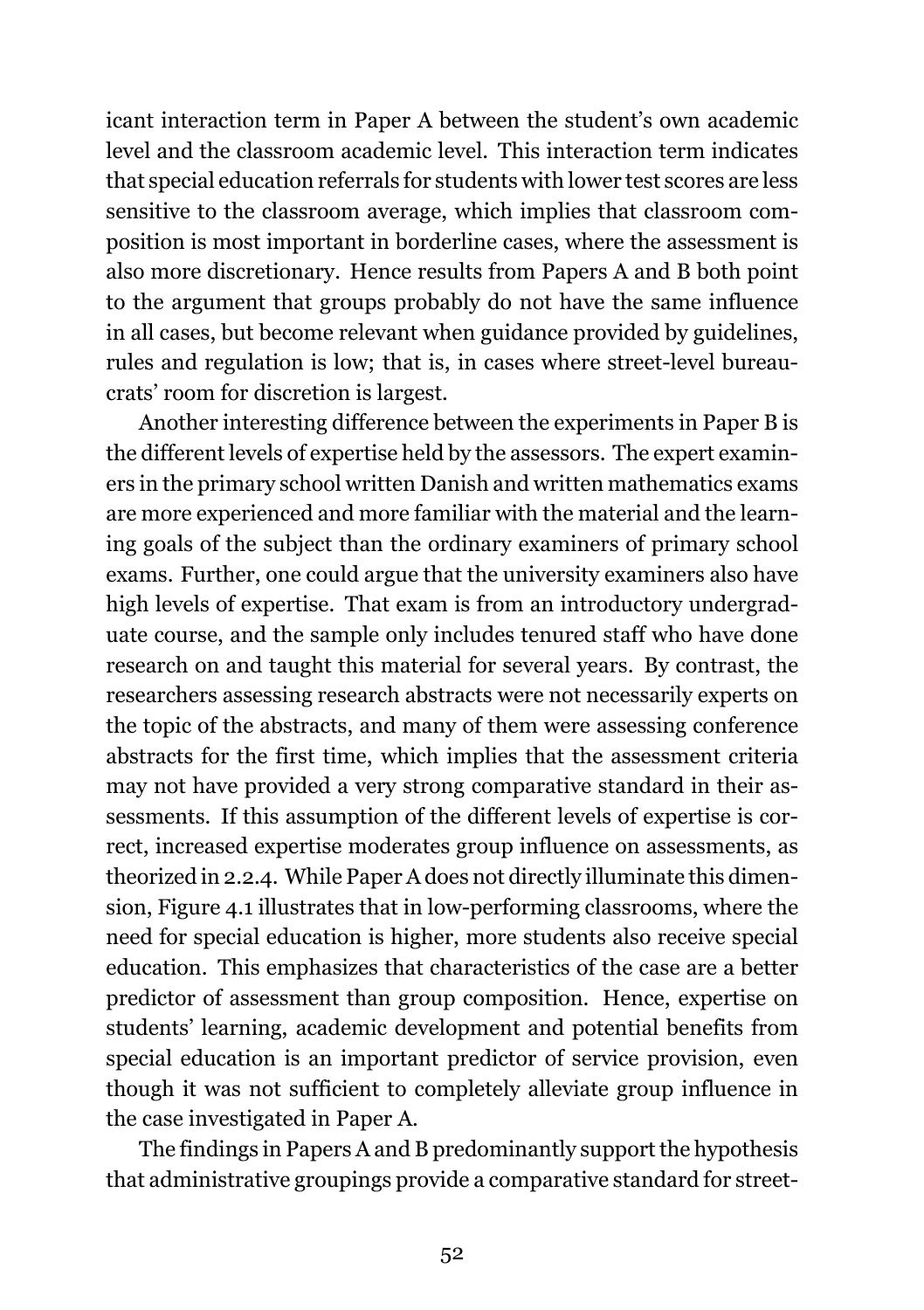<span id="page-52-0"></span>

|                                                   | Model 1<br>All students |         | Model 2<br>Students in<br>no-change schools    |         | Model 3                         |         |
|---------------------------------------------------|-------------------------|---------|------------------------------------------------|---------|---------------------------------|---------|
|                                                   |                         |         |                                                |         | No-change<br>students           |         |
| Conscien-                                         | $0.759***$              | (0.034) |                                                |         | $0.744***$ $(0.043)$ $0.750***$ | (0.047) |
| tiousness<br>Roommates'<br>conscien-<br>tiousness | $-0.049$                |         | $(0.042)$ -0.092 $(0.047)$ -0.106 <sup>*</sup> |         |                                 | (0.053) |
| Constant                                          | $-0.007$                | (0.032) | $-0.022$                                       | (0.038) | $-0.004$                        | (0.041) |
| N                                                 | 393                     |         | 279                                            |         | 233                             |         |

Table 4.2: Peer Effects

Note: OLS coefficients. Room cluster robust standard errors. \*p <  $.05$ ; \*\*p <  $.01$ ; \*\*\*p <  $.001$ .

level bureaucrats' assessments of the individual case over and beyond the prioritization of scarce resources. They further add to the argument that this influence may be moderated by the degree of discretion in the assessments and by level of expertise, though it is worth noting here that these moderators are introduced to understand the results rather than *a priori* assumptions about the nature of group influence.

## **4.2 Grouping Effects on Peers**

In Paper C, I investigate the hypothesis that citizens grouped together will influence each other's conscientiousness and become more similar due to these interactions. In doing so, I investigate whether students in Danish boarding schools assigned to roommates with high levels of conscientiousness will increase their own conscientiousness during the school year. Contrary to the theoretical expectations, I find that students assigned to roommates with higher levels of conscientiousness are more likely to experience a drop in their own conscientiousness over the school year than are students assigned to roommates with lower levels of conscientiousness. The results of this analysis are shown in Table [4.2](#page-52-0).

The first column shows the peer effects on conscientiousness for every student who answered both questionnaires and whose roommates answered at least the first questionnaire, regardless of whether they lived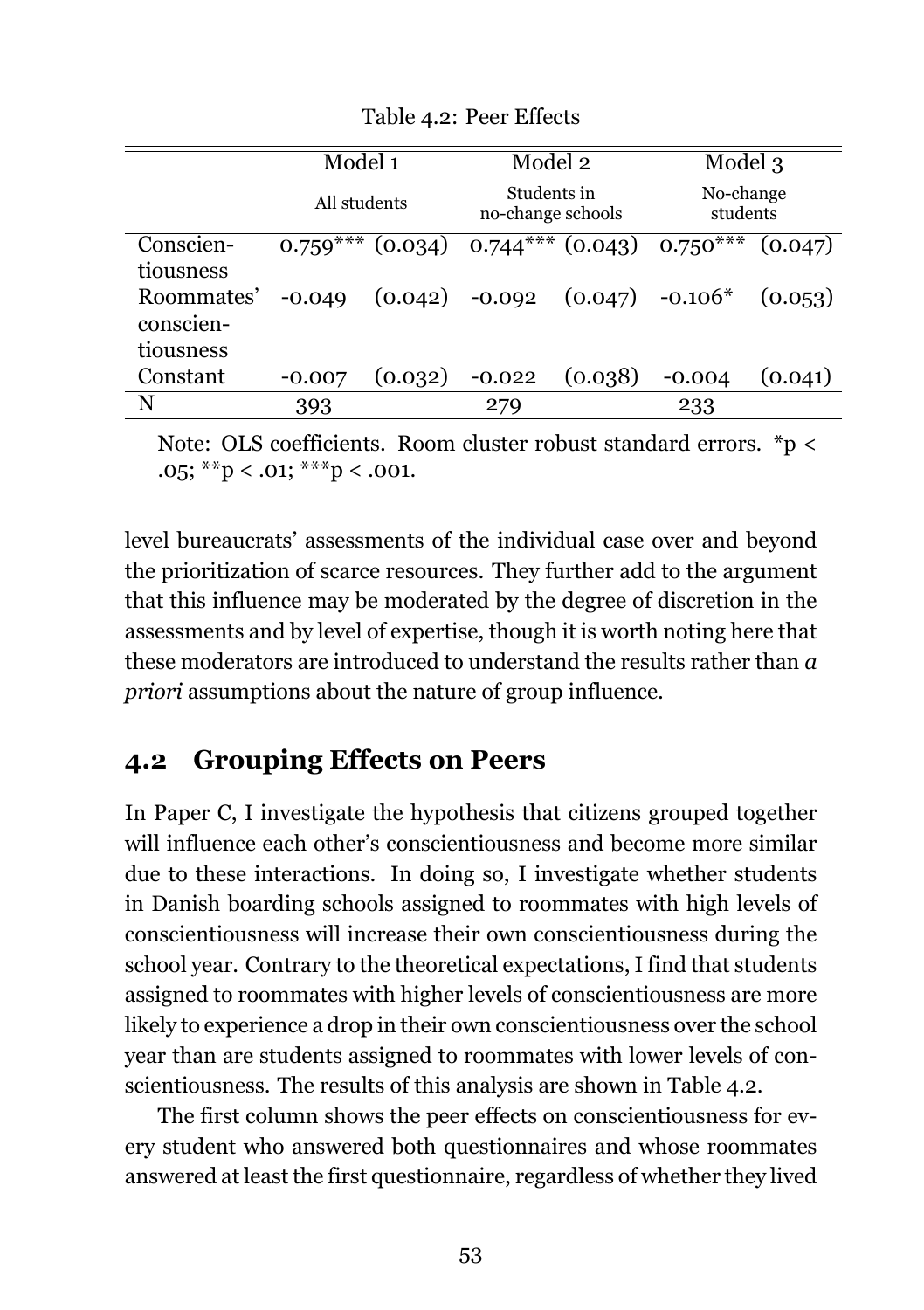with these roommates the entire year. The results here are negative, but not statistically significant at the 0.05 level. The second column restricts the sample to students enrolled in boarding schools where new rooms were only assigned in cases of continuous conflict between roommates. Here the peer effects are larger and more precisely estimated. In Column 3, the sample only includes students who actually stayed with the same roommates the entire year. These results are of the same magnitude as the results in Column 2, but they are more precisely estimated and statistically significant at the 0.05 level. The difference between Column 1 and Column 3 can be considered a difference of dosage. In Column 1, the average time the students lived with the roommates whose influence is estimated in the analysis is shorter than it is for students in Column 3. Taken together, there seems to be a tendency that having more conscientious roommates decreases the individual's conscientiousness over the course of the school year, but the effect seems to be driven by those students who stayed with the same roommates the entire year.

The peer effects measured in the group of students who stayed in the same room is not negligible. Thus, a student with roommates who are one standard deviation more conscientious than the average room experiences an average decrease in his own conscientiousness of 0.11 standard deviation. In a meta-analysis of the correlation between conscientiousness and academic performance, Poropat [\(2009\)](#page-72-1) finds that an increase of one standard deviation in conscientiousness was related to an increase in academic performance of 0.46 standard deviation. A comparison of standard deviations across samples assumes that all samples are randomly drawn from the same underlying population. This is an extensive assumption to make, but if it is true, the results of Paper C imply that the change in conscientiousness caused by roommates may translate into a change in academic performance of 0.05 standard deviation. The students in Danish boarding schools may be more similar to each other than the underlying population, and hence a change in conscientiousness of one standard deviation in this sample may correspond to a smaller change in academic achievement than the one identified by Poropat [\(2009\)](#page-72-1). However, considering that the time period is only one year, that conscientiousness is related to several beneficial outcomes other than just academic performance, and that grouping is not a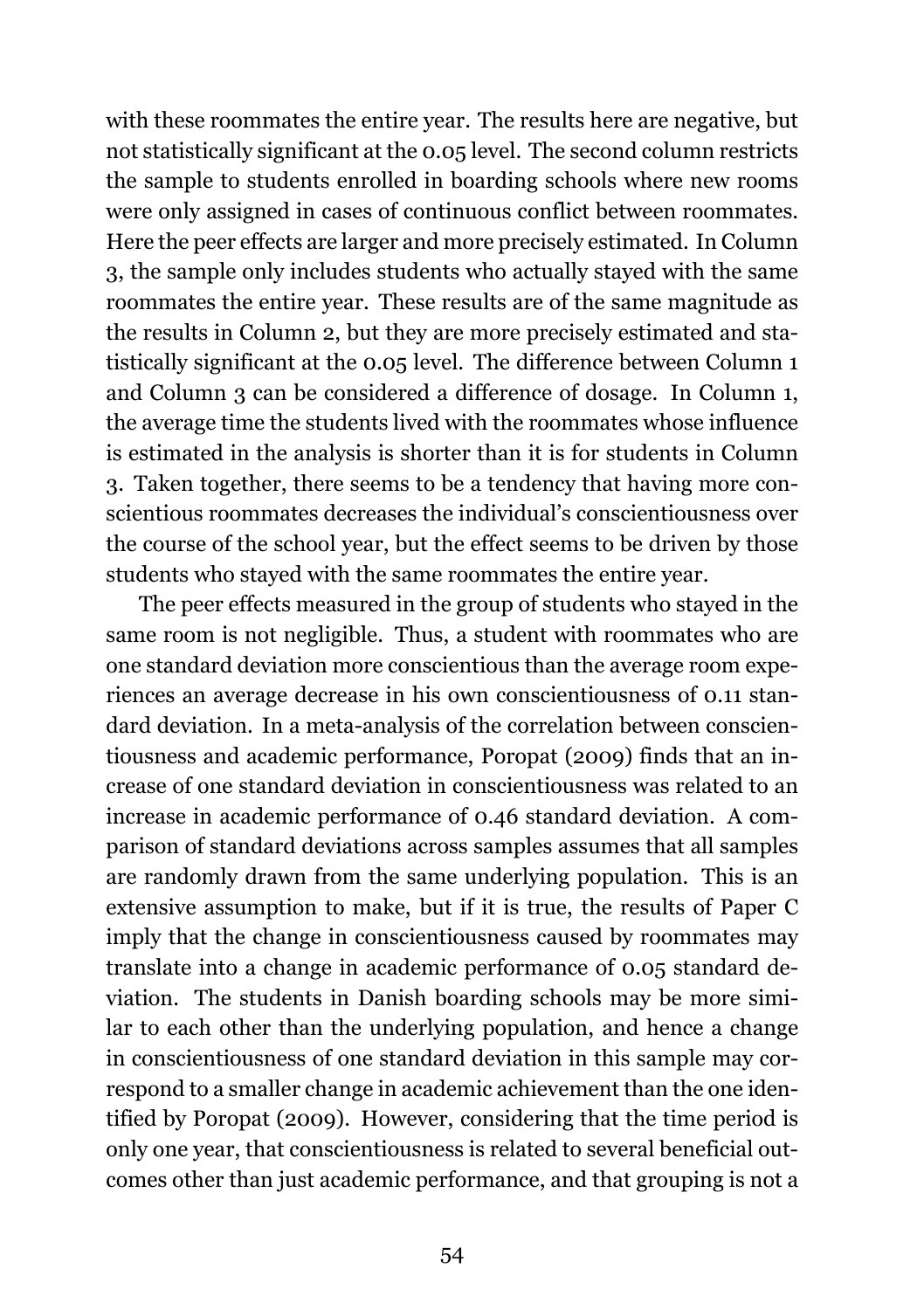costly intervention but an administrative necessity, the influence seems substantial.

Unfortunately this effect is not easily converted to guidelines on assignment to administrative groups, because the peer influence identified in Paper C is in the opposite direction of the expectation. One explanation for this could be that students differentiate themselves from peers who are very different from themselves. Analyses of the correlation between the initial differences in roommates' conscientiousness and their internal relationships show that students report spending less time with their roommates and that they are less likely to characterize their roommates as friends when their initial differences in conscientiousness were larger. This indicates that students choose to spend time with students other than their roommates when they experience large differences between themselves and their roommates. This distance may imply that the expected learning effects fail to appear and maybe even that the students were differentiating themselves from their roommates.

Following the conceptual framework in Section [2.4](#page-27-0), Danish boarding schools are a most-likely case of peer effects because of the high levels of simultaneity over a longer period of time. When the desired learning effects are not identified here, beneficial peer effects probably do not occur simply when different people are grouped together. However, on a positive note, this may also imply that the risk of harmful peer effects is also lower in administrative groups with lower levels of interaction between group members.

This result highlights how hard it is to offset endogenously created networks. Self-selection into networks may be an important driver for learning in these, and therefore while groups do matter, it is not clear how to make people interact in ways that make them better off.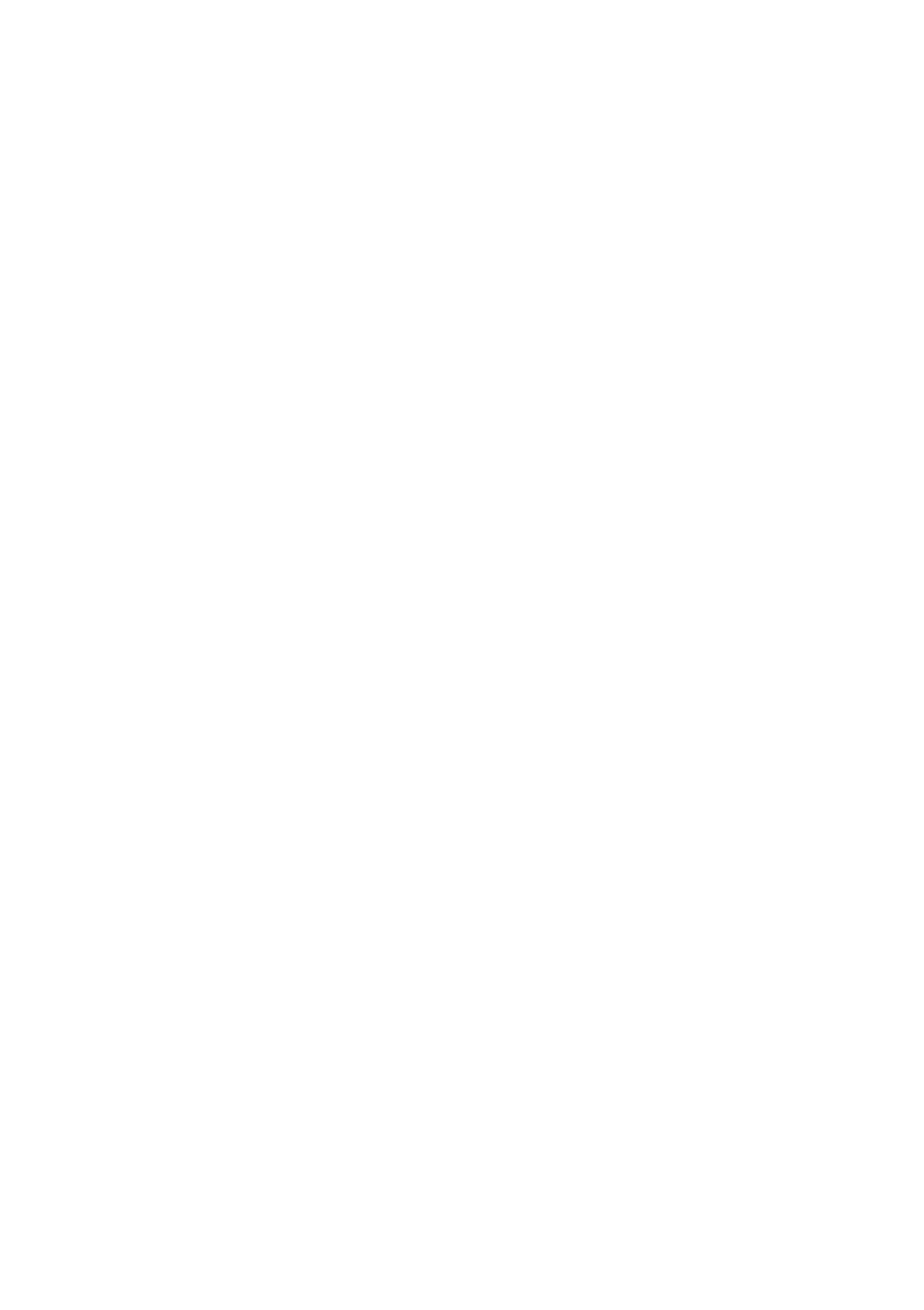# **Chapter 5 Discussion**

In this chapter, I will discuss what can be learned from the studies in this dissertation. In doing this, I point to the limitations of the studies and to remaining unanswered questions for future research to explore. Lastly, I try to address the implications the conclusions may have for society.

## <span id="page-56-0"></span>**5.1 Limitations and Avenues for Future Research**

In this dissertation, I have put forward the theoretical argument that the administrative grouping of cases and citizens in street-level agencies affects the distribution of public service outcomes. Using data from actual groups, I have tested how administrative grouping influences street-level bureaucrats' assessments and how groupings may create peer effects. While this brings us a long way, this dissertation also leaves a number of questions open and points to various potential directions for future research.

### **5.1.1 Generalizability**

A first point concerns the generalizability of the results. All groupings studied here are groups in an educational context. Education agencies employ professionals, they are decentralized units and there is considerable room for discretion in their service provision, as touched upon in Section [3.4.](#page-43-0) Hence, education agencies share defining characteristics with other street-level agencies. Furthermore, there are significant differences between the cases investigated in this dissertation. While all of them feature a certain degree of professional knowledge, they differ in their degree of functional specialization. The variation in expertise across cases legitimates inference to a broader set of agencies.

However, the cases are more similar in relation to the level of simultaneity, which is high in all of them. As discussed in Section [2.4.2,](#page-29-0) a high degree of simultaneity is likely to enforce the comparative standard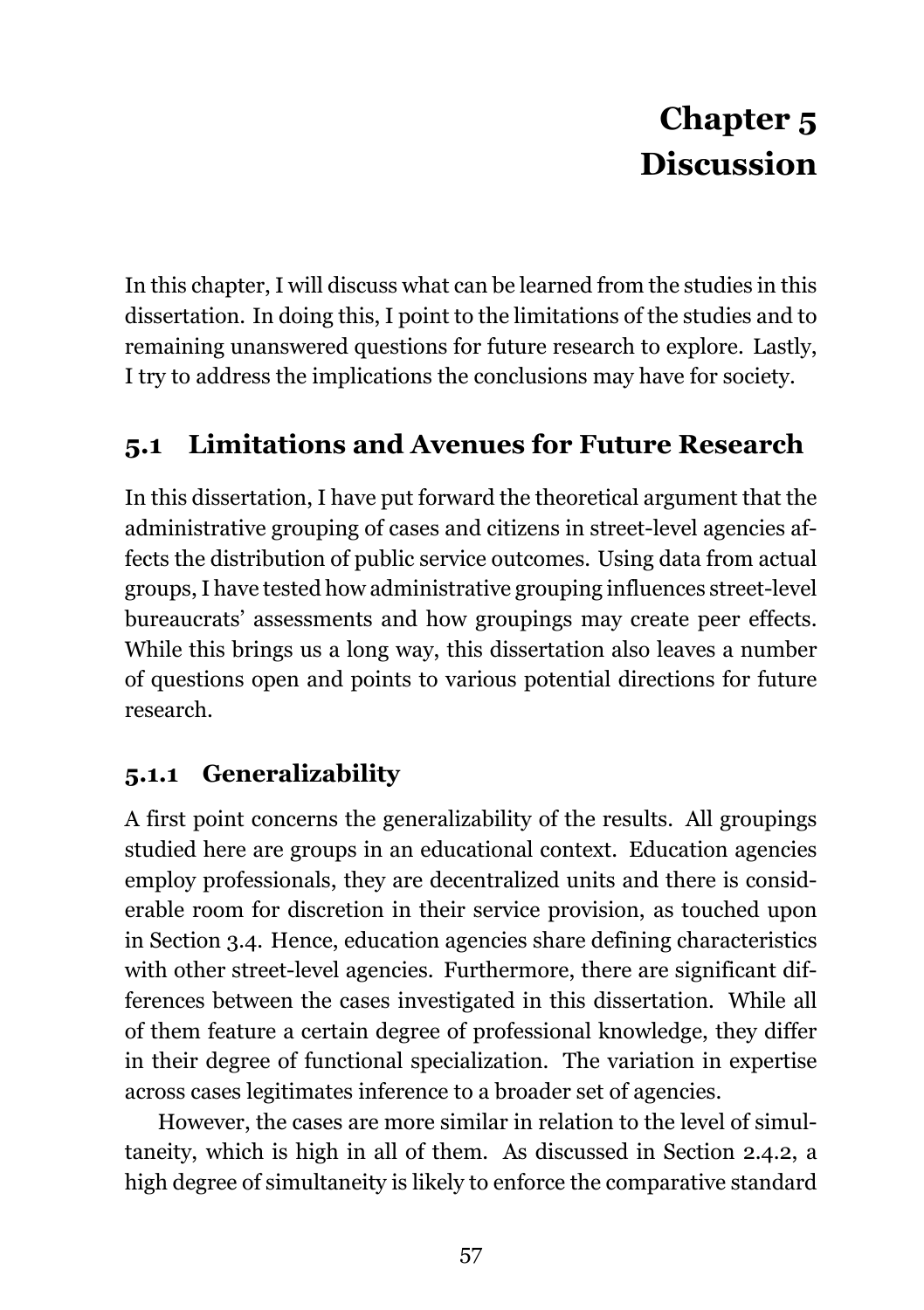provided by the group and thereby increase the influence of the group. However, studies of assessments made case-by-case reveal a consistent pattern of influence from the sequence of cases, such that cases are less likely to be assessed as compliant with a set of criteria if the previous case was assessed as compliant (Chen, Moskowitz, & Shue, [2016;](#page-67-0) Simonsohn & Gino, [2013\)](#page-73-0). These studies indicate that other group members may influence the street-level bureaucrat's assessment even when the degree of simultaneity is low, though the mechanism in these groups may be different. I return to this below.

In relation to the two dimensions in the conceptual framework, the cases investigated here do to a large degree constitute most-likely cases of unconscious reliance on the comparative standard provided by the group, but they do not inform us about the conscious reliance on the administrative group. In both Papers A and B resources were held constant: in Paper A, by comparing classes within in the same schools, which are assumed to draw on the same pool of resources, and in Paper B by investigating an assessment with no economic costs associated. Thus, studies in this dissertation have not addressed how prioritization and scarcity may affect assessments, but as argued in Section [2.2.2,](#page-19-0) prioritization is inherently associated with a group influence, and scarcity is very likely to increase both prioritization and an unconscious reliance on the group composition. That group influence is identified in cases where resources are held constant implies that grouping in itself influences the assessment of the individual beyond the conscious act of prioritization. It also points to the argument that the influence of administrative grouping is potentially larger in agencies where resources are scarce.

Thus, there are reasons to expect administrative groups to matter in agencies other than the ones investigated here, though the effects may be smaller when there is a lower degree of simultaneity or expertise in the agency. The arguments and the results presented in this dissertation point to different directions for future research on how and to what extent administrative groupings matter. The conceptual framework and the moderators proposed in this dissertation are based on theoretical insights and *post hoc* analysis of moderators. Therefore, a first and important step would be to make the proposed moderators subject to empirical investigation.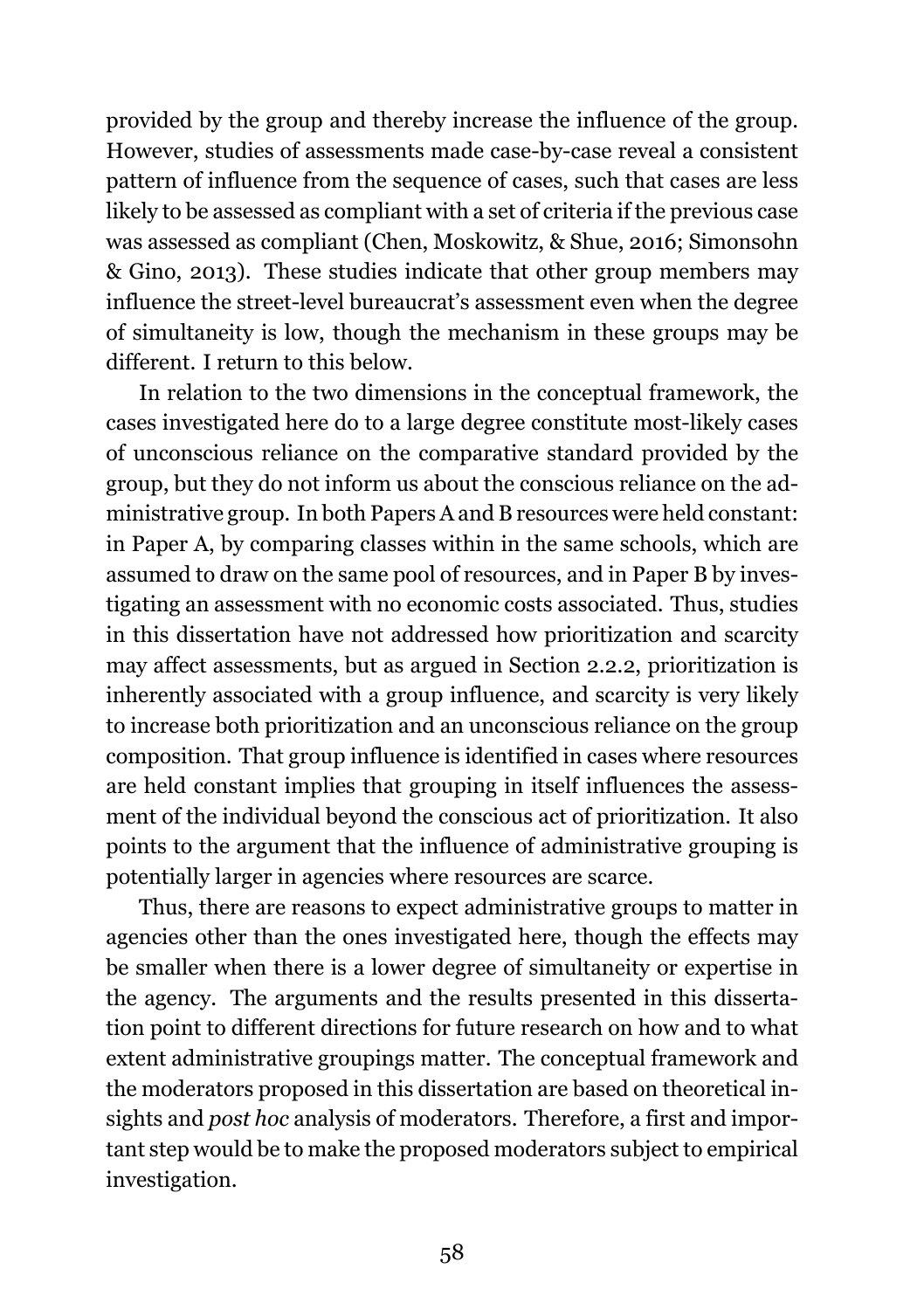### **5.1.2 Measuring Group Influence**

Another relevant question is whether the mechanism of group influence actually works through the average of the group. Measuring the group by the average implies that the distribution is a zero-sum gain. The gains from the composition of a particular group will be equivalent to the loss by others in another group. In the example of peer effects, the benefits of a good peer group to some individuals is exactly equivalent to the costs of a bad group to other individuals. As could be interpreted from the results in Paper C, human interactions are probably much more complicated than what can be captured from an average, and it may be that more advanced measures of the peer group would be able to identify a plus-sum game.

In relation to assessments, the mechanism suggested by the average may also be too simplistic—at least in relation to the simultaneity of service provision. In groups with a low degree of simultaneity, the group may be a less clear concept for two reasons. First, when cases are processed one by one, it may be harder to form an impression of the group, and second, one-by-one processing implies that some cases in the group may still be unknown when a given case is processed. If some cases in the group are still unknown, it seems implausible that these cases could influence the assessment. Under such circumstances, one would not expect the group average to be relevant, but rather that the comparative standard provided by the group would be updated with every new processed case. Further, one could expect that the first cases become more important than subsequent cases, especially in agencies with lower degrees of expertise. This is a question for future research.

In groups with higher levels of simultaneity, the average (or a perception of it) may be known when the individual case is processed. But even in such groupings, one may question whether the average is the most important mechanism for group influence. An alternative mechanism of group influence is that street-level bureaucrats incorrectly assume that the group is normal and assess cases in relation to an expected distribution rather than assessing the individual cases. An uninvestigated consequence of this could be that official guidelines or knowledge of societal distributions influence assessments. This would imply that there were some implicit floor or ceiling effects in the assessment of cases, and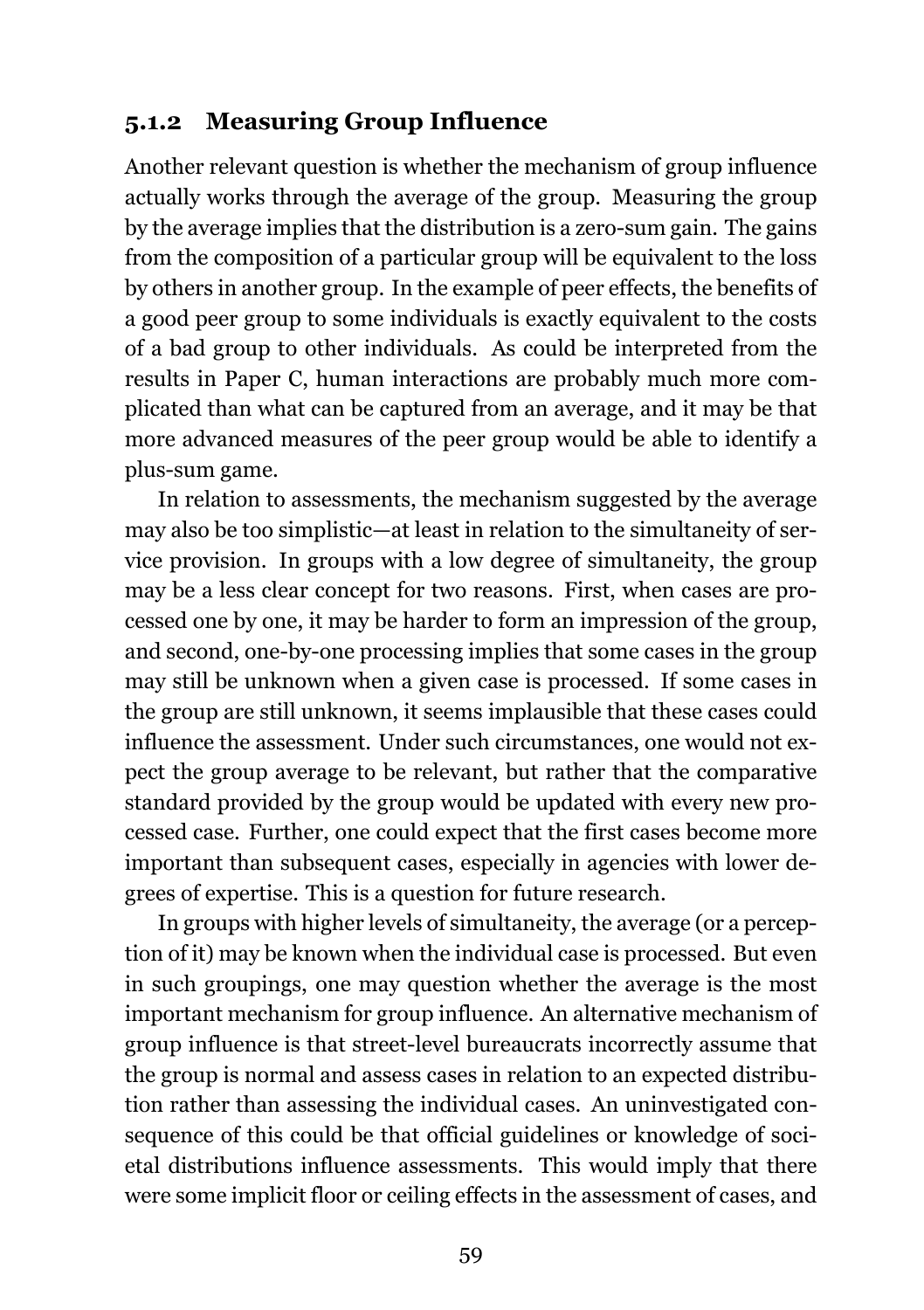therefore that the share of the group already deemed eligible would be more important than the average. Examples of this could be if teachers had an implicit maximum of the share of students who could be awarded an A, if case workers had an implicit understanding of the share of unemployed people who qualify for early retirement or if a general practitioner applied the guidelines on how large a share of the population ought to be prioritized for early vaccination to her own group of patients.

The results of Papers A and B are compatible with this mechanism too, but it might be that the argument of implicit distributions is closer to the actual mechanism of the comparative standard provided by the group, and that an operationalization of the group influence derived from this argument would reveal larger effect sizes. Clarifications of this will ease the process of mitigating unwarranted group influence. However, the identification of group effects measured by the simple average emphasizes that effects from administrative groupings can be identified even in very simple model specifications, at least in groups with a high degree of simultaneity.

## **5.2 Implications**

Results from the studies in this dissertation have shown that the administrative grouping of cases and citizens in street-level agencies sometimes affects the service provision and the outcomes experienced by citizens. The groups provide a comparative standard that affects street-level bureaucrats' assessments of the individual case, and citizens interacting in administrative groups may also influence each other and thereby affect the public service outcome enjoyed by the individual. Therefore, the assignment to groups is not a trivial division of work, but an organizational decision with implications for the distribution of public services. Practical implications of this conclusion can be labeled in two different categories. In the first category are attempts to create groups that promote equality, and in the second category are instruments to mitigate group influence.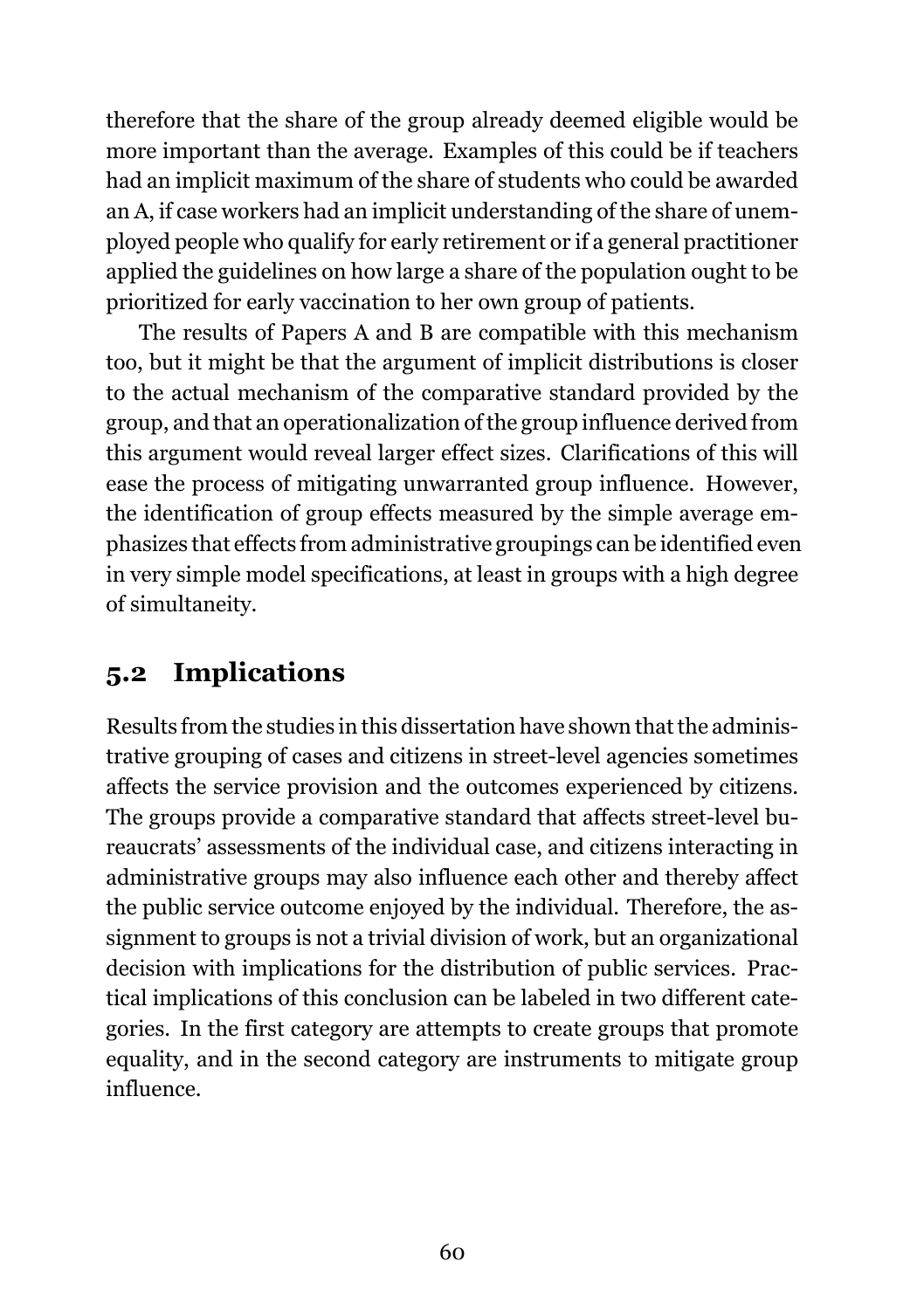### **5.2.1 Better groups**

The first type of implication of the findings is that public service agencies should strive to create groups that promote equality. Attempts to do so exist already, like busing of minority students to schools with a more privileged student body (Damm et al., [2021\)](#page-67-1), or the Danish "law of public housing," which requires neighborhoods characterized as ghettos to reduce their share of public housing to no more than 40 % (Indenrigs- og Boligministeriet, [2021\)](#page-70-0) or municipal guidelines with a cap on the share of bilingual children in daycare (e.g. Henriksen, [2019, August 27;](#page-69-0) Lund, [2021, March 23](#page-71-2)). The underlying logic behind these initiatives is to make citizens better off and promote equality by increasing the heterogeneity of administrative groups. The results from Paper C and the peer effect literature in general do not provide an answer to the question of whether increased diversity in administrative groups will also increase equality. Peer effects in general are ambiguous, and the results in Paper C indicate that heterogeneity in groups may even have adverse effects on the individual.

The groups in Paper C were administratively created, but the supplementary analyses of social interaction illustrate that the grouping of citizens in specific administrative groups may not succeed in offsetting the endogenous creation of networks. If people seek the company of others similar to themselves, it might be difficult to create the desired peer effects between group members who are very different. This inspires the hypothesis that learning effects are more likely if group members have more in common. However, this condition will severely reduce the usefulness of actively inducing peer effects by creating particular peer groupings, but it may help to make groups that are at least not harmful to the individuals within them. At the very least, it seems that increasing diversity will not in itself create the desired distributive effects. More research is needed to provide guidelines on how groups may facilitate beneficial peer effects.

The attempts to increase diversity in administrative groupings may, however, serve another purpose, namely to diminish potential group biases in street-level bureaucrats' assessments. If groups are more heterogeneous and to a larger extent representative of the population, the comparative standard provided by the group will be less likely to cause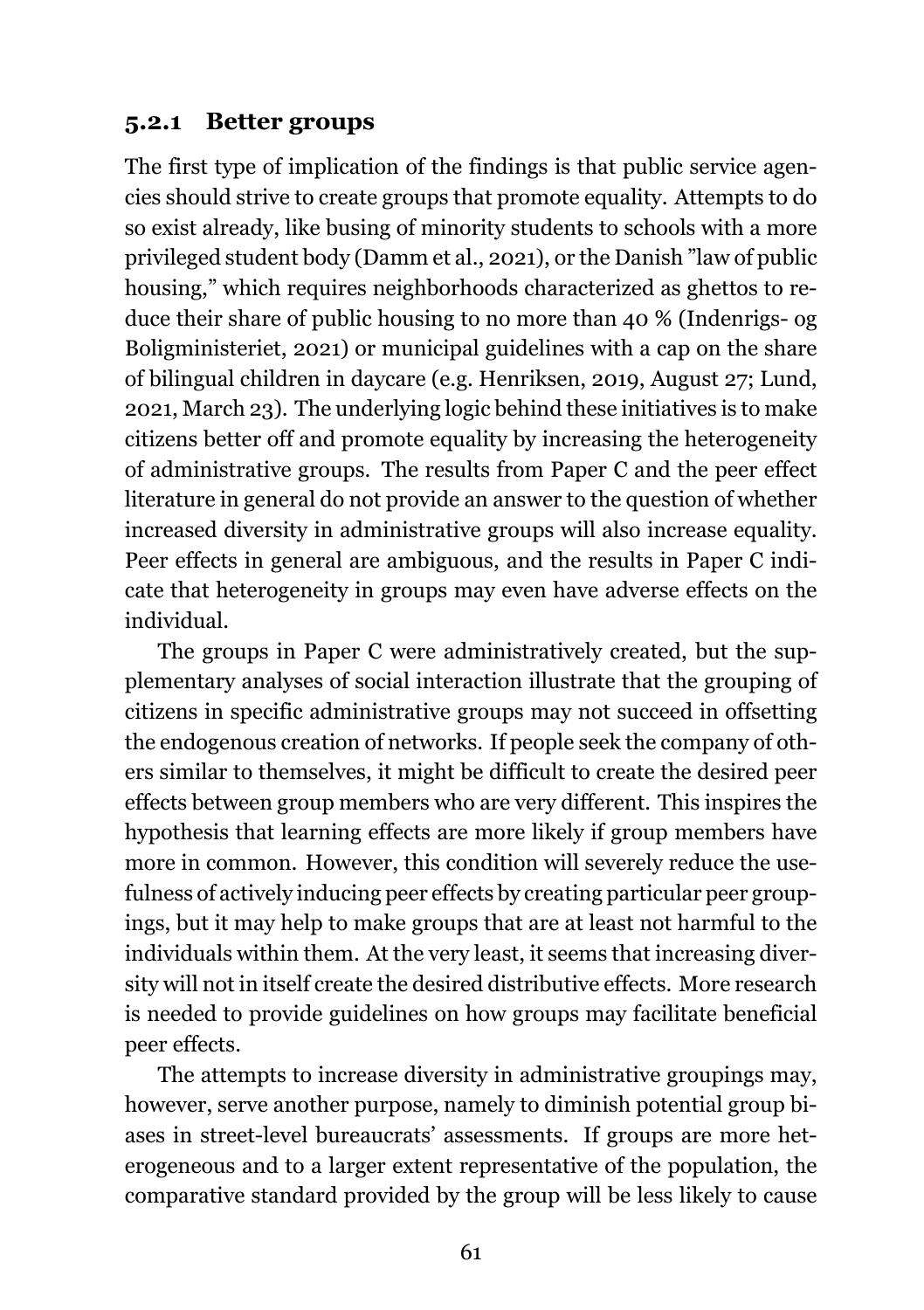assessments to be biased. This may increase fairness, and especially so in cases where resources are distributed according to street-level bureaucrats' assessments of needs. A caveat to mention here is that while more diverse groups may reduce group biases in assessments, more homogeneous groups may foster specialization in relation to the particular needs and characteristics of the group and thereby facilitate better service provision. The equality reached by more heterogeneous groups therefore risks coming with an efficiency cost that is potentially larger than the gain.

Another uncertainty in relation to alterations of groups is that studies in this dissertation have investigated effects of existing groups only. Since most groups are at least to a certain degree endogenously created, the groups themselves may influence selection into groups and also who seeks employment in a given agency. These endogenous processes imply that re-organizations of groups may have dynamic effects on the group and the service provided to each member. The dynamic effects of reorganizations are beyond the effects investigated in this dissertation. Therefore, given the current state of knowledge, it is uncertain whether administrative groups can be altered in a way that promotes fairness and if they can, how to do so. This ambiguity calls for more research into administrative groupings and their consequences, but also for a serious consideration of moderators of group influence.

### **5.2.2 Mitigation of Group Effects**

There may be several means available to mitigate an unwarranted group influence. The arguments proposed in Section [2.4](#page-27-0) imply that group influence will be smaller in groups with a lower degree of simultaneity. Within groups with higher degrees of simultaneity, the arguments presented in Section [2.2.4](#page-22-0) and the results in Section [4.1](#page-46-0) suggest that the level of expertise and the room for discretion moderate the group influence on streetlevel bureaucrats' assessments. Means to increase fairness and reduce group influence could therefore include reducing discretion through increased regulation or automation. While this may seem like an easy solution, one needs to consider the reasons that street-level bureaucrats are granted discretion in the first place. Regulations may fail to cover all the relevant aspects of a case, or conversely succeed in covering so many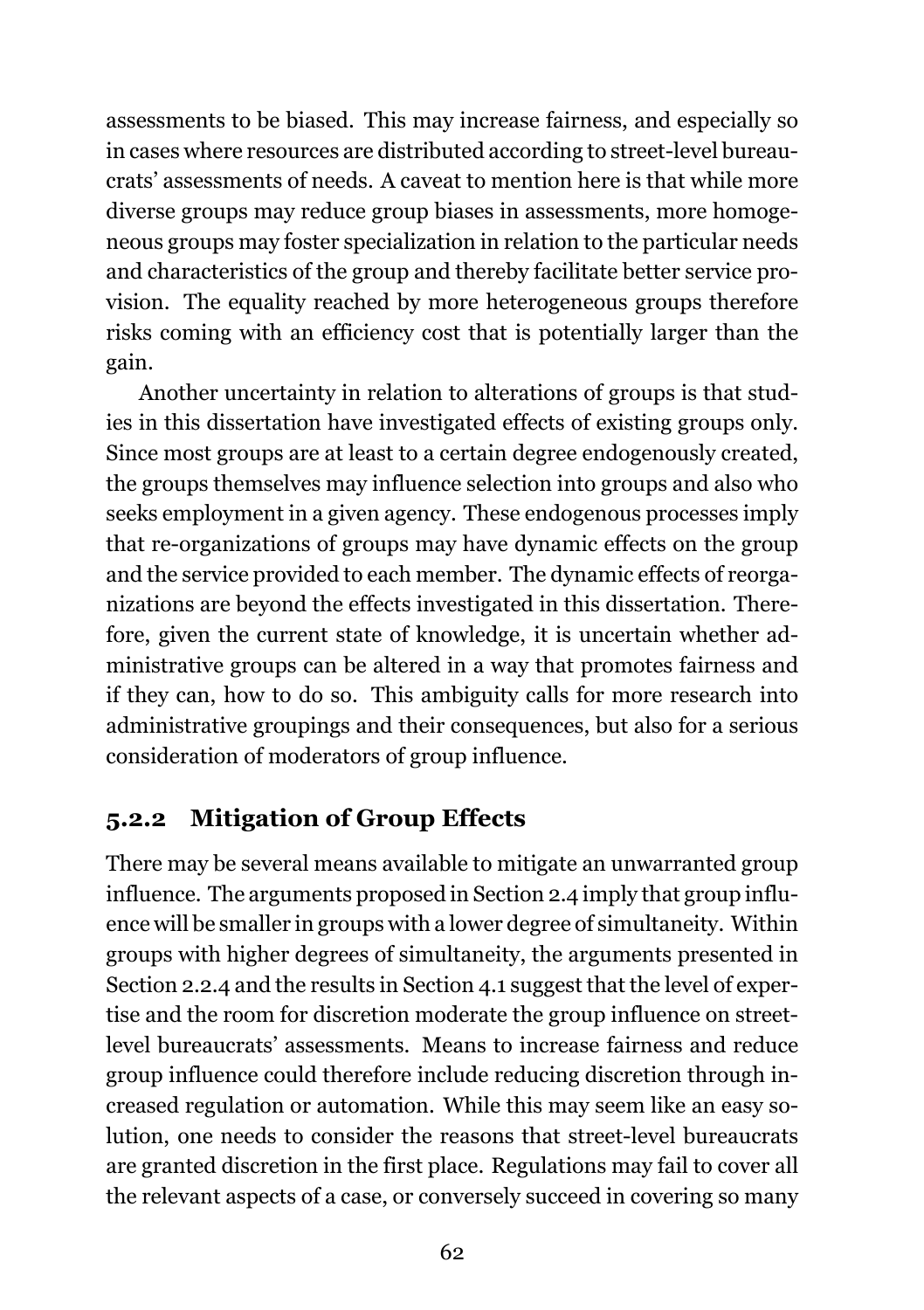different aspects that they become too extensive to easily apply in daily work. Extensive regulation is likely to lead to rigid and tedious administration, and discretion is granted to mitigate this; to secure efficiency and to enable street-level bureaucrats to be responsive to citizens' needs. Additionally, discretion has been shown to be an important precondition for street-level bureaucrats' willingness to implement policies at the front line, and thereby discretion may also work as a means to increase reliance on regulation (Thomann, van Engen, & Tummers, [2018\)](#page-73-1).

An alternative to increased regulation is to reduce discretion by increased automation of decision-making in street-level agencies. Automation as a substitute for street-level bureaucrats' discretion, however, is not necessarily flawless. Depending on the input to such automation processes, the algorithms underlying automation risk reproducing existing biases. Automation furthermore has the same shortcomings as regulation, in that it often fails to take the context or other relevant considerations into account, especially on those dimensions that are hard to measure. Automation is therefore likely to be most successful in cases where discretion is already low.

The pitfalls associated with limitations in discretion are huge. However, studies indicate that instead of replacing discretion with rules and automation, guidelines and automated risk scores may assist street-level bureaucrats' decision-making (Anderson, Kling, & Stith, [1999;](#page-66-1) Cárdenas & Cruz, [2017;](#page-67-2) de Boer & Raaphorst, [2021](#page-68-0)). Such measures are likely to increase focus on the most important parts of a case, and they may therefore help street-level bureaucrats to navigate the plethora of information at hand and to discard irrelevant pieces. Like automation, guidelines or risk scores may not be flawless, but an important difference is that these means do not replace discretion. Instead they guide decision-making and prompt more thorough reasoning about deviations from predicted decisions. Thereby an increased use of guidelines is likely to reduce biases and increase fairness without the costs of restricting discretion.

As a supplement to guidelines or in cases where it is not possible to make useful guidelines, Kahneman, Sibony, and Sunstein ([2021](#page-70-1)) suggest that the shortcomings of discretion can be reduced by averaging over several independent assessments. When decisions are complicated, the room for discretion is often larger, and thereby the risk of a flawed as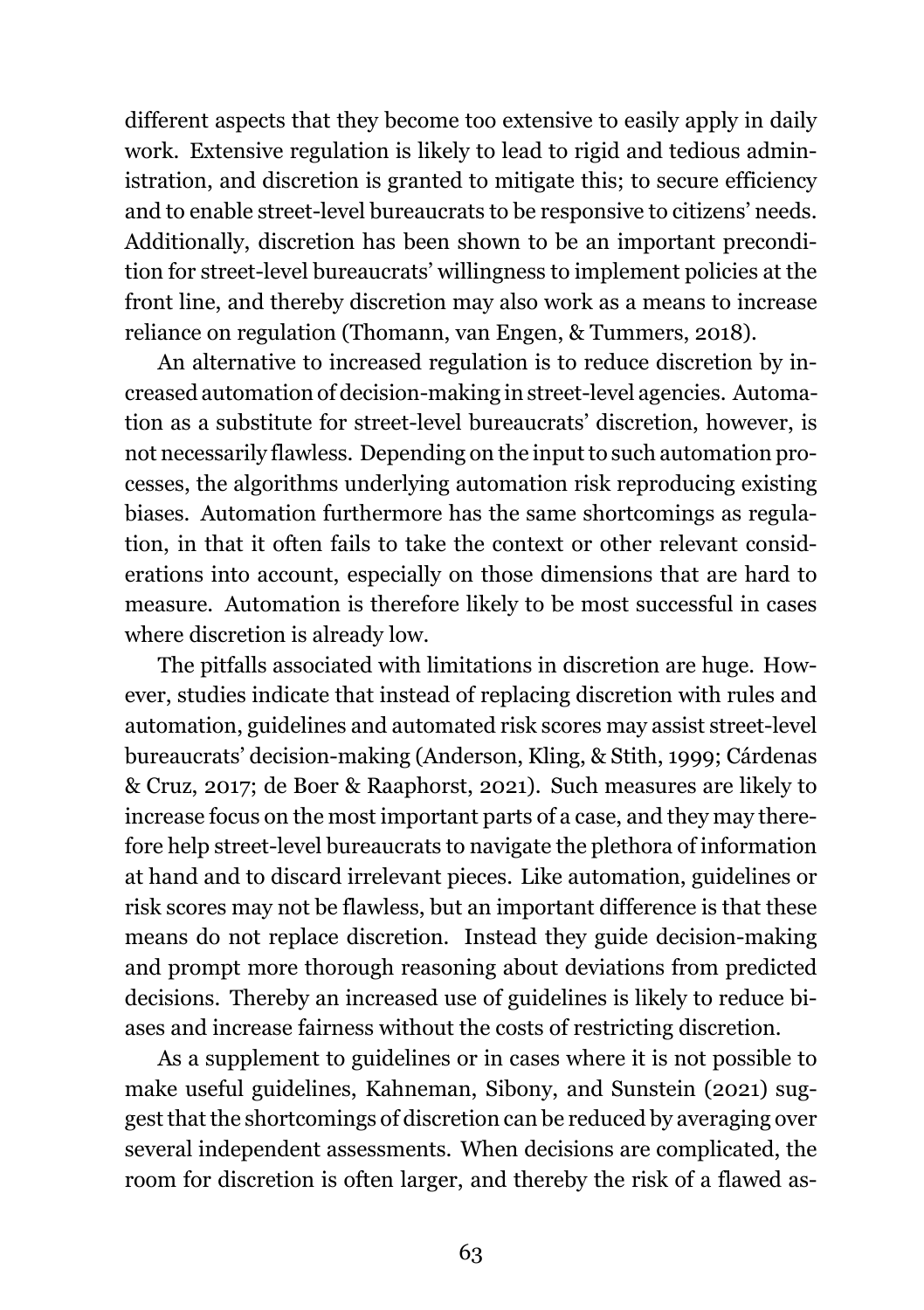sessment is also larger. The uncertainty of the assessments may be reduced in such cases if more people work on the same case. They may have different professional knowledge and different experiences and thereby their frames of reference and their susceptibility to different information cues may be different. This claim is also supported by the findings in Paper A. When an expert from outside the school assessed students' need for special education, the relationship between special education and the classroom disappeared. A combination of different assessments is therefore likely to increase fairness in public service provision. Providing more assessments is of course costly, but in cases of great importance the increased fairness may be worth the costs.

Following these arguments, more people working with the same case brings different knowledge and experience to bear, and it can therefore be considered an increase in expertise in relation to the task. Other means to increase expertise could be continuing professional development or recruitment of employees with experience from agencies that work with other types of groups. The argument is that when the perceptions of normality, needs and eligibility are rooted in a broader frame of reference, either individually or through collaboration between street-level bureaucrats, the influence from a specific grouping is expected to be weaker than if the grouping itself constituted the primary experience of normality, needs and eligibility.

### **5.3 Concluding remarks**

Provision of many public services necessitates division of cases or citizens into smaller administrative groups. The aim of this dissertation has been to investigate whether and how the administrative grouping of cases and citizens matters for the distribution of public services. Results show that administrative groups may provide a comparative standard for street-level bureaucrats' assessments, such that cases in betterperforming groups are likely to be assessed as more poorly performing. Furthermore, interaction between group members may influence the individual group members' attitudes and behaviors and thereby influence their outcomes.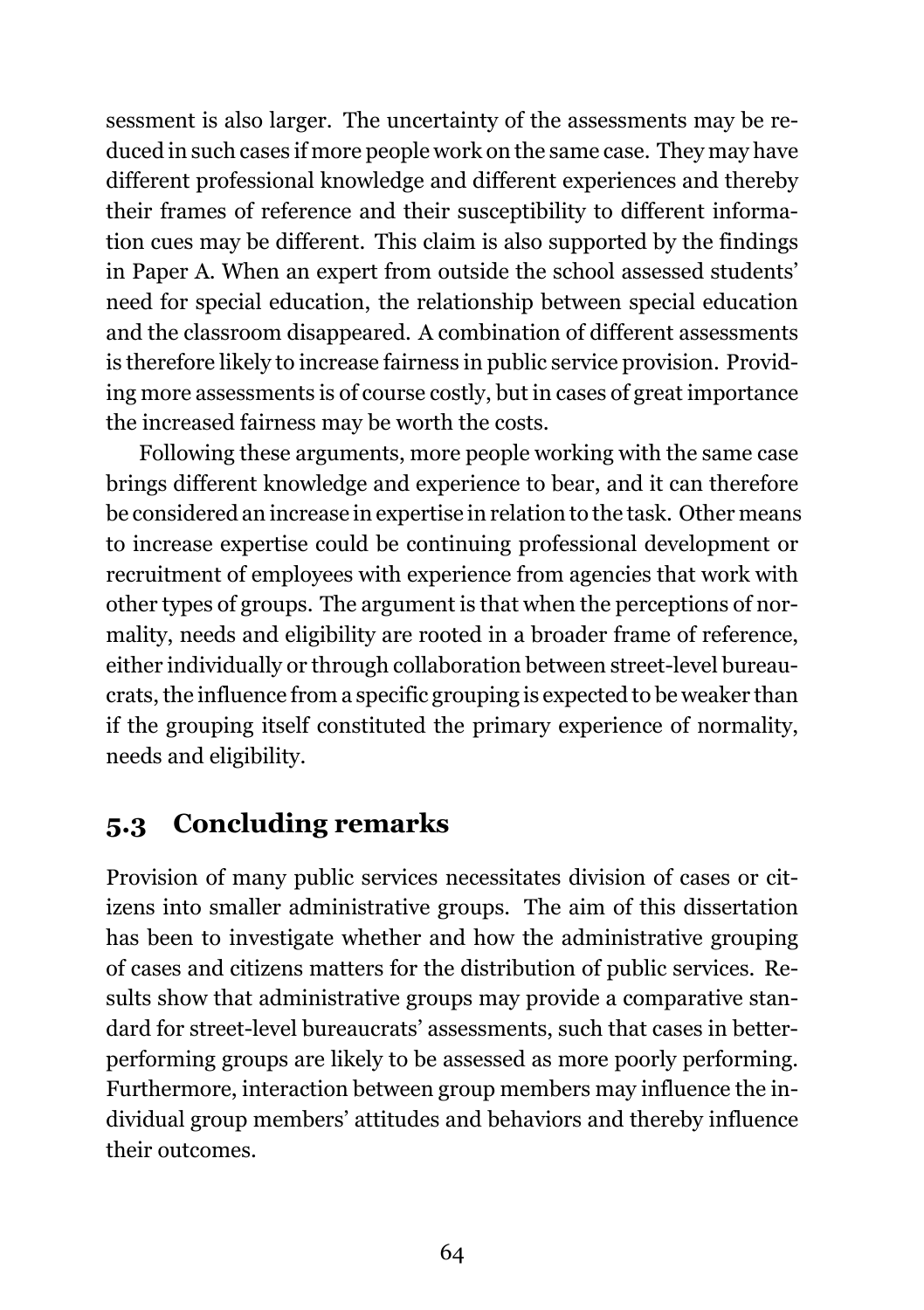This dissertation combines arguments from different fields and draws on fundamental insights from the public administration literature in the construction of a conceptual framework of administrative grouping. Relying on actual groups within education agencies, the dissertation both exploits natural randomness and creates experimental randomness to investigate the causal influence of administrative grouping. Across three empirical studies, the conclusion is that administrative groups are more than simply a division of work. The organization of administrative groups may have unintended and unwarranted influence over the behavior of citizens within the groups and of the street-level bureaucrats serving them.

The current body of knowledge on this topic does not provide any clear guidelines on how groups can be administratively created to secure more equal outcomes, but results suggest that the group influence on street-level bureaucrats' assessments may be alleviated by increased expertise and reliance on guidelines.

Administrative grouping is everywhere, and often grouping is a prerequisite for the delivery of public services. Therefore, investigating the implications of grouping and how they can be mitigated is an important agenda for public administration scholars to pursue. This dissertation has taken the first steps in this endeavour.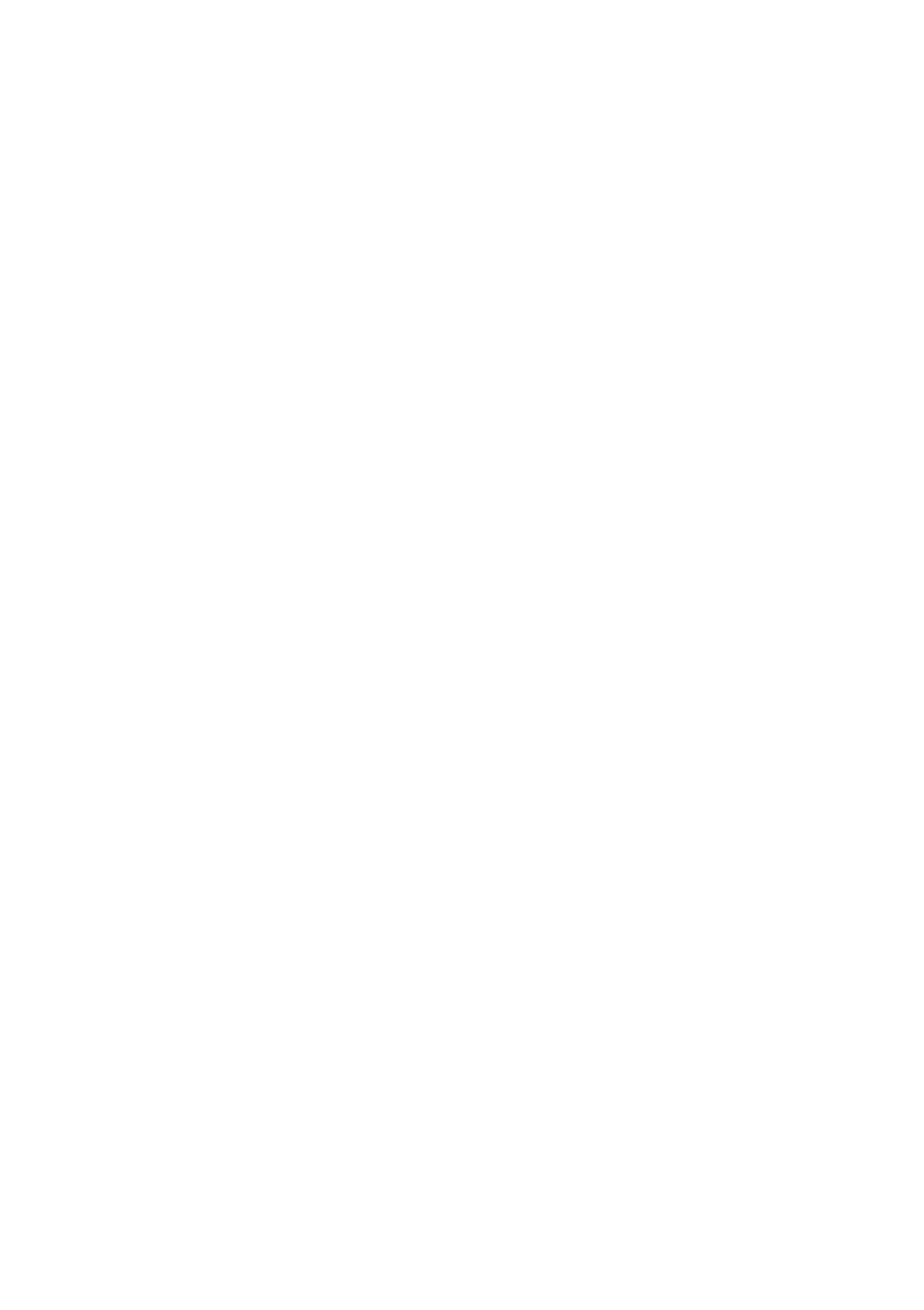## **Bibliography**

- Abott, A. (1988). *The System of Professions*. The University of Chicago Press.
- Adelson, E. H. (1993). Perceptual Organization and the Judgment of Brightness. *Science*, *262*(5142), 2042–2044.
- Alford, J. (2009).*Engaging Public Sector Clients: From Service-Delivery to Co-Production*. Palgrave Macmillan.
- Almlund, M., Duckworth, A. L., Heckman, J., & Kautz, T. (2011). Chapter 1 - Personality Psychology and Economics. In E. A. Hanushek, S. Machin, & L. Woessmann (Eds.), *Handbook of the Economics of Education* (pp. 1–181). Elsevier.
- Andersen, S. C., & Guul, T. S. (2019). Reducing Minority Discrimination at the Front Line—Combined Survey and Field Experimental Evidence. *Journal of Public Administration Research and Theory*, *29*(3), 429–444.
- <span id="page-66-1"></span>Anderson, J. M., Kling, J. R., & Stith, K. (1999). Measuring Interjudge Sentencing Disparity: Before and After the Federal Sentencing Guidelines. *The Journal of Law & Economics*, *42*(S1), 271–308.
- Angrist, J. D., & Lang, K. (2004). Does School Integration Generate Peer Effects? Evidence from Boston's Metco Program. *The American Economic Review*, *94*(5), 1613–1634.
- <span id="page-66-0"></span>Angrist, J. D., & Pischke, J.-S. (2008). *Mostly Harmless Econometrics: An Empiricist's Companion*. Princeton University Press.
- Billings, S. B., Deming, D. J., & Rockoff, J. E. (2014). School Segregation, Educational Attainment, and Crime: Evidence from the End of Busing in Charlotte-Mecklenburg\*. *Quarterly Journal of Economics*, *129*(1), 435–476.
- Bogg, T., & Roberts, B.W. (2004). Conscientiousness and Health-Related Behaviors: A Meta-Analysis of the Leading Behavioral Contributors to Mortality. *Psychological Bulletin*, *130*(6), 887–919.
- Bourdieu, P. (1989). Social Space and Symbolic Power. *Sociological Theory*, *7*(1), 14–25.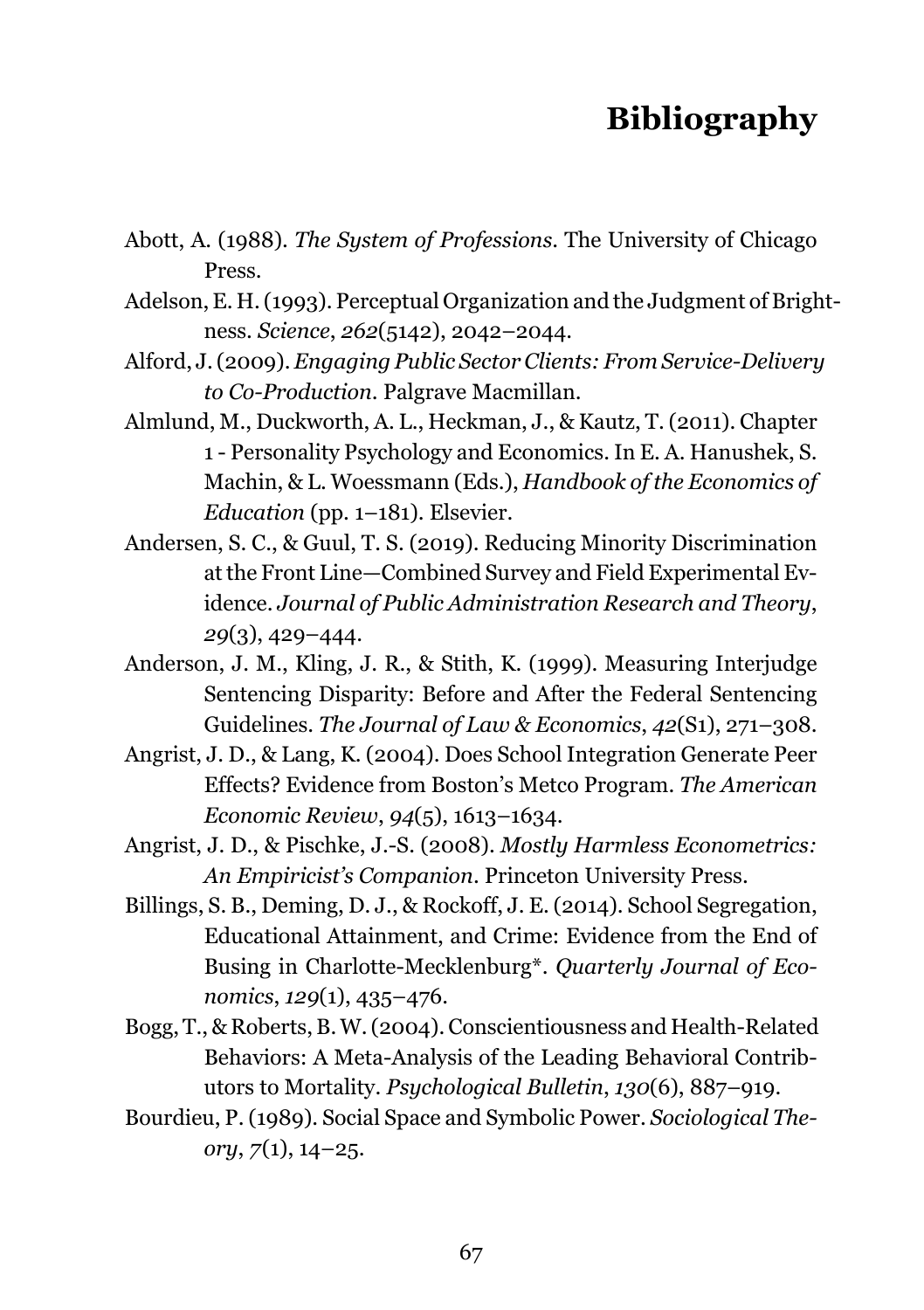- Brickman, P., Coates, D., & Janoff-Bulman, R. (1978). Lottery winners and accident victims: Is happiness relative? *Journal of Personality and Social Psychology*, *36*(8), 917–927.
- Brodkin, E. Z. (1997). Inside the Welfare Contract: Discretion and Accountability in State Welfare Administration. *Social Service Review*, *71*(1), 1–33.
- Canguilhem, G., Fawcett, C. R., Foucault, M., & Cohen, R. S. (1978). *On the Normal and the Pathological*. D. Reidel Publishing Company.
- <span id="page-67-2"></span>Cárdenas, S., & Cruz, E. E. R. d. l. (2017). Controlling Administrative Discretion Promotes Social Equity? Evidence from a Natural Experiment. *Public Administration Review*, *77*(1), 80–89.
- Carlana, M. (2019). Implicit Stereotypes: Evidence from Teachers' Gender Bias. *The Quarterly Journal of Economics*, *134*(3), 1163– 1224.
- Carrell, S. E., Sacerdote, B. I., & West, J. E. (2013). From Natural Variation to Optimal Policy? The Importance of Endogenous Peer Group Formation. *Econometrica*, *81*(3), 855–882.
- Cecchini, M., & Harrits, G. S. (2021). The Professional Agency Narrative –Conceptualizing the Role of Professional Knowledge in Fronline Work. *Journal of Public Administration Research and Theory*, Advance online publication.
- <span id="page-67-0"></span>Chen, D. L., Moskowitz, T. J., & Shue, K. (2016). Decision Making Under the Gambler's Fallacy: Evidence from Asylum Judges, Loan Officers, and Baseball Umpires. *The Quarterly Journal of Economics*, *131*(3), 1181–1242.
- Corker, K. S., Oswald, F. L., & Donnellan, M. B. (2012). Conscientiousness in the Classroom: A Process Explanation. *Journal of Personality*, *80*(4), 995–1028.
- Cornelissen, T., Dustmann, C., & Schönberg, U. (2017). Peer Effects in the Workplace. *American Economic Review*, *107*(2), 425–456.
- <span id="page-67-1"></span>Damm, A. P., Mattana, E., Nielsen, H. S., & Rouland, B. (2021). Academic achievement and wellbeing of dual language learners: Evidence from a busing program. *Journal of Urban Economics*, *126*, 103358.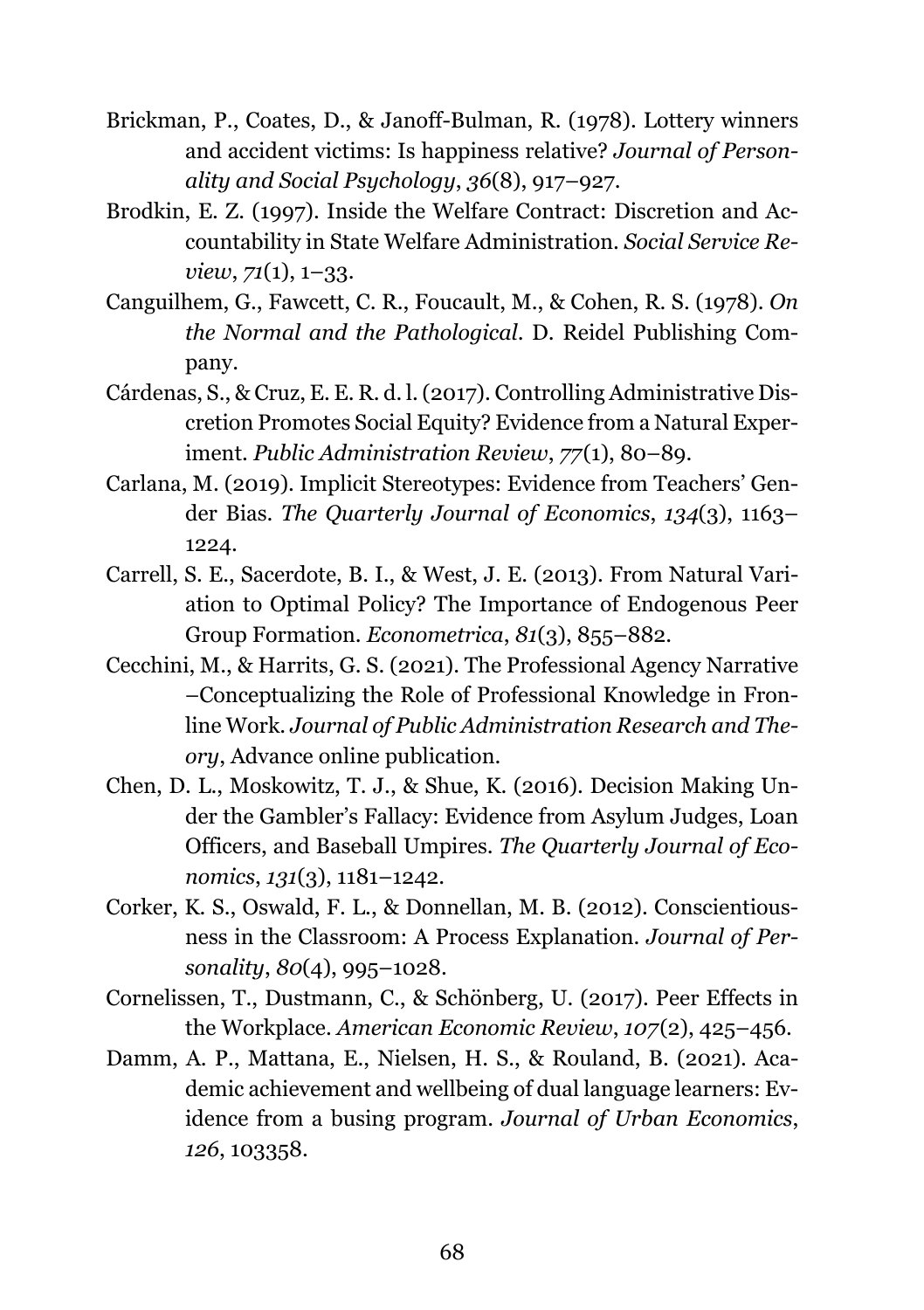- Davis, K. C. (1970). *Discretionary Justice: A Preliminary Inquiry.*(2nd). Louisiana State University Press.
- <span id="page-68-0"></span>de Boer, N., & Raaphorst, N. (2021). Automation and Discretion: Explaining the Effect of Automation on how Street-Level Bureaucrats Enforce. *Public Management Review*, Advance online pub**lication**
- Dewitte, S., & Schouwenburg, H. C. (2002). Procrastination, Temptations, and Incentives: The Struggle Between the Present and the Future in Procrastinators and the Punctual. *European Journal of Personality*, *16*(6), 469–489.
- Duncan, G. J., Boisjoly, J., Kremer, M., Levy, D. M., & Eccles, J. (2005). Peer Effects in Drug Use and Sex Among College Students. *Journal of Abnormal Child Psychology*, *33*(3), 375–385.
- Einstein, K. L., & Glick, D. M. (2017). Does Race Affect Access to Government Services? An Experiment Exploring Street-Level Bureaucrats and Access to Public Housing. *American Journal of Political Science*, *61*(1), 100–116.
- Evans, T., & Hupe, P. (2020). Conceptualizing Discretion. In T. Evans & P. Hupe (Eds.), *Discretion and the Quest for Controlled Freedom* (pp. 1–13). Springer International Publishing.
- Festinger, L. (1954). A Theory of Social Comparison Processes. *Human Relations*, *7*(2), 117–140.
- Gerhardt, M. W., Rode, J. C., & Peterson, S. J. (2007). Exploring Mechanisms in the Personality-Performance Relationship: Mediating Roles of Self-Management and Situational Constraints. *Personality and Individual Differences*, *43*(6), 1344–1355.
- Gulick, L. H. (1937). Notes on the Theory of Organization. In L. H. Gulick & L. Urwirck (Eds.), *Papers on the Science of Administration* (1, 2003, pp. 1–49). Taylor & Francis Group.
- Guo, G., Li, Y., Wang, H., Cai, T., & Duncan, G. J. (2015). Peer Influence, Genetic Propensity, and Binge Drinking: A Natural Experiment and a Replication. *American Journal of Sociology*, *121*(3), 914– 954.
- Guul, T. S. (2018). *Social Categories in the Public Sector: When they are Applied and How to Reduce Discriminatory Use* (Doctoral dissertation). Aarhus University. Aarhus.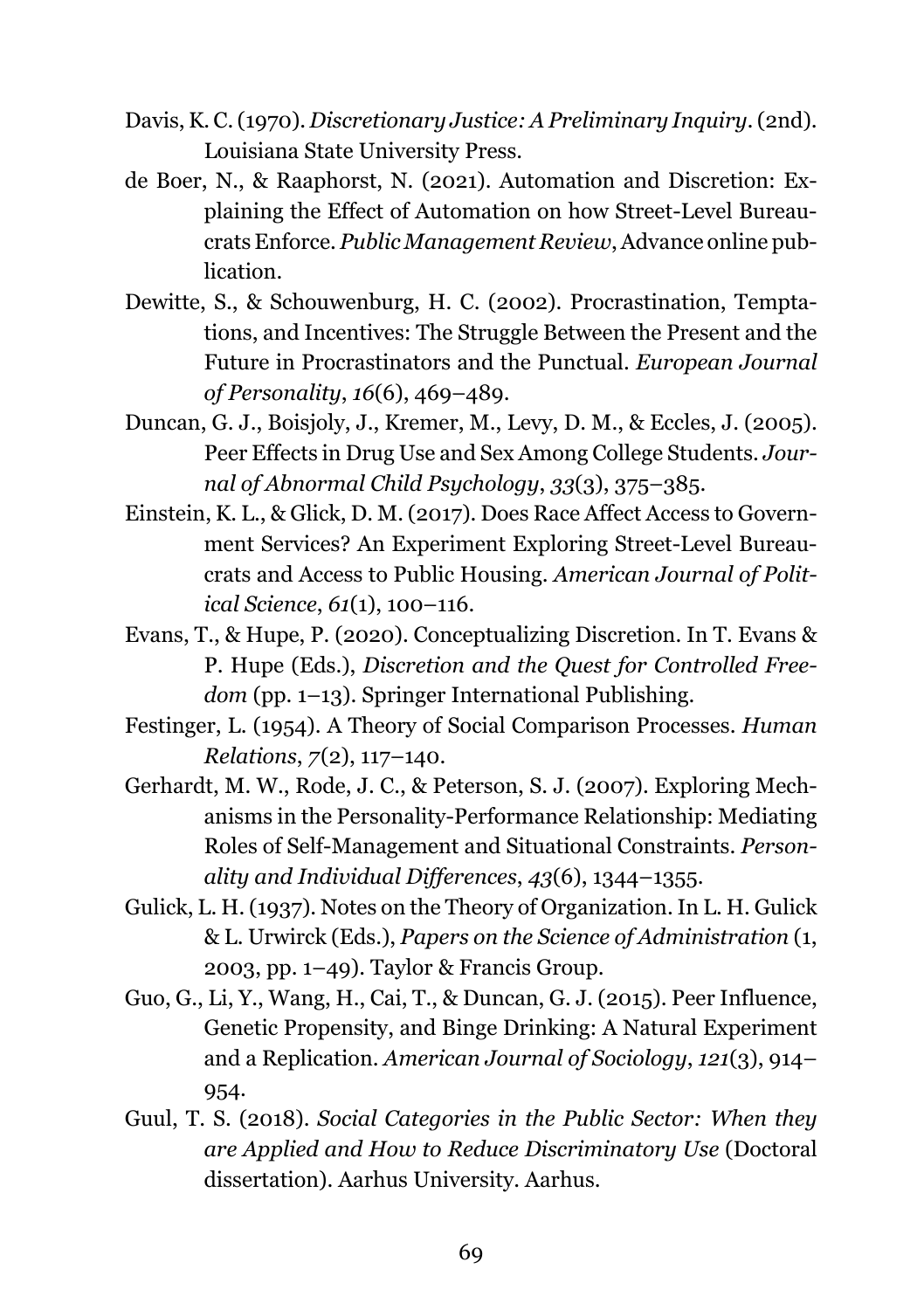- Guul, T. S., Pedersen, M. J., & Petersen, N. B. G. (2021). Creaming among Caseworkers: Effects of Client Competence and Client Motivation on Caseworkers' Willingness to Help. *Public Administration Review*, *81*(1), 12–22.
- Hammond, T. H. (1993). Toward A General Theory Of Hierarchy: Books, Bureaucrats, Basketball Tournaments, And The Administrative Structure Of The Nation-State1. *Journal of Public Administration Research and Theory*, *3*(1), 120–145.
- Hammond, T. H., & Thomas, P. A. (1989). The Impossibility of a Neutral Hierarchy. *Journal of Law, Economics, & Organization*, *5*(1), 30.
- Harrits, G. S. (2019). Stereotypes in Context: How and When Do Street-Level Bureaucrats Use Class Stereotypes? *Public Administration Review*, *79*(1), 93–103.
- Harrits, G. S., & Møller, M. Ø. (2014). Prevention at the Front Line: How Home Nurses, Pedagogues, and Teachers Transform PublicWorry Into Decisions on Special Efforts. *Public Management Review*, *16*(4), 447–480.
- Heckman, J. J., & Kautz, T. (2012). Hard Evidence on Soft Skills. *Labour Economics*, *19*(4), 451–464.
- Helson, H. (1947). Adaptation-Level as Frame of Reference for Prediction of Psychophysical Data. *The American Journal of Psychology*, *60*(1), 1–29.
- Helson, H. (1948). Adaptation-Level as a Basis for a Quantitative Theory of Frames of Reference. *Psychological Review*, *55*(6), 297–313.
- <span id="page-69-0"></span>Henriksen, J. E. (2019, August 27). Tosprogede børn skal fordeles bedre i daginstitutioner. *Folkebladet for Glostrup, Brøndby, Vallensbæk*. Retrieved November 16, 2021, from [https://www.folkebladet.](https://www.folkebladet.dk/2019/08/tosprogede-boern-skal-fordeles-bedre-i-daginstitutioner/) [dk/2019/08/tosprogede-boern-skal-fordeles-bedre-i-daginstitutioner/](https://www.folkebladet.dk/2019/08/tosprogede-boern-skal-fordeles-bedre-i-daginstitutioner/)
- Holland, P. W. (1986). Statistics and Causal Inference. *Journal of the American Statistical Association*, *81*(396), 945–960.
- Hollingworth, H. L. (1910). The Central Tendency of Judgment. *The Journal of Philosophy, Psychology and Scientific Methods*, *7*(17), 461– 469.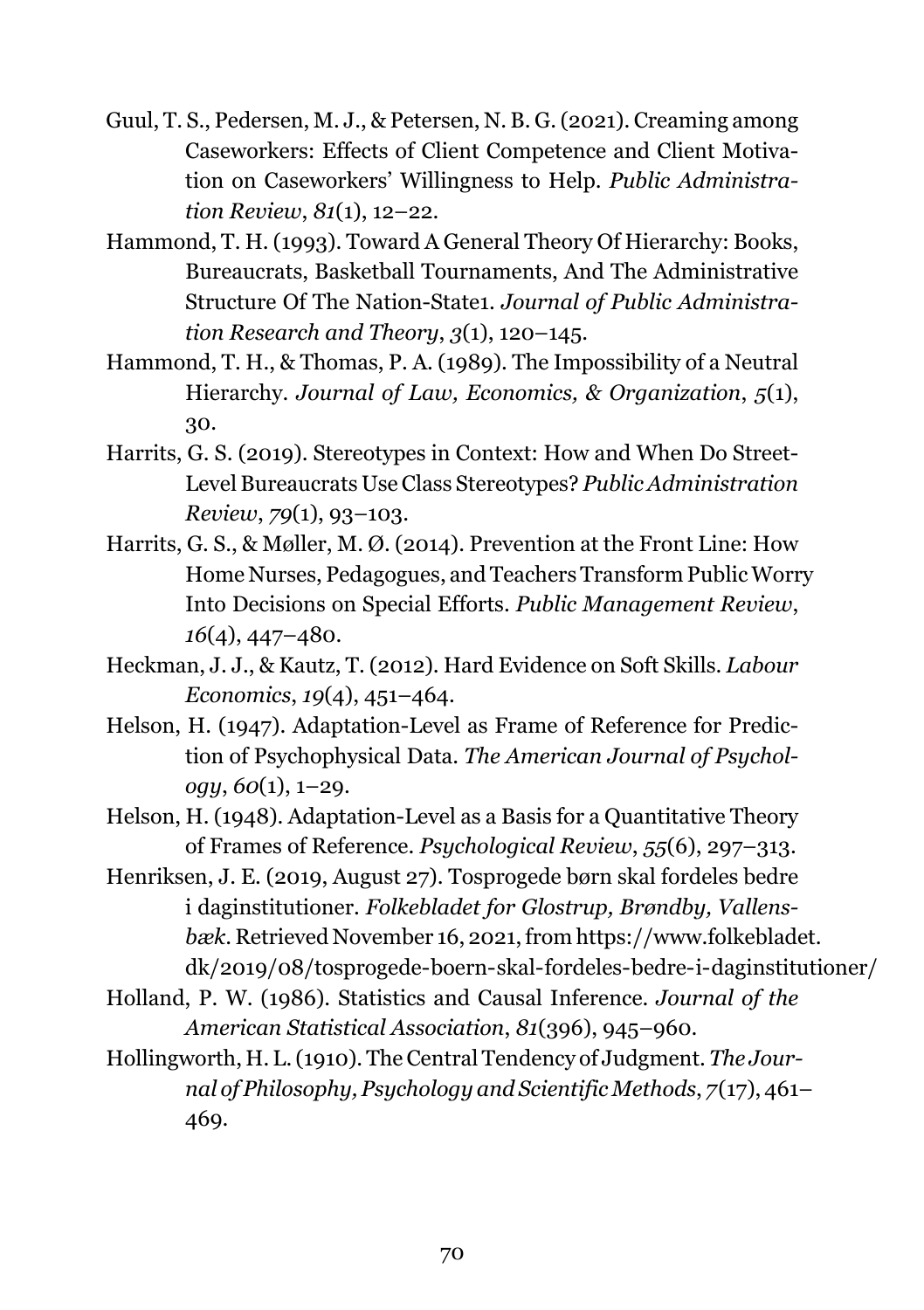- Holm, J. M. (2017). Double Standards? How Historical and Political Aspiration Levels Guide Managerial Performance Information Use. *Public Administration*, *95*(4), 1026–1040.
- Howlett, M. (2004). Beyond Good and Evil in Policy Implementation: Instrument Mixes, Implementation Styles, and Second Generation Theories of Policy Instrument Choice. *Policy and Society*, *23*(2), 1–17.
- <span id="page-70-0"></span>Indenrigs- og Boligministeriet. (2021). Bekendtgørelse af lov om almene boliger m.v. LBK nr 1877 af 27/09/2021. Retrieved November 8, 2021, from <https://www.retsinformation.dk/eli/lta/2021/1877>
- Jakobsen, M. (2013). Can Government Initiatives Increase Citizen Coproduction? Results of a Randomized Field Experiment. *Journal of Public Administration Research and Theory*, *23*(1), 27– 54.
- Jensen, D. C., & Pedersen, L. B. (2017). The Impact of Empathy—Explaining Diversity in Street-Level Decision-Making. *Journal of Public Administration Research and Theory*, *27*(3), 433–449.
- Kahneman, D. (1992). Reference Points, Anchors, Norms, and Mixed Feelings. *Organizational Behavior and Human Decision Processes*, *51*(2), 296–312.
- <span id="page-70-1"></span>Kahneman, D., Sibony, O., & Sunstein, C. R. (2021). *Noise: A Flaw in Human Judgment*. William Collins.
- Klein, H. J., & Lee, S. (2006). The Effects of Personality on Learning: The Mediating Role of Goal Setting. *Human Performance*, *19*(1), 43– 66.
- Kling, J. R., Ludwig, J., & Katz, L. F. (2005). Neighborhood Effects on Crime for Female and Male Youth: Evidence from a Randomized Housing Voucher Experiment. *The Quarterly Journal of Economics*, *120*(1), 87–130.
- Lipsky, M. (1980). *Street-Level Bureaucracy : Dilemmas of the Individual in Public Services* (30th anniversary expanded edition: 2010.). Russell Sage Foundation.
- Loon, N. M. v., & Jakobsen, M. L. (2018). Connecting Governance and the Front Lines: How Work Pressure and Autonomy Matter for Coping in Different Performance Regimes. *Public Administration*, *96*(3), 435–451.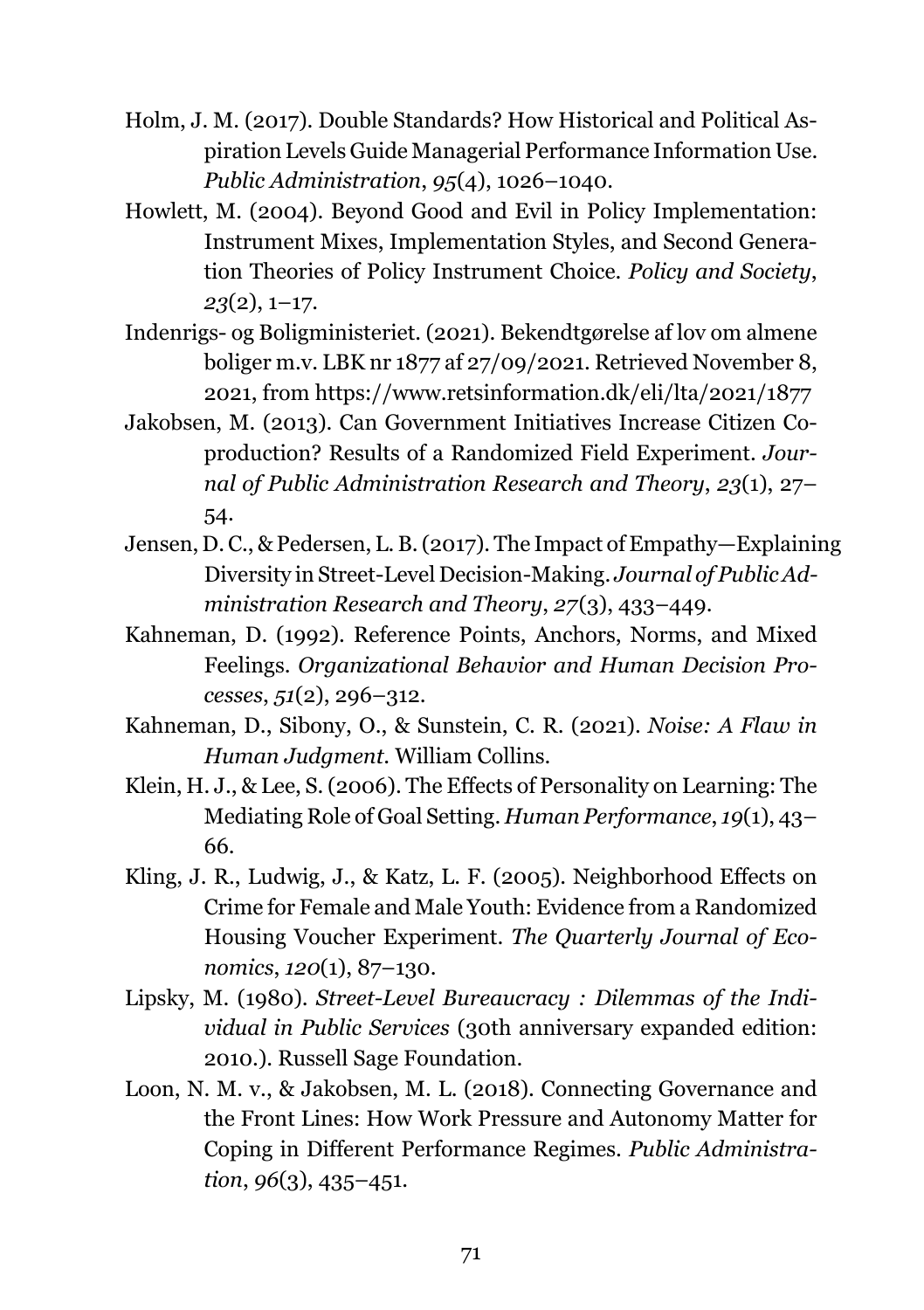- <span id="page-71-2"></span>Lund, A. (2021, March 23). Forslag om lukning af børneinstitutioner: Vil indføre loft over tosprogede i vuggestuer og børnehaver. *Dagbladet Holstebro Struer*. Retrieved November 16, 2021, from [https:](https://dagbladet-holstebro-struer.dk/artikel/forslag-om-lukning-af-b%5C%C3%5C%B8rneinstitutioner-vil-indf%5C%C3%5C%B8re-loft-over-tosprogede-i-vuggestuer-og-b%5C%C3%5C%B8rnehaver) [//dagbladet-holstebro-struer.dk/artikel/forslag-om-lukning](https://dagbladet-holstebro-struer.dk/artikel/forslag-om-lukning-af-b%5C%C3%5C%B8rneinstitutioner-vil-indf%5C%C3%5C%B8re-loft-over-tosprogede-i-vuggestuer-og-b%5C%C3%5C%B8rnehaver)[af-b%5C%C3%5C%B8rneinstitutioner-vil-indf%5C%C3%5C%](https://dagbladet-holstebro-struer.dk/artikel/forslag-om-lukning-af-b%5C%C3%5C%B8rneinstitutioner-vil-indf%5C%C3%5C%B8re-loft-over-tosprogede-i-vuggestuer-og-b%5C%C3%5C%B8rnehaver) [B8re-loft-over- tosprogede-i-vuggestuer-og-b%5C%C3%5C%](https://dagbladet-holstebro-struer.dk/artikel/forslag-om-lukning-af-b%5C%C3%5C%B8rneinstitutioner-vil-indf%5C%C3%5C%B8re-loft-over-tosprogede-i-vuggestuer-og-b%5C%C3%5C%B8rnehaver) [B8rnehaver](https://dagbladet-holstebro-struer.dk/artikel/forslag-om-lukning-af-b%5C%C3%5C%B8rneinstitutioner-vil-indf%5C%C3%5C%B8re-loft-over-tosprogede-i-vuggestuer-og-b%5C%C3%5C%B8rnehaver)
- Mammadov, S. (2021). Big Five Personality Traits and Academic Performance: A Meta-Analysis. *Journal of Personality*, Advance online publication.
- <span id="page-71-0"></span>Manski, C. F. (1993). Identification of Endogenous Social Effects: The Reflection Problem. *The Review of Economic Studies*, *60*(3), 531– 542.
- Maynard-Moody, S., & Musheno, M. (2012). Social Equities and Inequities in Practice: Street-LevelWorkers as Agents and Pragmatists. *Public Administration Review*, *72*, S16–S23.
- Maynard-Moody, S., & Musheno, M. C. (2003). *Cops, Teachers, Counselors: Stories from the Front Lines of Public Service*. University of Michigan Press.
- <span id="page-71-1"></span>Meier, K. J., & O'Toole, L. J. (2006). Political Control versus Bureaucratic Values: Reframing the Debate. *Public Administration Review*, *66*(2), 177–192.
- Mik-Meyer, N., & Silverman, D. (2019). Agency and Clientship in Public Encounters: Co-Constructing 'Neediness' and 'Worthiness' in Shelter Placement Meetings. *The British Journal of Sociology*, *70*(5), 1640–1660.
- Murnane, R. J., &Willett, J. B. (2011). *Methods matter: Improving Causal Inference in Educational and Social Science Research*. Oxford University Press.
- Nielsen, P. A. (2014). Learning from Performance Feedback: Performance Information, Aspiration Levels, and Managerial Priorities. *Public Administration*, *92*(1), 142–160.
- Nielsen, V. L., Nielsen, H. Ø., & Bisgaard, M. (2021). Citizen Reactions to Bureaucratic Encounters: Different Ways of Coping With Public Authorities. *Journal of Public Administration Research and Theory*, *31*(2), 381–398.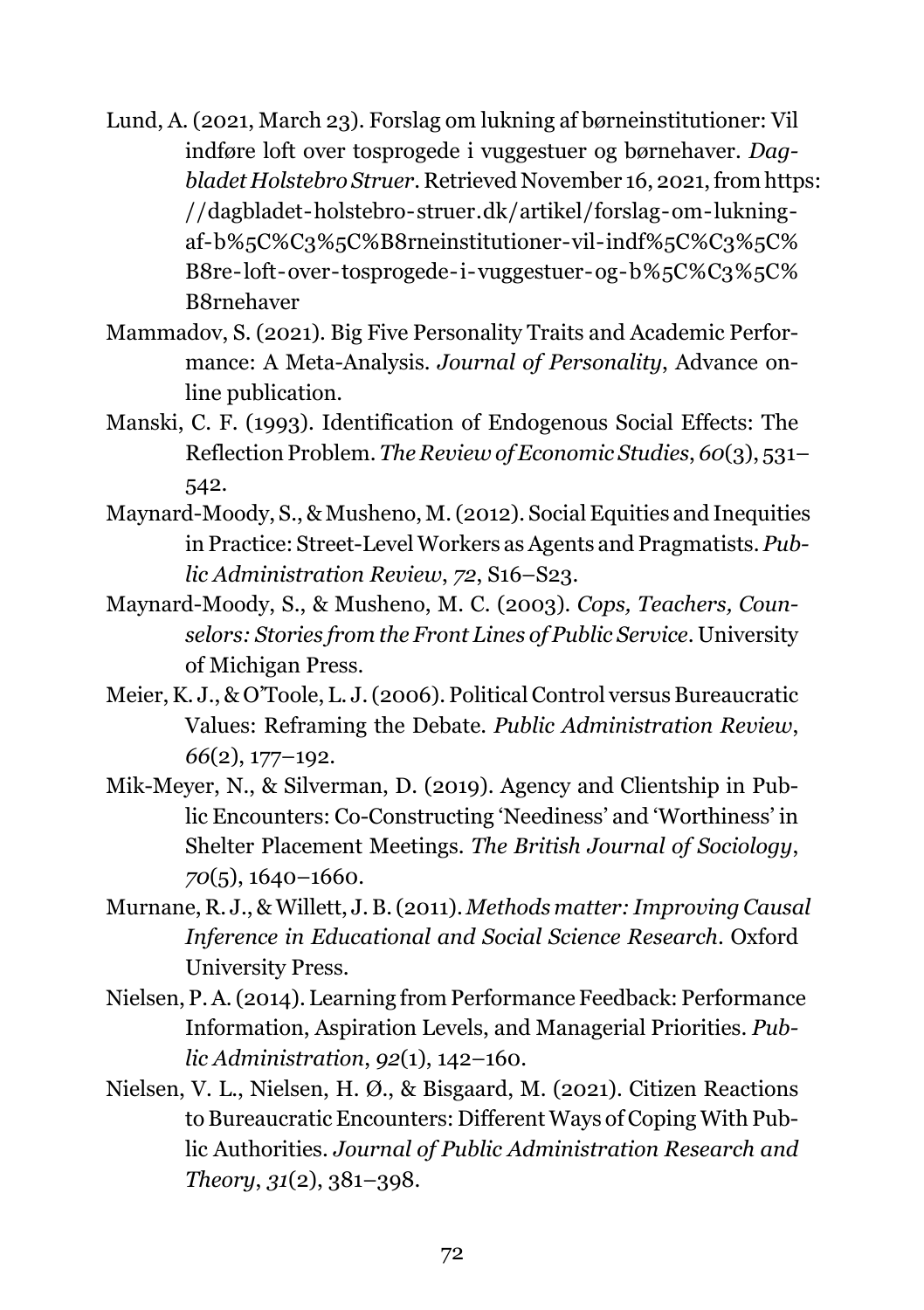- Olsen, A. L. (2017). Compared to What? How Social and Historical Reference Points Affect Citizens' Performance Evaluations. *Journal of Public Administration Research and Theory*, *27*(4), 562–580.
- Olsen, A. L., Kyhse-Andersen, J. H., & Moynihan, D. (2021). The Unequal Distribution of Opportunity: A National Audit Study of Bureaucratic Discrimination in Primary School Access. *American Journal of Political Science*, Advance online publication.
- Olson, J. C. (2016). Race and Punishment in American Prisons. *Journal of Public Administration Research and Theory*, *26*(4), 758–768.
- Pedersen, M. J., Stritch, J. M., & Thuesen, F. (2018). Punishment on the Frontlines of Public Service Delivery: Client Ethnicity and Caseworker Sanctioning Decisions in a Scandinavian Welfare State. *Journal of Public Administration Research and Theory*, *28*(3), 339–354.
- Poropat, A. E. (2009). A Meta-Analysis of the Five-Factor Model of Personality and Academic Performance. *Psychological Bulletin*, *135*(2), 322–338.
- Roberts, B. W., Kuncel, N. R., Shiner, R., Caspi, A., & Goldberg, L. R. (2007). The Power of Personality: The Comparative Validity of Personality Traits, Socioeconomic Status, and Cognitive Ability for Predicting Important Life Outcomes. *Perspectives on Psychological Science*, *2*(4), 313–345.
- Rubin, D. B. (1976). Inference and Missing Data.*Biometrika*, *63*(3), 581– 592.
- Sacerdote, B. I. (2014). Experimental and Quasi-Experimental Analysis of Peer Effects: Two Steps Forward? *Annual Review of Economics*, *6*(1), 253–272.
- Salvy, S.-J., de la Haye, K., Bowker, J. C., & Hermans, R. C. (2012). Influence of Peers and Friends on Children's and Adolescents' Eating and Activity Behaviors. *Physiology & behavior*, *106*(3), 369– 378.
- Scher, S. J., & Osterman, N. M. (2002). Procrastination, Conscientiousness, Anxiety and Goals: Exploring the Measurement and Correlates of Procrastination among School-Aged Children. *Psychology in the Schools*, *39*(4), 385–398.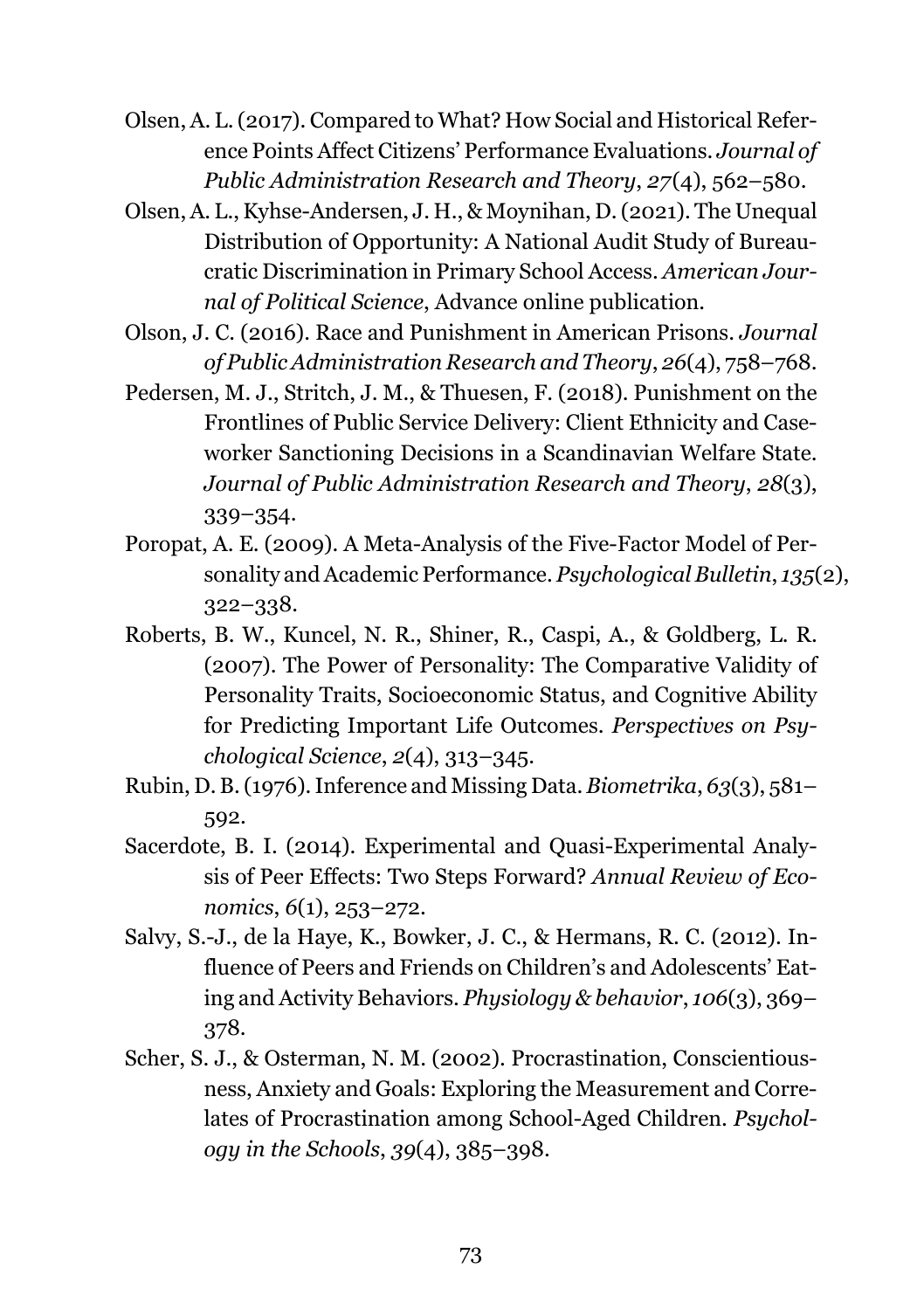- Schram, S. F., Soss, J., Fording, R. C., & Houser, L. (2009). Deciding to Discipline: Race, Choice, and Punishment at the Frontlines of Welfare Reform. *American Sociological Review*, *74*(3), 398– 422.
- Simon, H. A. (1939). The Administrator in Search of Statistics. *Public Management*, *21*, 106–109.
- Simon, H. A. (1944). Decision-Making and Administrative Organization. *Public Administration Review*, *4*(1), 16–30.
- Simon, H. A. (1945).*Administrative Behavior* (4th, 1997). The Free Press.
- Simon, H. A. (1946). The Proverbs of Administration. *Public Administration Review*, *6*(1), 53–67.
- Simonsohn, U., & Gino, F. (2013). Daily Horizons: Evidence of Narrow Bracketing in Judgment From 10 Years of M.B.A. Admissions Interviews. *Psychological Science*, *24*(2), 219–224.
- Soss, J., Fording, R. C., & Schram, S. (Eds.). (2011a). *Disciplining the Poor: Neoliberal Paternalism and the Persistent Power of Race*. University of Chicago Press.
- Soss, J., Fording, R. C., & Schram, S. (2011b). The Organization of Discipline: From Performance Management to Perversity and Punishment. *Journal of Public Administration Research and Theory*, *21*, i203–i232.
- Stock, J. H., & Watson, M. W. (2015).*Introduction to Econometrics* (Updated third edition, Global edition.). Pearson.
- Thomann, E., van Engen, N., & Tummers, L. (2018). The Necessity of Discretion: A Behavioral Evaluation of Bottom-Up Implementation Theory. *Journal of Public Administration Research and Theory*, *28*(4), 583–601.
- Thomsen, M. K. (2017). Citizen Coproduction: The Influence of Self-Efficacy Perception and Knowledge of How to Coproduce. *The American Review of Public Administration*, *47*(3), 340–353.
- Tummers, L. (2017). The Relationship Between Coping and Job Performance. *Journal of Public Administration Research and Theory*, *27*(1), 13.
- Tummers, L., Bekkers, V., Vink, E., & Musheno, M. (2015). Coping During Public Service Delivery: A Conceptualization and Systematic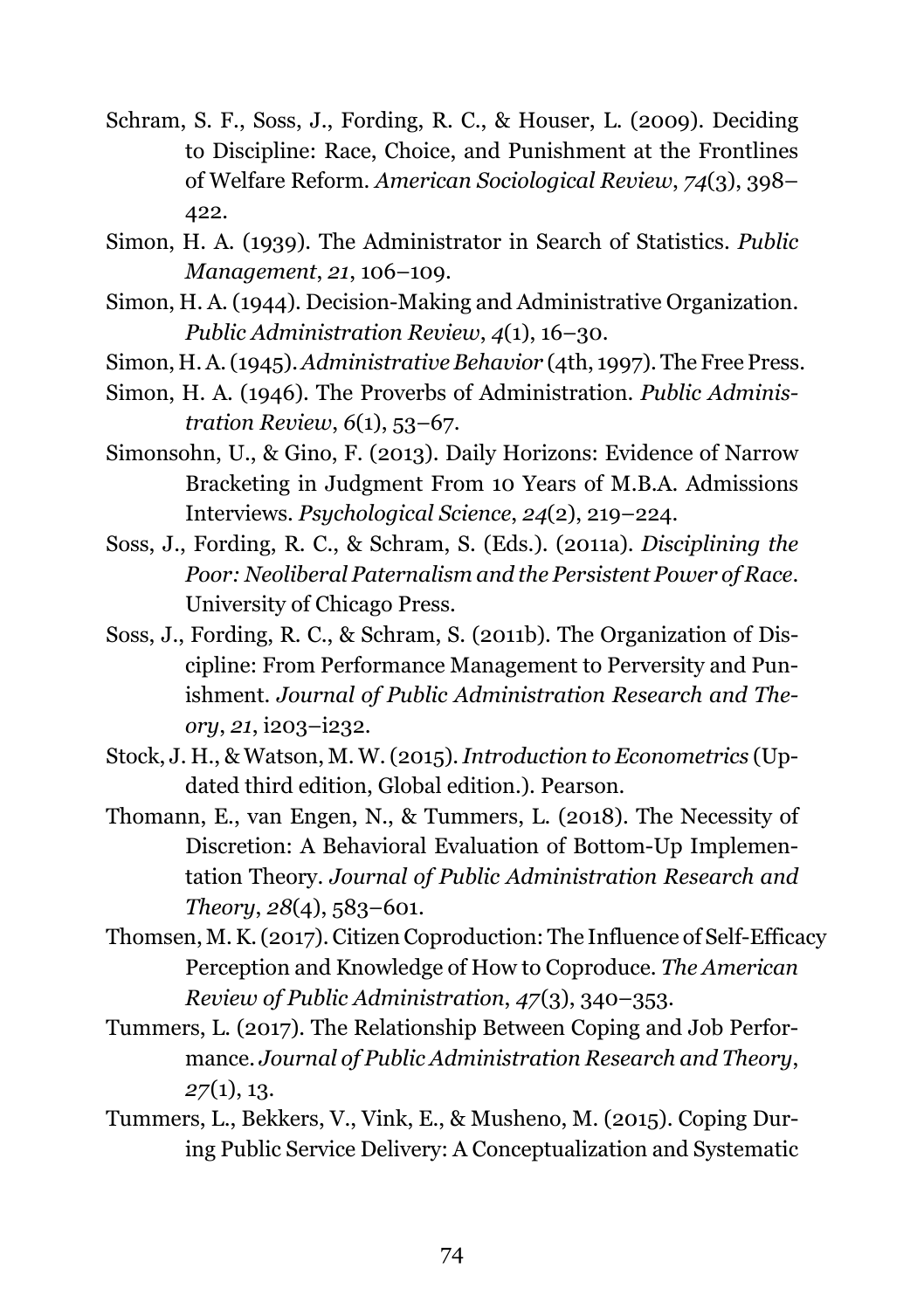Review of the Literature. *Journal of Public Administration Research and Theory*, *25*(4), 1099–1126.

- Tversky, A., & Kahneman, D. (1974). Judgment under Uncertainty: Heuristics and Biases. *Science*, *185*(4157), 1124–1131.
- Weber, M. (1922). *Economy and Society* (1968th ed.). Bedminster Press Incoporated.
- Weber, M. (1947). *The Theory of Social and Economic Organizations*. Oxford University Press.
- Wenger, J. B., & Wilkins, V. M. (2008). At the Discretion of Rogue Agents: How Automation Improves Women's Outcomes in Unemployment Insurance. *Journal of Public Administration Research and Theory*, *19*(2), 313–333.
- Wilmot, M. P., & Ones, D. S. (2019). A Century of Research on Conscientiousness at Work. *Proceedings of the National Academy of Sciences*, *116*(46), 23004–23010.
- Wilson, J. Q. (1989). *Bureaucracy: What Government Agencies Do and Why They Do It*. Basic Books.
- Wooldridge, J. M. (2014). *Introduction to Econometrics.* (Europe, Middle East and Africa edition). Cengage Learning.
- Yakusheva, O., Kapinos, K. A., & Eisenberg, D. (2014). Estimating Heterogeneous and Hierarchical Peer Effects on Body Weight Using Roommate Assignments as a Natural Experiment. *Journal of Human Resources*, *49*(1), 234–261.
- Yanow, D. (2003).*Constructing Race and Ethnicity in America: Categorymaking in Public Policy and Administration*. Routledge.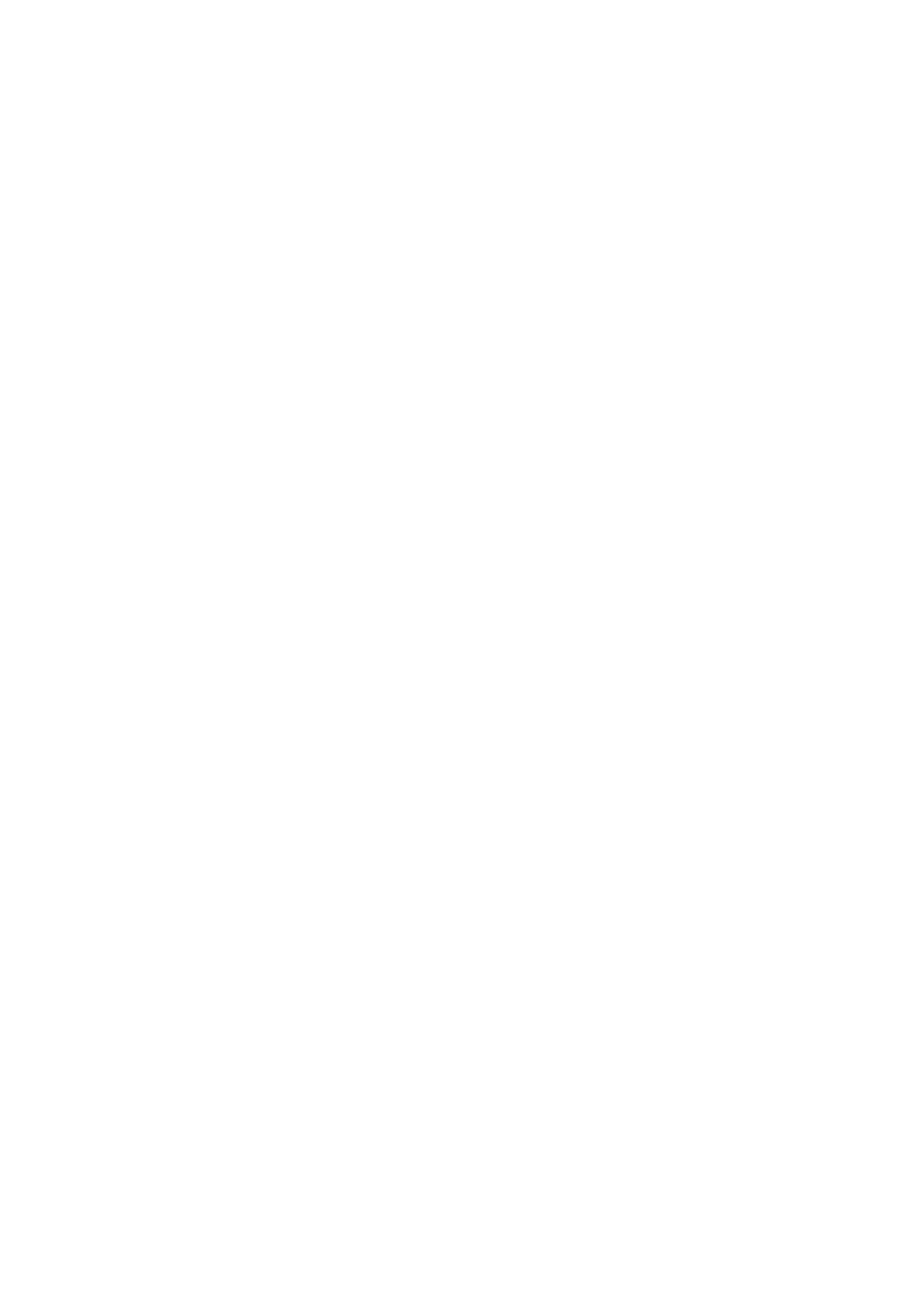## **English summary**

Public service provision usually entails a division of work, where cases are delegated to individual street-level bureaucrats or a smaller group of street-level bureaucrats. This delegation creates administrative groupings of cases, like the group of patients assigned to the same general practitioner, the group of students in a classroom, the group of unemployed people referred to the same case worker or the division of neighborhoods into patrol districts. Administrative groupings are everywhere, and often they are a prerequisite for the provision of public services. Legal regulation as well as the bureaucratic organization of public service agencies ought to secure equal treatment of citizens, but the underlying question of this dissertation is whether and how administrative grouping matters to the distribution of public service outcomes in practice.

This dissertation presents two arguments for why administrative grouping is more than simply a division of work. First, the group may, consciously or unconsciously, provide street-level bureaucrats with a comparative standard that each case in the group may be assessed against. This implies that the assessment of the individual case will be dependent on the group and not on characteristics of the case alone. Second, when citizens interact in administrative groupings they may influence each other, and thereby affect the outcomes for the individuals within the group.

In three empirical studies of actual groups, the dissertation either exploits natural randomness or creates randomness experimentally to investigate the causal influence of administrative grouping. The groups all relate to education, but the outcomes range from referral to special education to grading to development of socio-emotional competencies, and there is considerable variation between the cases. Therefore, one may also expect that the findings will apply to groups in public service agencies other than the ones investigated here.

Results show that administrative groupings do matter. Groups sometimes provide a comparative standard for street-level bureaucrats' assessments, such that cases in better-performing groups are likely to be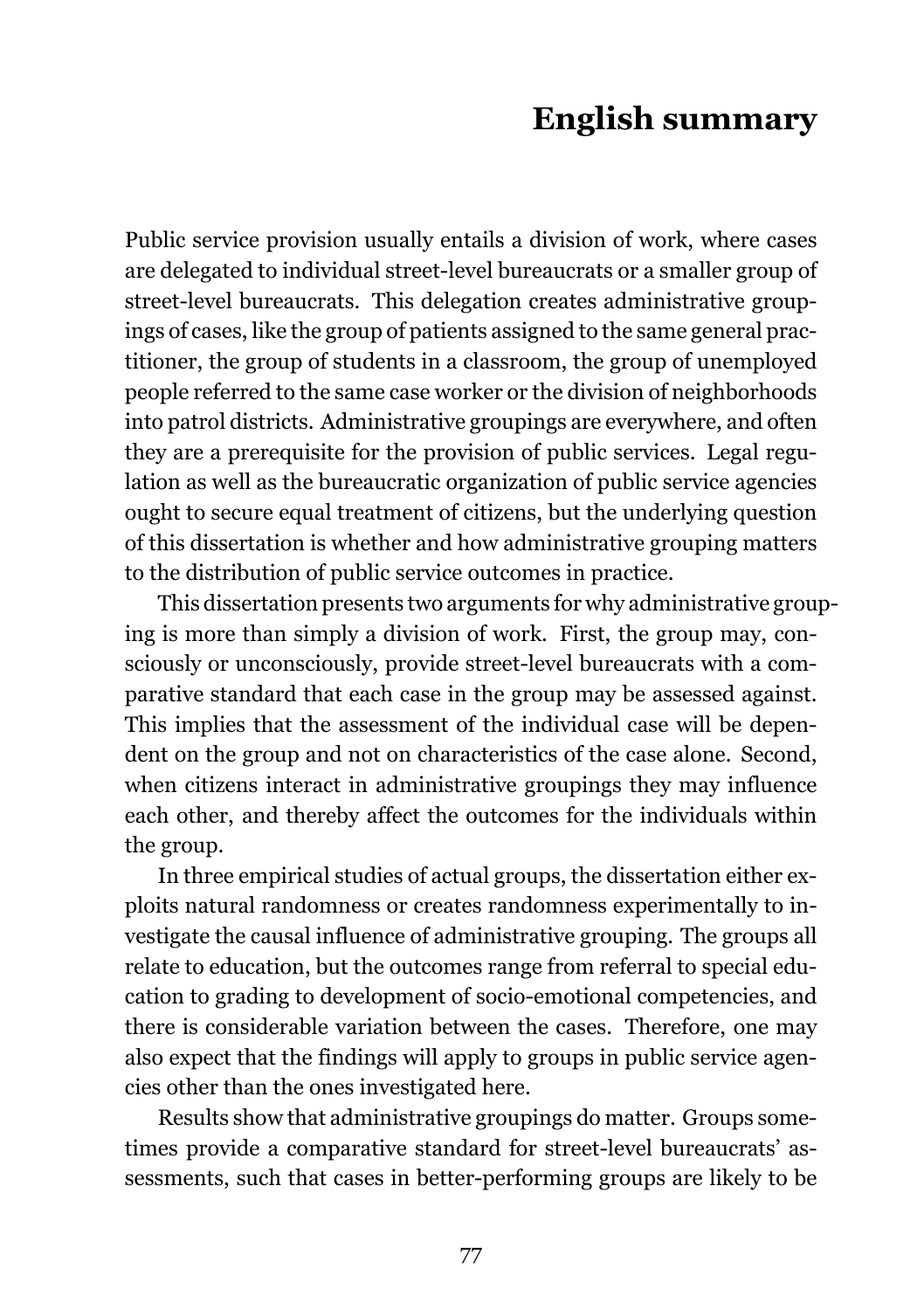assessed as more poorly performing. This comparative assessment influences service provision in the individual case over and beyond what would be expected from a prioritization of scarce resources within the group. Second, interaction between group members does influence individuals on important dimensions. Thus, there are good reasons for both researchers and practitioners to be concerned with how cases and citizens are assigned to groups, because the grouping itself may influence the distribution of public service outcomes. The dissertation suggests that the influence is largest in groups where street-level bureaucrats provide the service to everyone in the group at the same time. Further, the results indicate that an increased reliance on guidelines and higher levels of expertise may alleviate unwarranted consequences of administrative grouping.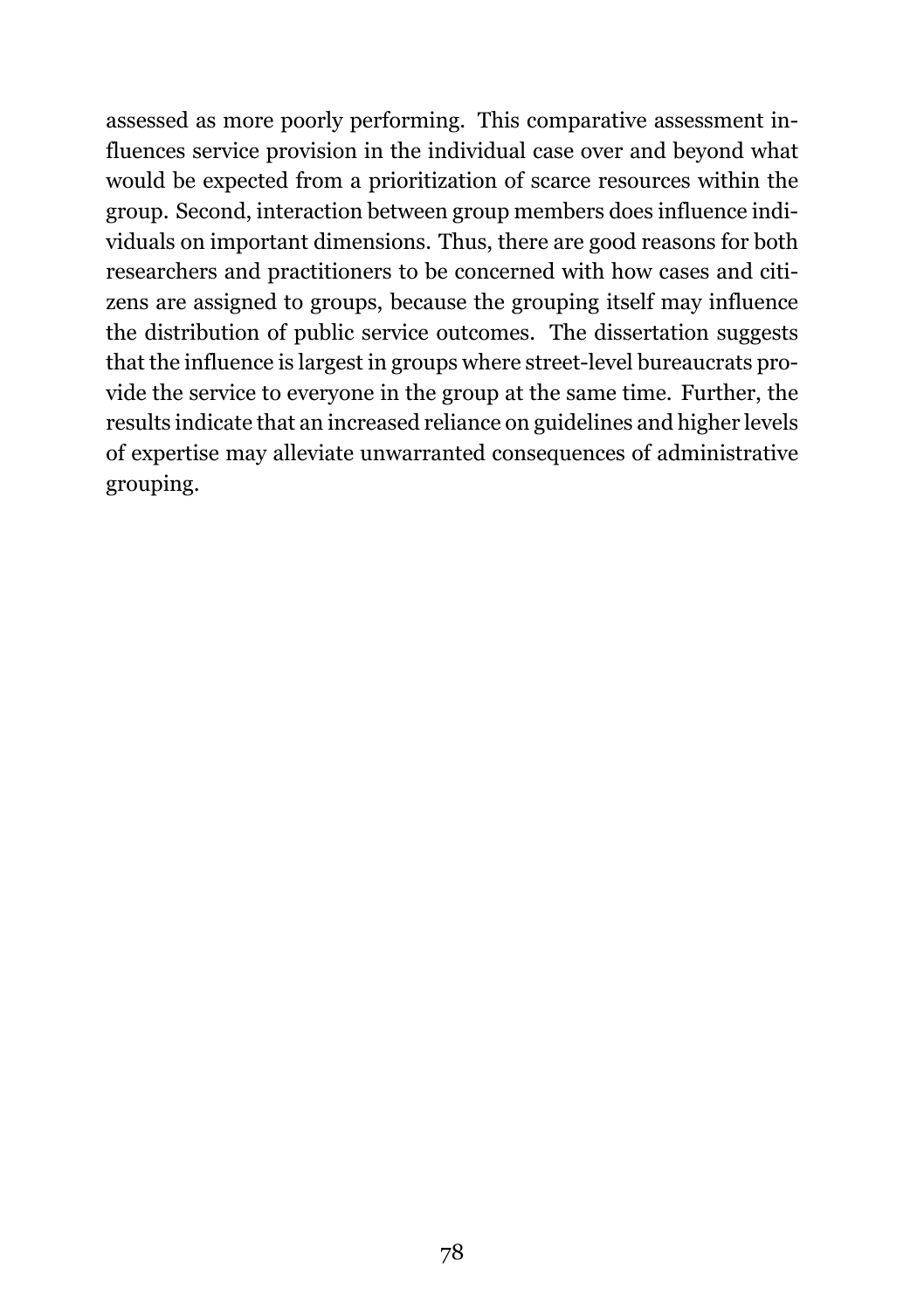## **Dansk Resume**

Levering af offentlige services forudsætter som regel en fordeling af sager eller borgere til enkelte frontlinjemedarbejdere eller en mindre gruppe af frontlinjemedarbejdere. Denne fordeling skaber administrative grupperinger, såsom patienter hos en praktiserende læge, elever i en skoleklasse, arbejdsløse med samme sagsbehandler eller politiets inddeling af områder i patruljedistrikter. Administrative grupperinger er allevegne i den offentlige sektor og er ofte en forudsætning for levering af offentlige ydelser. Lovgivning og regulering samt den bureaukratiske organisering af offentlige services burde sikre lige behandling af borgerne, men det underliggende forskningsspørgsmål for denne afhandling er, hvorvidt den administrative gruppering alligevel har betydning for fordelingen af offentlige services.

Afhandlingen fremfører to argumenter for, hvorfor den administrative gruppering er mere end blot fordeling af arbejdet. For det første kan gruppen bevidst eller ubevidst komme til at udgøre sammenligningsgrundlag for frontlinjemedarbejderen, som den enkelte sag kan blive vurderet op imod. Det betyder, at vurderingen af den enkelte sag ikke udelukkende vil afhænge af forhold ved selve sagen, men også af den gruppering, sagen indgår i. For det andet kan borgere, der interagerer med hinanden i administrative grupperinger, også påvirke hinanden gennem deres interaktioner og dermed influere hinandens udbytte.

Det empiriske grundlag er tre studier af faktiske grupperinger i den offentlige sektor. Gennem identifikation af naturlig tilfældig variation mellem grupperinger og ved eksperimentelt at skabe tilfældig variation undersøges den kausale indflydelse af grupperinger. De undersøgte grupperinger relaterer sig alle til uddannelse, men der er store forskelle mellem studierne, og de undersøgte outcomes varierer fra henvisning til specialundervisning over karaktergivning til udviklingen af socio-emotionelle kompetencer. Derfor er det også forventeligt, at resultaterne fra disse studier vil være overførbare til grupperinger i andre offentlige instanser.

Resultaterne viser, at den administrative gruppering betyder noget. Gruppen bliver nogle gange brugt som et sammenligningsgrundlag for